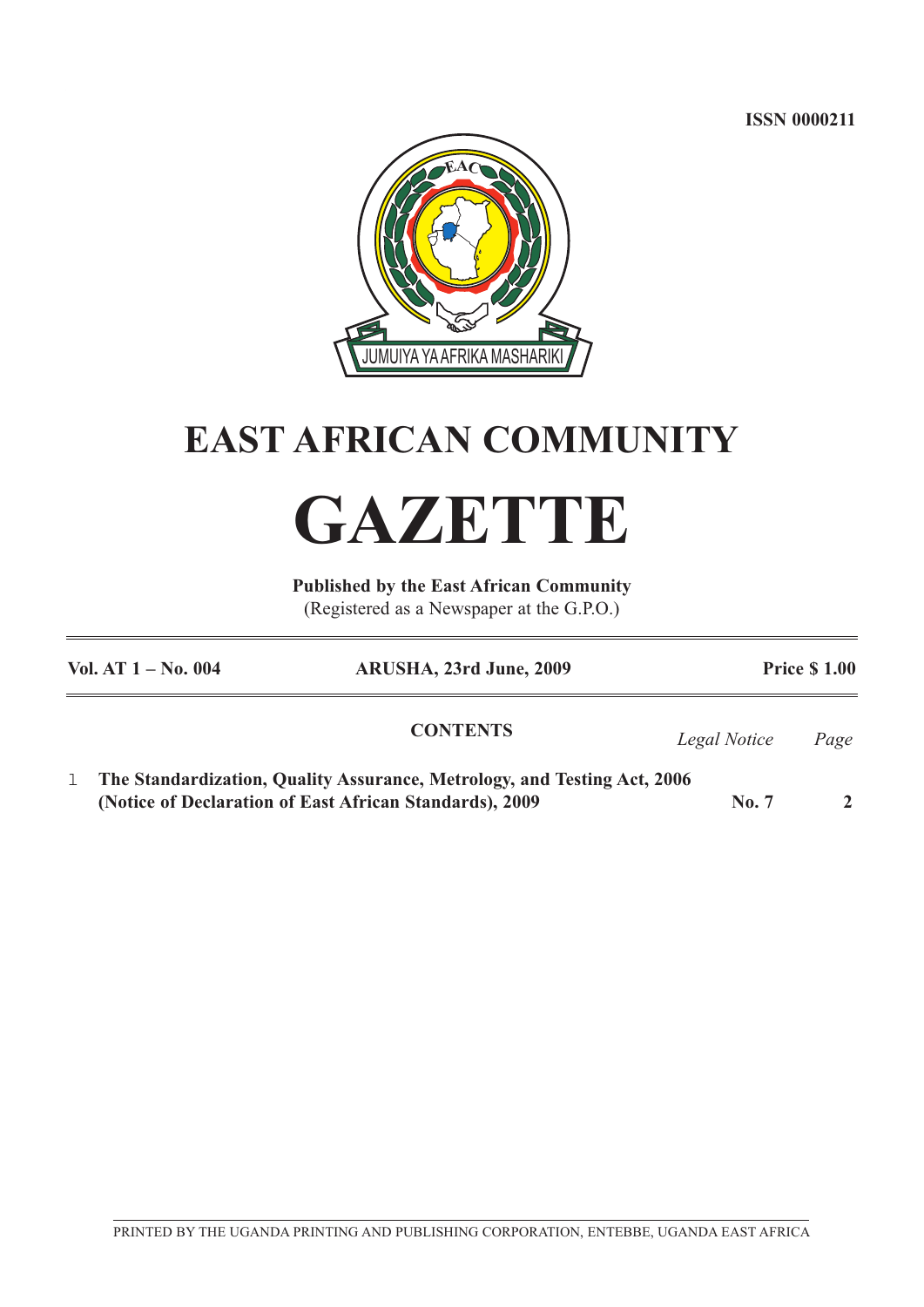Legal Notice No. EAC/7/2009.

## THE STANDARDIZATION, QUALITY ASSURANCE, METROLOGY, AND TESTING ACT, 2006, (NOTICE OF DECLRARATION OF EAST AFRICAN STANDARDS), 2009,

IN EXERCISE with the powers conferred on the Council by sections; 14(1) and 14(5) of the Standardization, Quality Assurance, Metrology and Testing Act, 2006, the list of East African Standards below is hereby declared to be East African Standards.

## **LIST OF EAST AFRICAN STANDARDS**

- 1. EAS 1:2000, Wheat flour Specification
- 2. EAS 2:2005, Maize (grains) Specification
- 3. EAS 3-1:2000, Primary batteries Specification Part 1: General requirements ( $2<sup>nd</sup> Edition$ )
- 4. EAS 3-2:2000, Primary batteries Specification Part 2: Specification sheets ( $2<sup>nd</sup>$  Edition)
- 5. EAS 4:2000, Infant formula Specification
- 6. EAS 5:2000, Refined white sugar Specification
- 7. EAS 6:2000, Fresh pineapples Specification
- 8. EAS 7:2000, Flexible polyurethane foam Specification
- 9. EAS 8:2000, Raw sugar Specification
- 10. EAS 9:2000, Lemon juice preserved exclusively by physical means Specification
- 11. EAS 10:2000, Pineapple juice preserved exclusively by physical means Specification
- 12. EAS 11:2008, Galvanized plain and corrugated iron sheets Specification  $(2<sup>nd</sup> Edition)$
- 13. EAS 12:2000, Drinking (Potable) water Specification
- 14. EAS 13:2000, Containerized mineral water Specification
- 15. EAS 14:2000, Margarine Specification
- 16. EAS 15-1:2000, Methods of test for drinking water Part 1: Physical methods of test for the quality of drinking water
- 17. EAS 15-2:2000, Methods of test for drinking water Part 2: Biological and microbiological methods
- 18. EAS 15-3:2000, Methods of test for drinking water Part 3: Determination of metal contaminants
- 19. EAS 15-4:2000, Methods of test for drinking water Part 4: Determination of salts, cations and anions
- 20. EAS 15-5:2000, Methods of test for drinking water Part 5: Determination of gases, organic compounds and radioactivity
- 21. EAS 16:2000, Plantation (mill) white sugar Specification
- 22. EAS 17:2000, Sugar Methods of chemical analysis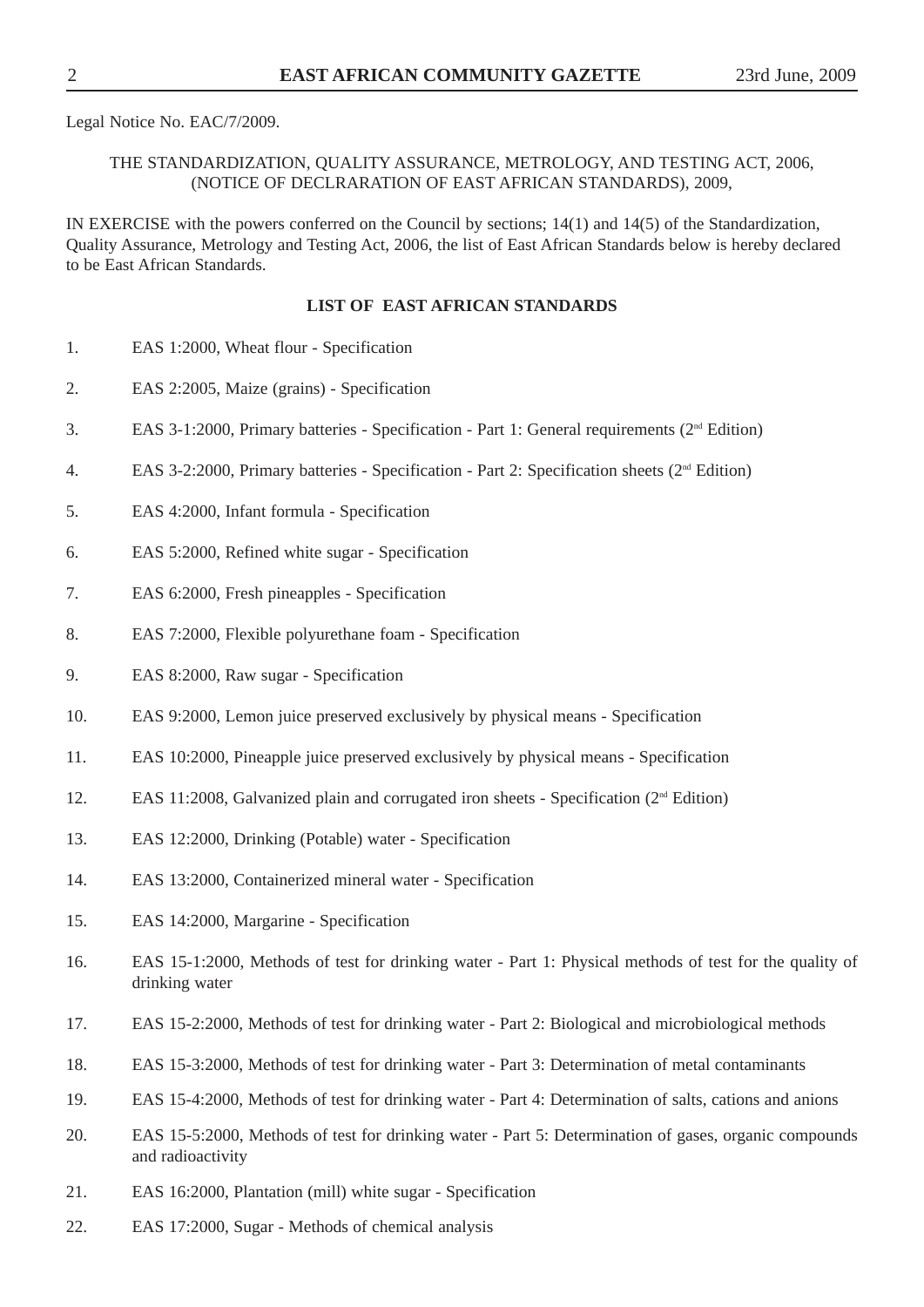- 23. EAS 18-1:2001, Cement Part 1: Composition, specification and conformity criteria for common cement
- 24. EAS 18-2:2001, Cement Part 2: Conformity evaluation
- 25. EAS 19:2000, Avocados Specifications
- 26. EAS 20:2000, Concrete roofing tiles Specification
- 27. EAS 22:2007, Butter Specification
- 28. EAS 23:2000, Dimensions for sawn timber planed timber Specification
- 29. EAS 24:2000, Timber industry Glossary of terms
- 30. EAS 25:2000, School chalks Specification
- 31. EAS 26:2000, Canned corned beef Specification
- 32. EAS 27:2007, UHT milk Specification
- 33. EAS 28:2000, Black tea Specification
- 34. EAS 29:2000, Carbonated and uncarbonated (beverage) soft drinks Specification
- 35. EAS 30:2000, Steel bars for reinforcement of concrete Specification
- 36. EAS 31:2000, Laundry soap Specification
- 37. EAS 32:2008, Water quality Vocabulary
- 38. EAS 33:2007, Yoghurt Specification
- 39. EAS 34:2007, Microbiology of food and animal feeding stuffs General rules for microbiological examinations
- 40. EAS 35:2000, Edible salt Specification
- 41. EAS 36:2000, Honey Specification
- 42. EAS 37:2000, Orange juice preserved exclusively by physical means Specification
- 43. EAS 38:2000, Labelling of prepackaged foods Specification
- 44. EAS 39:2000, Hygiene in the food and drink manufacturing industry Code of practice
- 45. EAS 40:2000, Food for infant and children Methods of analysis
- 46. EAS 41-1:2000, Fruits, vegetables and derived products Sampling and methods of test Part 1: Sampling
- 47. EAS 41-2:2000, Fruits, vegetables and derived products Sampling and methods of test Part 2: Determination of titratable acidity
- 48. EAS 41-3:2000, Fruits, vegetables and derived products Sampling and methods of test Part 3: Determination of water-insoluble solids content
- 49. EAS 41-4:2000, Fruits, vegetables and derived products Sampling and methods of test Part 4: Determination of mineral impurities content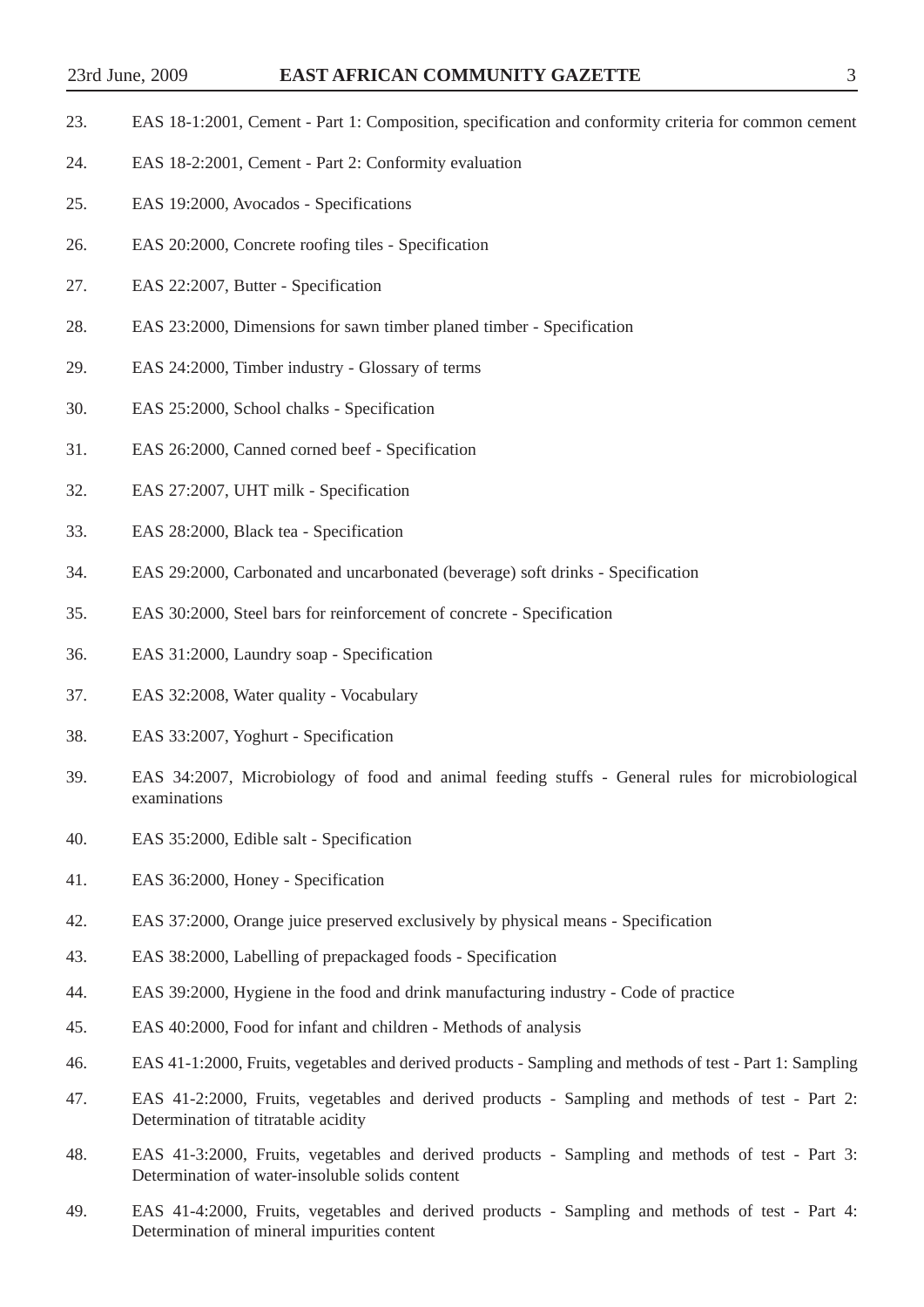| 50. | EAS 41-5:2000, Fruits, vegetables and derived products - Sampling and methods of test - Part 5:<br>Determination of pH                                                                               |
|-----|------------------------------------------------------------------------------------------------------------------------------------------------------------------------------------------------------|
| 51. | EAS 41-6:2000, Fruits, vegetables and derived products - Sampling and methods of test - Part 6: -<br>Determination of tin                                                                            |
| 52. | EAS 41-7:2000, Fruits, vegetables and derived products - Sampling and methods of test - Part 7:<br>Determination of iron content - 1,10-phenanthroline photometric method                            |
| 53. | EAS 41-8:2000, Fruits, vegetables and derived products - Sampling and methods of test - Part 8:<br>Determination of benzoic acid content - Spectrophotometric method                                 |
| 54. | EAS 41-9:2000, Fruits, vegetables and derived products - Sampling and methods of test - Part 9:<br>Determination of copper content - Photometric method                                              |
| 55. | EAS 41-10:2000, Fruits, vegetables and derived products - Sampling and methods of test - Part 10:<br>Determination of soluble solids content - Refractometric method                                 |
| 56. | EAS 41-11:2000, Fruits, vegetables and derived products - Sampling and methods of test - Part 11: Liquid<br>fruit and vegetable products - Determination of sulphur dioxide content (Routine method) |
| 57. | EAS 41-12:2000, Fruits, vegetables and derived products - Sampling and methods of test - Part 12:<br>Determination of ascorbic acid content - Routine method                                         |
| 58. | EAS 41-13:2000, Fruits, vegetables and derived products - Sampling and methods of test - Part 13:<br>Determination of volatile acidity                                                               |
| 59. | EAS 41-14:2000, Fruits, vegetables and derived products - Sampling and methods of test - Part 14:<br>Determination of arsenic content - Silver diethyldithocarbamate spectrophotometric method       |
| 60. | EAS 41-15:2000, Fruits, vegetables and derived products - Sampling and methods of test - Part 15:<br>Determination of zinc content - Atomic absorption spectrometric method                          |
| 61. | EAS 41-16:2000, Fruits, vegetables and derived products - Sampling and methods of test - Part 16:<br>Determination of mercury content - Flameless atomic absorption method                           |
| 62. | EAS 42:2000, Microbiology - General guidance for the enumeration of microorganisms - Colony count<br>technique at $30^{\circ}$ C - Specification                                                     |
| 63. | EAS 43:2000, Bread - Specification                                                                                                                                                                   |
| 64. | EAS 44:2000, Milled whole maize-meal and maize products - Specification                                                                                                                              |
| 65. | EAS 45:2000, Tea trade - Glossary of terms - Specification                                                                                                                                           |
| 66. | EAS 46:2000, Dry beans for human consumption - Specification                                                                                                                                         |
| 67. | EAS 47:2000, Fresh papaya - Specification                                                                                                                                                            |
| 68. | EAS 48:2000, Passion fruit preserved exclusively by physical means - Specification                                                                                                                   |
| 69. | EAS 49:2007, Dried whole milk and skimmed milk powder - Specification                                                                                                                                |
| 70. | EAS 50:2000, Canned pineapples - Specification                                                                                                                                                       |
| 71. | EAS 51:2000, Grades of wheat grain - Specification                                                                                                                                                   |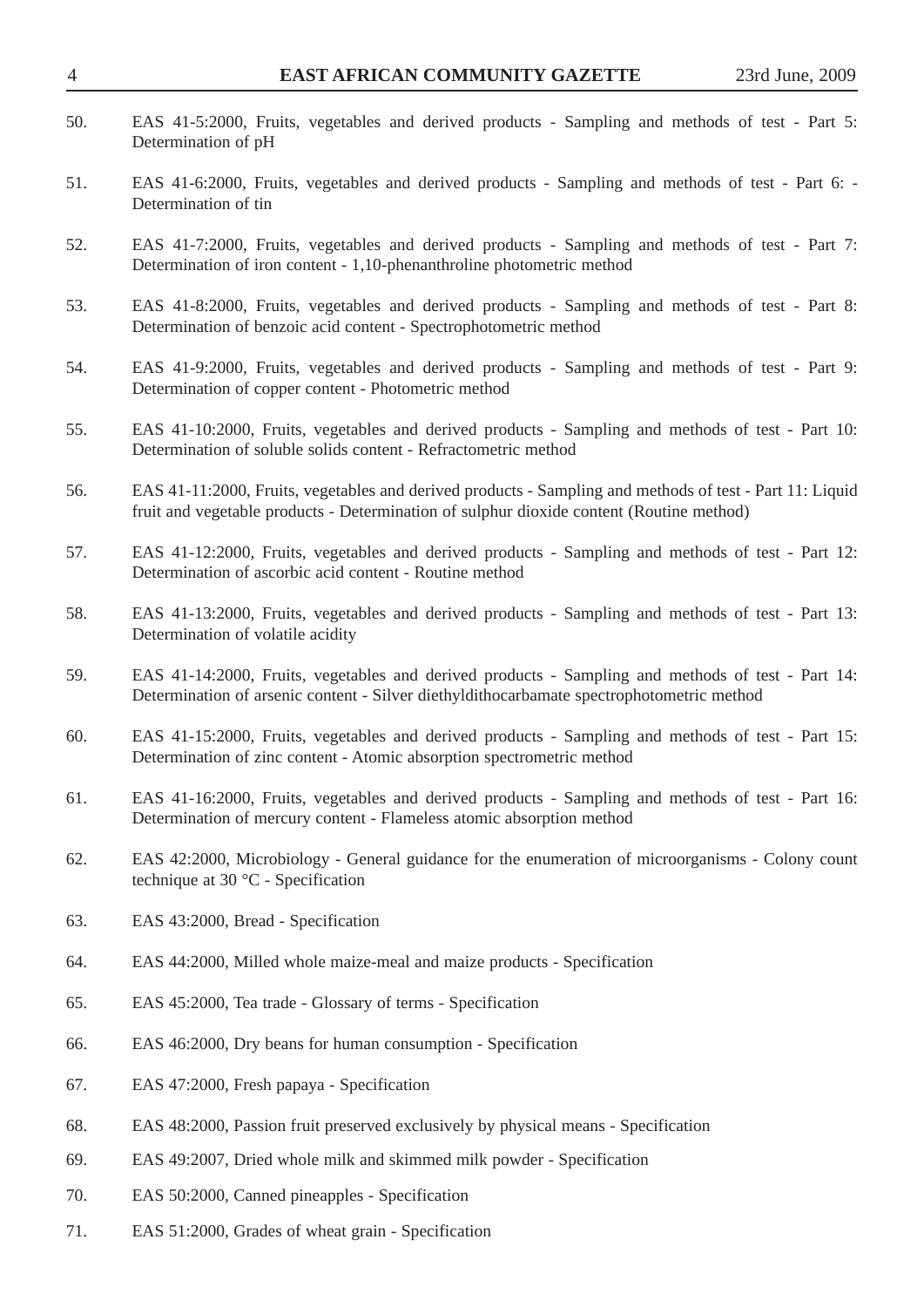- 72. EAS 52:2000, Mango juice preserved exclusively by physical means Specification
- 73. EAS 53:2000, Retreaded car and commercial vehicle tyres Specification
- 74. EAS 54:1999, Burnt building bricks Specification
- 75. EAS 55:2000, Compounded pig feeds Specification
- 76. EAS 56:2000, Fresh mushrooms Specification
- 77. EAS 57-1:2000, Groundnuts (peanuts) Specification Part 1: Raw groundnuts for table use and for oil milling
- 78. EAS 57-2:2000, Groundnuts (peanuts) Specification Part 2: Roasted groundnut
- 79. EAS 58:2000, Dog feeds Specification
- 80. EAS 59:2000, Maize seeds for planting Specification
- 81. EAS 60:2000, Peanut butter Specification
- 82. EAS 61:2000, Opaque beers Specification
- 83. EAS 62-1:2000, Fresh fish handling and processing Code of practice Fresh fish handling and processing
- 84. EAS 62-2:2000, Fresh fish handling and processing Code of hygiene for the handling, processing, storage and the placing of fish and fishery products
- 85. EAS 63:2000, Beer Specification
- 86. EAS 64:2000, Groundnut (peanut) oil for cosmetic industry Specification
- 87. EAS 65:2000, Coconut oil for cosmetic industry Specification
- 88. EAS 66-1:2000, Tomato products Specification Part 1: Canned tomato
- 89. EAS 66-2:2000, Tomato products Specification Part 2: Tomato juice
- 90. EAS 66-3:2000, Tomato products Specification Part 3: Tomato concentrates (puree and paste)
- 91. EAS 66-4:2000, Tomato products Specification Part 4: Highly seasoned tomato products (sauce and ketchup)
- 92. EAS 67:2007, Raw cow milk Specification
- 93. EAS 68-1:2007, Milk and milk products Methods of microbiological examination Part 1: Total plate count
- 94. EAS 68-2-1:2007, Milk and milk products Methods of microbiological examination Part 2-1: Enumeration of coliforms - Colony count technique at 30°C
- 95. EAS 68-2-2:2007, Milk and milk products Methods of microbiological examination Part 2-2: Enumeration of coliforms - Most probable number technique at 30 °C
- 96. EAS 68-3:2007, Milk and milk products Methods of microbiological examination Part 3: Enumeration of colony-forming units of yeasts and/or moulds - Colony-count technique at 25 °C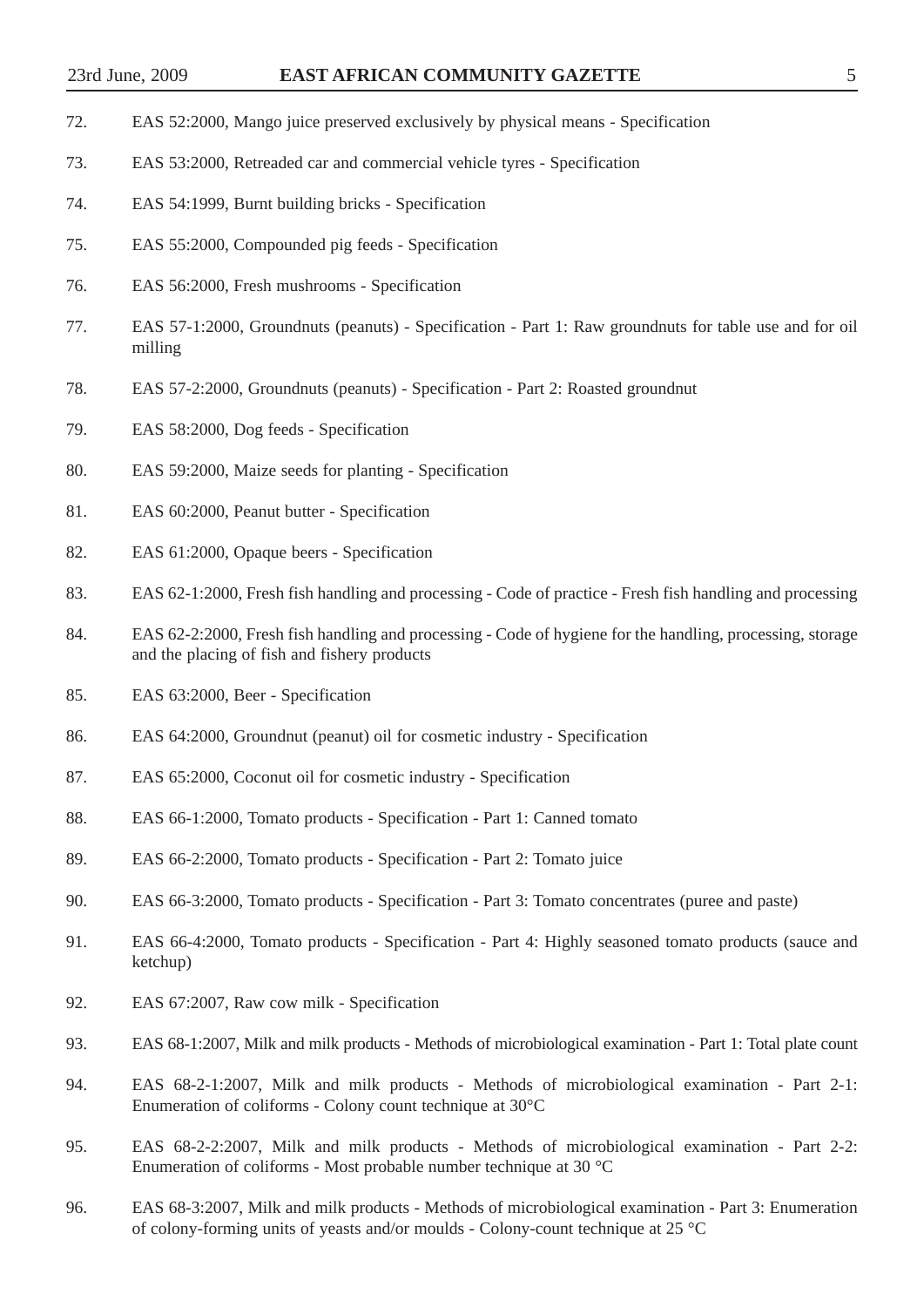- 97. EAS 68-4:2007, Milk and milk products Methods of microbiological examination Part 4: Swab tests
- 98. EAS 69:2007, Pasteurized milk Specification
- 99. EAS 70:2007, Dairy milk ices and dairy ice creams Specification
- 100. EAS 71:2000, Burnt clay roofing tiles Specification
- 101. EAS 72:2000, Processed cereals-based food for infants and children Specification
- 102. EAS 73:2000, Building limes (Quicklime and Hydrated Lime) Specification
- 103. EAS 74-1:2007, Animal feeding staffs Preparation of samples
- 104. EAS 74-2:2007, Animal feeding stuffs Determination of moisture and other volatile matter content
- 105. EAS 74-3:2007, Animal feeding stuffs Determination of nitrogen content and calculation of crude protein content - Kheldahl method
- 106. EAS 74-4:2007, Animal feeding stuffs Determination of crude fibre content-Method with intermediate filtration
- 107. EAS 74-5:2007, Animal feeding stuffs Determination of fat content
- 108. EAS 74-6:2007, Animal feeding stuffs Determination of crude ash
- 109. EAS 74-7:2007, Animal feeding stuffs Determination of ash insoluble in hydrochloric acid
- 110. EAS 74-8:2007, Animal feeding stuffs Determination of the contents of calcium, copper, iron, magnesium, manganese, potassium, sodium and zinc - Method using atomic absorption spectrometry
- 111. EAS 74-9:2007, Animal feeding stuffs Determination of phosphorous content Spectrometric method
- 112. EAS 74-10:2007, Animal feeding stuffs Determination of water-soluble chlorides content
- 113. EAS 74-11:2007, Animal feeding stuffs Determination of available lysine
- 114. EAS 75:2000, Dairy cattle feed supplements Specification
- 115. EAS 76:2000, Tomato products Specification
- 116. EAS 77-1:2000, Soft fruit juice Specification Part 1: Soft fruit juice drinks
- 117. EAS 77-2:2000, Soft fruit juice Specification Part 2: Comminuted soft fruit drinks
- 118. EAS 78:2000, Milk based baby food Specification
- 119. EAS 79:2008, Cereals, pulses and milled products Sampling of static batches
- 120. EAS 80-1:2007, Butter Determination of moisture, non-fat solids and fat contents Part 1: Determination of moisture content (Reference method)
- 121. EAS 80-2:2007, Butter Determination of moisture, non-fat solids and fat contents Part 2: Determination of non-fat solids content (Reference method)
- 122. EAS 80-3:2007, Butter Determination of moisture, non-fat solids and fat contents Part 3: Calculation of fat content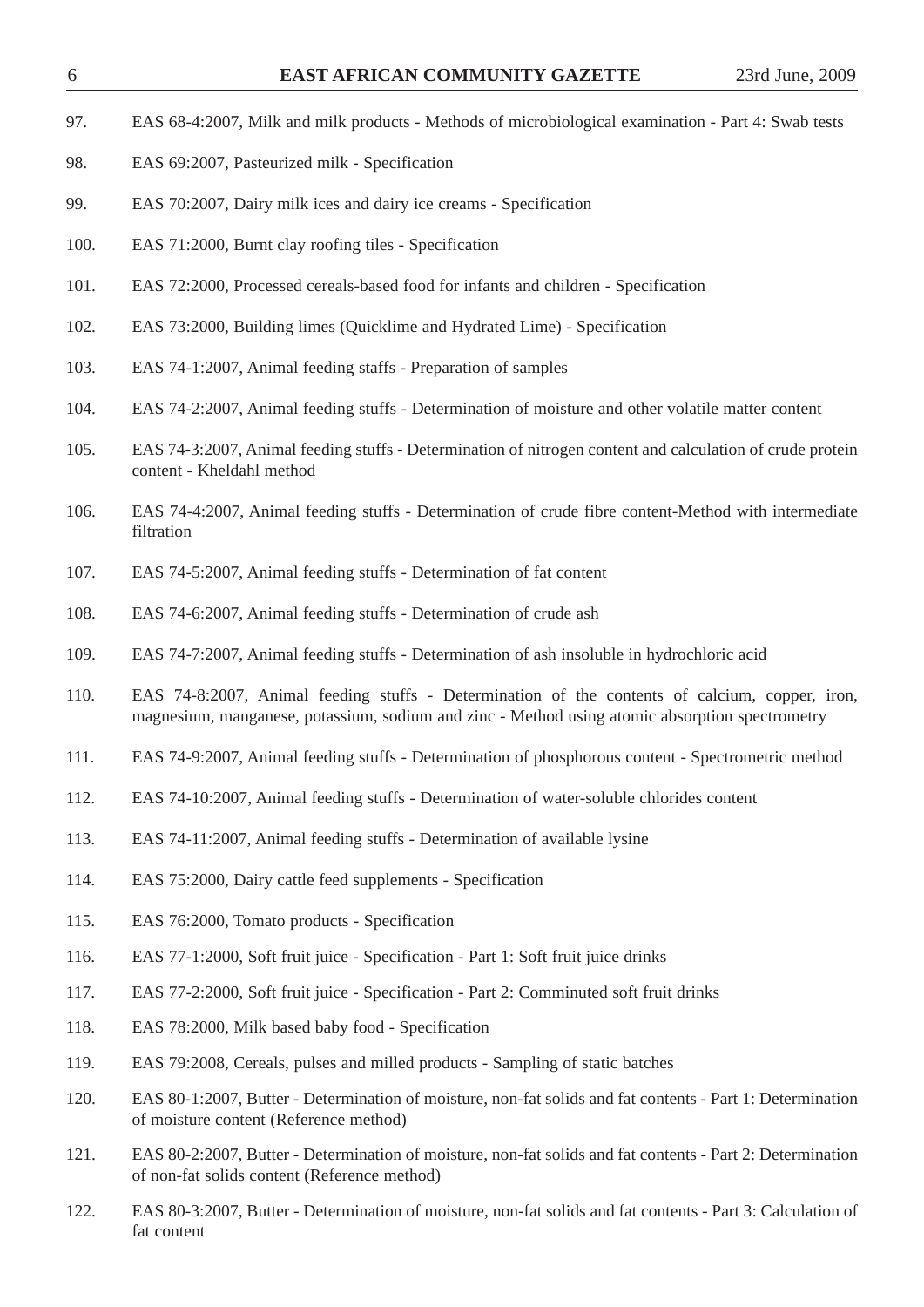- 123. EAS 80-4:2007, Butter Methods of analysis Part 4: Determination of salt content
- 124. EAS 80-5:2007, Butter Methods of analysis Part 5: Determination of the refractive index of the fat (Reference method)
- 125. EAS 80-6:2007, Butter Methods of analysis Part 6: Determination of fat acidity (Reference method)
- 126. EAS 80-7:2007, Butter Methods of analysis Part 7: Determination of pH of the serum Potentiometric method
- 127. EAS 80-8:2007, Butter Methods of analysis Part 8: Determination of copper content
- 128. EAS 80-9:2007, Butter Methods of analysis Part 9: Determination of iron content
- 129. EAS 81-1:2007, Milk powders Methods for the analysis Part 1: Determination of ash and alkalinity
- 130. EAS 81-2:2007, Milk powders Methods for the analysis Part 2: Determination of moisture content (Reference method)
- 131. EAS 81-3:2007, Milk powders Methods for the analysis Part 3: Determination of fat content Gravimetric method (Reference method)
- 132. EAS 81-4:2007, Milk powders Evaporated milk and sweetened condensed milk Methods for the analysis - Part 4: Determination of fat content - Gravimetric method (Reference method)
- 133. EAS 81-5:2007, Milk powders Methods for the analysis Part 5: Determination of nitrogen content Ø Kjeldahl method
- 134. EAS 81-6:2007, Milk powders Methods for the analysis Part 6: Determination of titratable acidity (Reference method)
- 135. EAS 81-7:2007, Milk powders Methods for the analysis Part 7: Determination of titratable acidity (Routine method)
- 136. EAS 81-8:2007, Milk powders Methods for the analysis Part 8: Determination of insolubility index
- 137. EAS 81-9:2007, Milk powders Methods for the analysis Part 9: Assessment of heat class Ø Heat-number reference method
- 138. EAS 82:2000, Milled cereal products Methods of test
- 139. EAS 83:2000, Fresh tomatoes Specification
- 140. EAS 84-1:2000, Meat grades and meat cuts Specification
- 141. EAS 85-1:2000, Paints, varnishes, lacquers and enamels Methods of test Part 1: Preliminary examination samples
- 142. EAS 85-3:2000, Paints, varnishes, lacquers and enamels Methods of test Part 3: Determination of flow time by use of a flow cup
- 143. EAS 85-4:2000, Paints, varnishes, lacquers and enamels Methods of test Part 4: Determination of density
- 144. EAS 85-5:2000, Paints, varnishes, lacquers and enamels Methods of test Part 5: Determination of volatile and non-volatile matter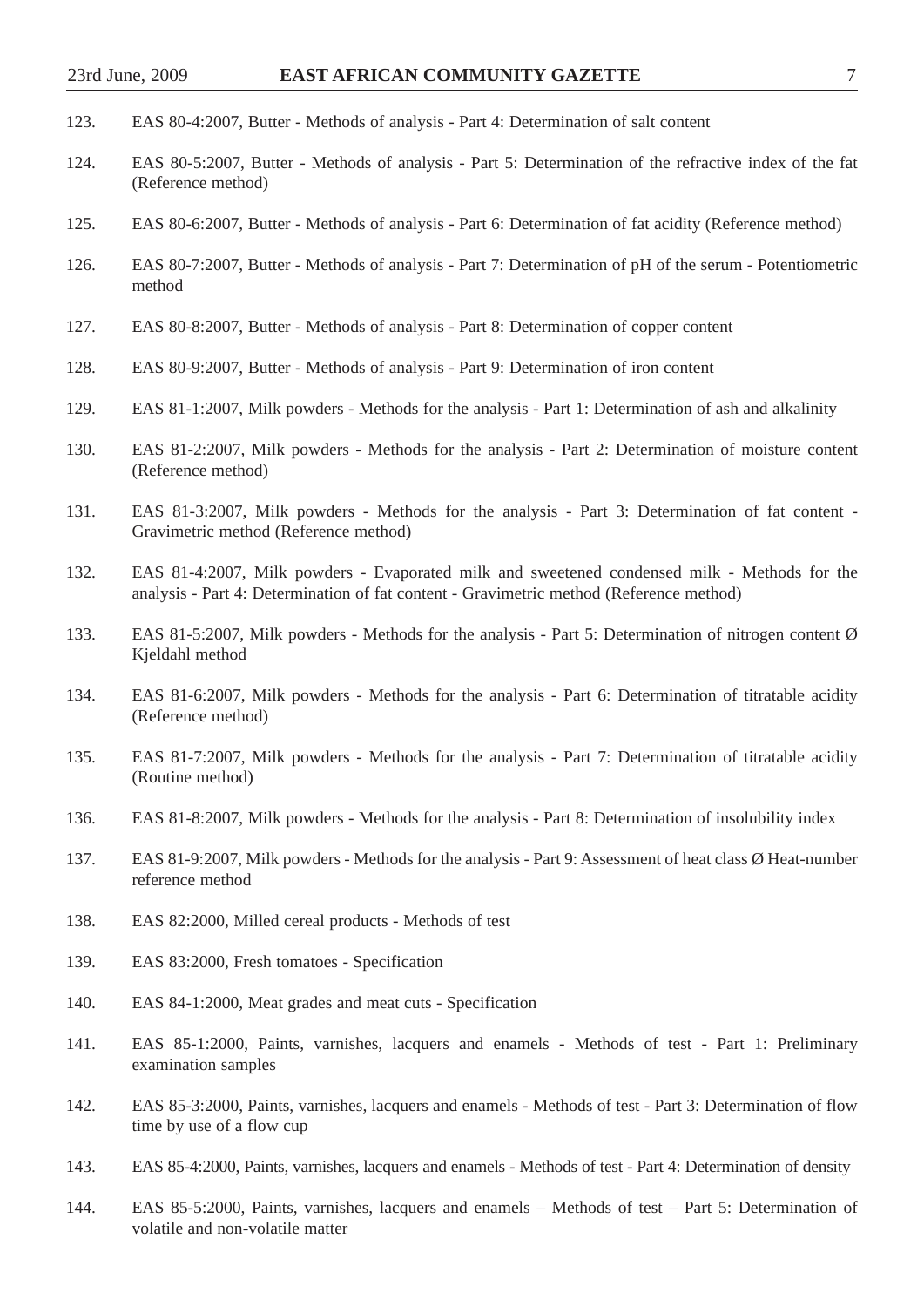| 145. | EAS 85-8:2000, Paints, varnishes, lacquers and enamels – Methods of test – Part 8: Determination of light<br>fasteners for interior use                                                                 |
|------|---------------------------------------------------------------------------------------------------------------------------------------------------------------------------------------------------------|
| 146. | EAS 85-9:2000, Paints, varnishes, lacquers and enamels – Methods of test – Part 9: Determination of<br>contrast ratio of light coloured paints at a fixed spreading rate (using black and white charts) |
| 147. | EAS 85-10:2000, Paints, varnishes, lacquers and enamels – Methods of test – Part 10: Determination of<br>contrast ratio of light coloured paints at a fixed spreading rate (using black polyester film) |
| 148. | EAS 85-11:2000, Paints, varnishes, lacquers and enamels – Methods of test – Part 11: Determination of the<br>effect of heat                                                                             |
| 149. | EAS 85-13:2000, Paints, varnishes, lacquers and enamels – Methods of test – Part 13: Falling weight test<br>(Impact test)                                                                               |
| 150. | EAS 85-15:2000, Paints, varnishes, lacquers and enamels – Methods of test – Part 15: Determination of<br>resistance to neutral salt spray (Corrosion test)                                              |
| 151. | EAS 85-16:2000, Paints, varnishes, lacquers and enamels – Methods of test – Part 16: Flexibility test                                                                                                   |
| 152. | EAS 85-17:2000, Paints, varnishes, lacquers and enamels – Methods of test – Part 17: Determination of<br>flashpoint (closed cup equilibrium method)                                                     |
| 153. | EAS 86:2000, Sesame (Simsim) oil for cosmetic industry – Specification                                                                                                                                  |
| 154. | EAS 87:2007, Sweetened condensed milk – Specification                                                                                                                                                   |
| 155. | EAS 88:2000, Animal feedstuffs – Methods of sampling                                                                                                                                                    |
| 156. | EAS 89:2000, Millet flour - Specification                                                                                                                                                               |
| 157. | EAS 90:2000, Compounded poultry feeds – Specification                                                                                                                                                   |
| 158. | EAS 91:2000, Passion fruit - Specification                                                                                                                                                              |
| 159. | EAS 92-1:2005, Methods of test for tobacco and tobacco products – Part 1: Determination of nicotine<br>alkaloids in tobacco - Spectrophotometric method                                                 |
| 160. | EAS 92-2:2005, Methods of test for tobacco and tobacco products – Part 2: Determination of total<br>particulate matter (tar) in cigarette smoke using the filtrona 302 smoking machine                  |
| 161. | EAS 92-3:2005, Methods of test for tobacco and tobacco products – Part 3: Determination of water in<br>smoke total particulate matter by Karl Fischer titrimetry                                        |
| 162. | EAS 92-4:2005, Methods of test for tobacco and tobacco products – Part 4: Determination of moisture in<br>tobacco                                                                                       |
| 163. | EAS 92-5:2005, Methods of test for tobacco and tobacco products – Part 5: Determination of loose shorts<br>in packets                                                                                   |
| 164. | EAS 92-6:2005, Methods of test for tobacco and tobacco products – Part 6: Determination of potash in<br>tobacco flame photometric method                                                                |

165. EAS 92-7:2005, Methods of test for tobacco and tobacco products – Part 7: Determination of burning quality of cigarettes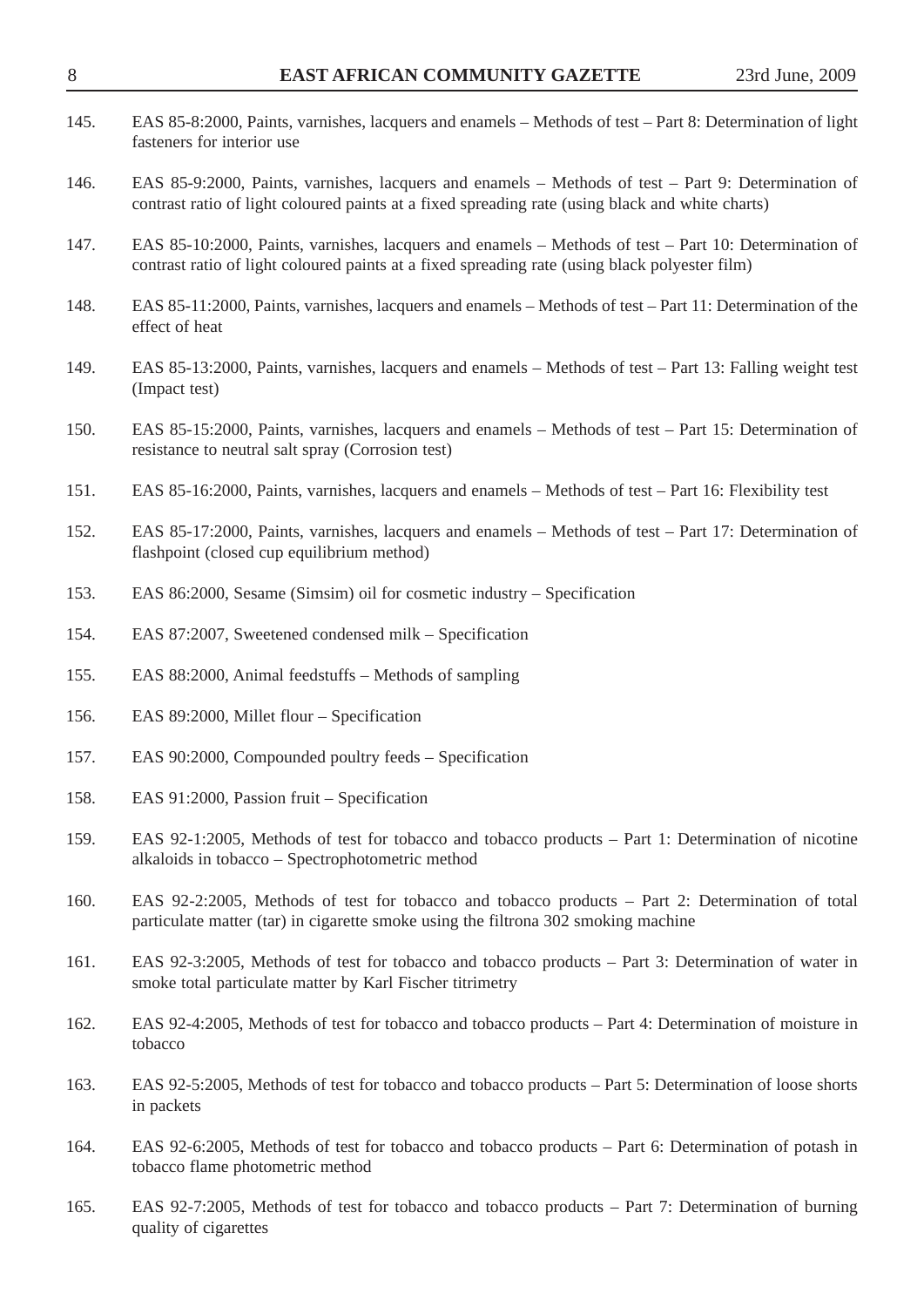| ۰.     |
|--------|
| ٠<br>╯ |
|        |

| 166. | EAS 92-8:2005, Methods of test for tobacco and tobacco products – Part 8: Determination of loss of<br>tobacco from the ends – Method using a rotating cylindrical cage              |
|------|-------------------------------------------------------------------------------------------------------------------------------------------------------------------------------------|
| 167. | EAS 92-9:2005, Methods of test for tobacco and tobacco products – Part 9: Determination of mass loss on<br>heating                                                                  |
| 168. | EAS 92-10:2005, Methods of test for tobacco and tobacco products – Part 10: Determination of total ash                                                                              |
| 169. | EAS 92-11:2005, Methods of test for tobacco and tobacco products – Part 11: Determination of acid<br>insoluble ash                                                                  |
| 170. | EAS 92-12:2005, Methods of test for tobacco and tobacco products – Part 12: Determination of sulphur<br>using magnesium nitrate                                                     |
| 171. | EAS 92-13:2005, Methods of test for tobacco and tobacco products – Part 13: Atmosphere for conditioning<br>and testing                                                              |
| 172. | EAS 92-14:2005, Methods of test for tobacco and tobacco products – Part 14: Determination of cigarette<br>filling density                                                           |
| 173. | EAS 92-15:2005, Methods of test for tobacco and tobacco products – Part 15: Determination of nicotine<br>alkaloids in tobacco – Continuous-flow analysis method                     |
| 174. | EAS 92-16:2005, Methods of test for tobacco and tobacco products – Part 16: Cigarettes – Determination<br>of carbon monoxide in the vapour – Phase of cigarette smoke – NDIR method |
| 175. | EAS 92-17:2005, Methods of test for tobacco and tobacco products – Part 17: Cigarettes – Sampling                                                                                   |
| 176. | EAS 93-1:2000, Raw hides and skins – Code of practice – Part 1: By stack salting                                                                                                    |
| 177. | EAS 93-2:2000, Raw hides and skins – Code of practice – Part 2: By air-drying                                                                                                       |
| 178. | EAS 93-3:2000, Raw hides and skins – Codes of practice for preservation – Part 3: By pickling                                                                                       |
| 179. | EAS 94:2002, Burnt clay building blocks – Specification                                                                                                                             |
| 180. | EAS 95:2000, Sorghum flour - Specification                                                                                                                                          |
| 181. | EAS 96:2008, Sanitary towels - Specification                                                                                                                                        |
| 182. | EAS 97:1999, Fish-meal – Specification                                                                                                                                              |
| 183. | EAS 98:1999, Curry powder – Specification                                                                                                                                           |
| 184. | EAS 99:1999, Spices and Condiments - Terminology                                                                                                                                    |
| 185. | EAS 100:2000, Foodstuffs - Methods of determination of lead                                                                                                                         |
| 186. | EAS 101:2000, Foodstuffs - Methods of determination of arsenic                                                                                                                      |
| 187. | EAS 102:1999, Spices and condiments – Sampling and test methods                                                                                                                     |
| 188. | EAS 103:1999, Schedule for permitted food additives                                                                                                                                 |

189. EAS 104:1999, Alcoholic beverages – Methods of sampling and testing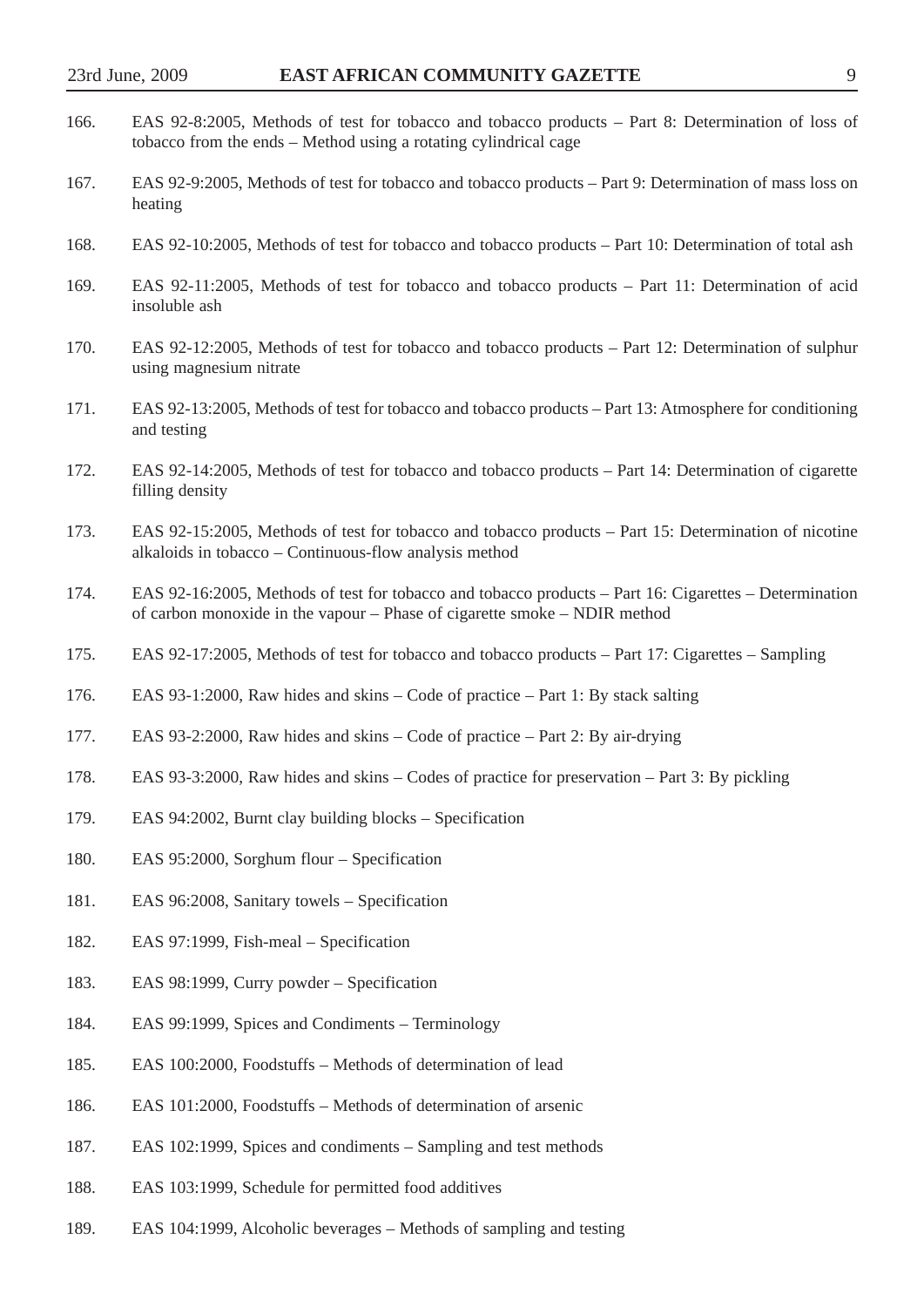- 190. EAS 105:1999, Roasted coffee beans and roasted ground coffee Specification
- 191. EAS 106:2000, Coffee and its products Vocabulary
- 192. EAS 107:2007, Coffee Determination of caffeine content
- 193. EAS 108:2008, Steel sheet and strip, heavy thickness coils, carbon, hot-rolled Specification
- 194. EAS 109:1999, Portable spirit Specification
- 195. EAS 110:2005, Cigarettes Specification, 2nd Edition
- 196. EAS 111:1999, Aluminium conductors (AAC) for overhead power transmission Specification
- 197. EAS 112:1999, Aluminium conductors, Galvanized steel reinforced (ACSR) for overhead power transmission – Specification
- 198. EAS 113:1999, PVC Insulated cables Spark testing Method
- 199. EAS 114:1999, PVC Insulated cables (non-armoured) for electric power and lighting Specification
- 200. EAS 115:1999, Electric Cables Spark testing Test method
- 201. EAS 116:1999, Copper conductors in insulated cables Specification
- 202. EAS 117:1999, Insulated flexible cables Specification
- 203. EAS 118-1-1:2008, Tests on electric and optical fibre cables under fire conditions Part 1-1: Test for vertical flame propagation for a single insulated wire or cable – Apparatus
- 204. EAS 118-1-2:2008, Tests on electric and optical fibre cables under fire conditions Part 1-2: Test for vertical flame propagation for a single insulated wire or cable – Procedure for 1 kW pre-mixed flame
- 205. EAS 118-1-3:2008, Tests on electric and optical fibre cables under fire conditions Part 1-3: Test for vertical flame propagation for a single insulated wire or cable – Procedure for determination of flaming droplets/particles
- 206. EAS 118-2-1:2008, Tests on electric and optical fibre cables under fire conditions Part 2-1: Test for vertical flame propagation for a single small insulated wire or cable – Apparatus
- 207. EAS 118-2-2:2008, Tests on electric and optical fibre cables under fire conditions Part 2-2: Test for vertical flame propagation for a single small insulated wire or cable – Procedure for diffusion flame
- 208. EAS 118-3-10:2008, Tests on electric cables under fire conditions Part 3-10: Test for vertical flame spread of vertically-mounted bunched wires or cables – Apparatus
- 209. EAS 118-3-21:2008, Tests on electric cables under fire conditions Part 3-21: Test for vertical flame spread of vertically-mounted bunched wires or cables – Category A F/R
- 210. EAS 118-3-22:2008, Tests on electric cables under fire conditions Part 3-22: Test for vertical flame spread of vertically-mounted bunched wires or cables – Category A
- 211. EAS 118-3-23:2008, Tests on electric cables under fire conditions Part 3-23: Test for vertical flame spread of vertically-mounted bunched wires or cables – Category B
- 212. EAS 118-3-24:2008, Tests on electric cables under fire conditions Part 3-24: Test for vertical flame spread of vertically-mounted bunched wires or cables – Category C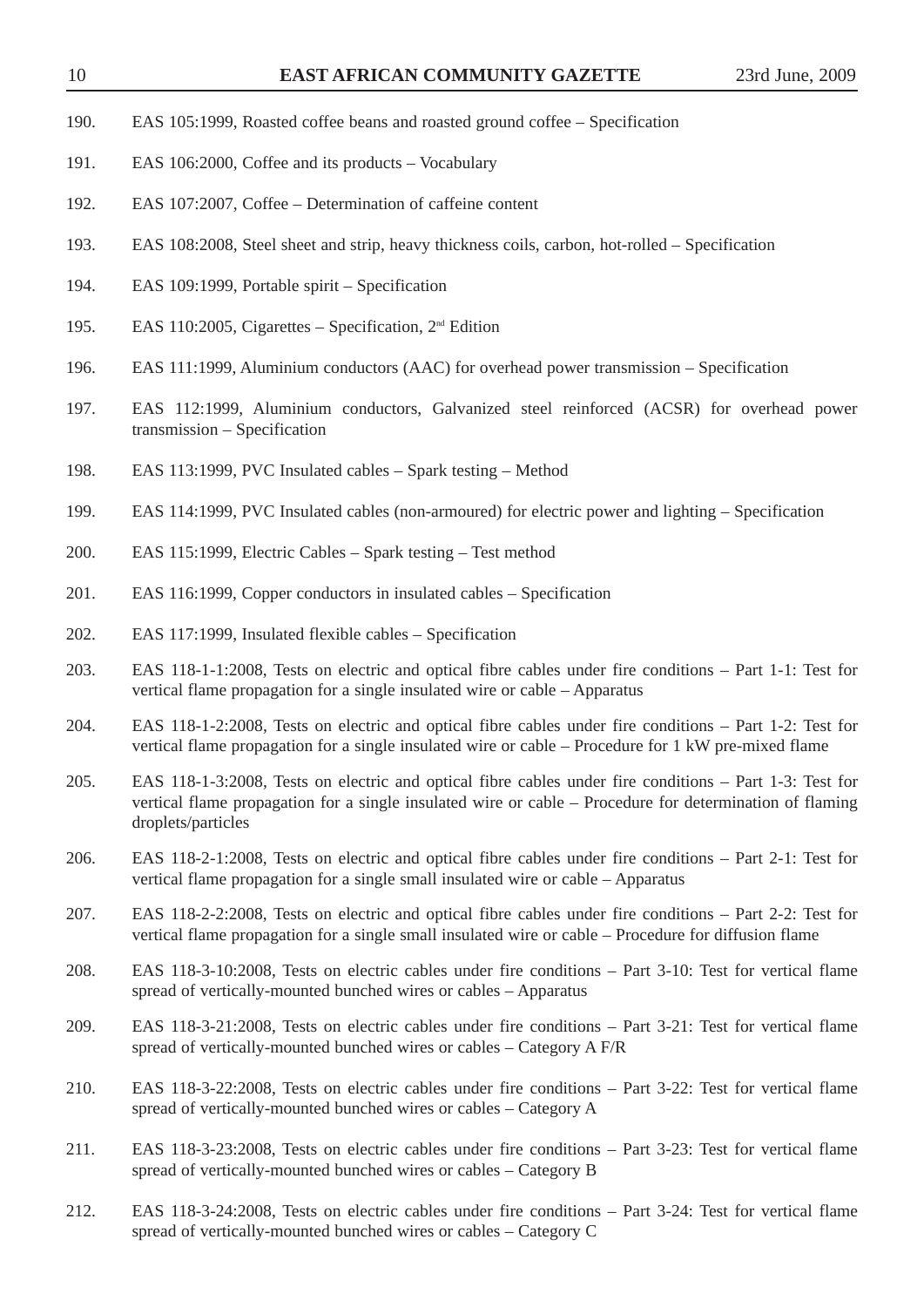- 213. EAS 118-3-25:2008, Tests on electric cables under fire conditions Part 3-25: Test for vertical flame spread of vertically-mounted bunched wires or cables – Category D
- 214. EAS 119:2000, Steel wire Tensile testing
- 215. EAS 120-1:1999, Lead acid starter batteries Specification Part 1: General requirements ( $2<sup>nd</sup>$  edition)
- 216. EAS 120-2:1999, Lead acid starter batteries Specification Part 2: Dimensions of batteries and marking of terminals  $(2<sup>nd</sup>$  edition)
- 217. EAS 121:1999, Water for lead acid batteries Specification
- 218. EAS 122:1999, Sulfuric acid Specification
- 219. EAS 123:1999, Distilled water Specification
- 220. EAS 124:1999, Rounding off number values
- 221. EAS 125: 1999, Safety matches in boxes Specification
- 222. EAS 126:1999, Pure petroleum jelly for cosmetic industry Specification
- 223. EAS 127:1999, Powder laundry detergents for household use Specification
- 224. EAS 128:1999, Milled rice Specification
- 225. EAS 129:1999, Guide on essential requirements for storage of cereals and pulses
- 226. EAS 130:1999, Green coffee beans Specification
- 227. EAS 131:2008, Concrete -Specification
- 228. EAS 132:1999, Hoes (jembes) Both plain and forked Specification
- 229. EAS 133:1999, Steel nails Specification
- 230. EAS 134:1999, Cold rolled steel sections Specification
- 231. EAS 135:1999, Steel wire products for fencing Specification
- 232. EAS 136:2007, Electric cables Terminology
- 233. EAS 137-1:2000, PVC Insulations and sheaths of electric cables and cords Specification Part 1: Physical and electrical requirements
- 234. EAS 137-2:2000, PVC Insulations and sheaths of electric cables and cords Specification Part 2: Methods of measurement of thickness and over dimensions and determination of the mechanical properties
- 235. EAS 137-3:2000, PVC insulations and sheaths of electric cables and cords Specification Part 3: Thermal-ageing methods
- 236. EAS 137-4:2000, PVC insulations and sheaths of electric cables and cords Specification Part 4: Loss of mass test and thermal stability test
- 237. EAS 137-5:2000, PVC insulations and sheaths of electric cables and cords Specification Part 5: Pressure test at high temperatures and test to resistance to cracking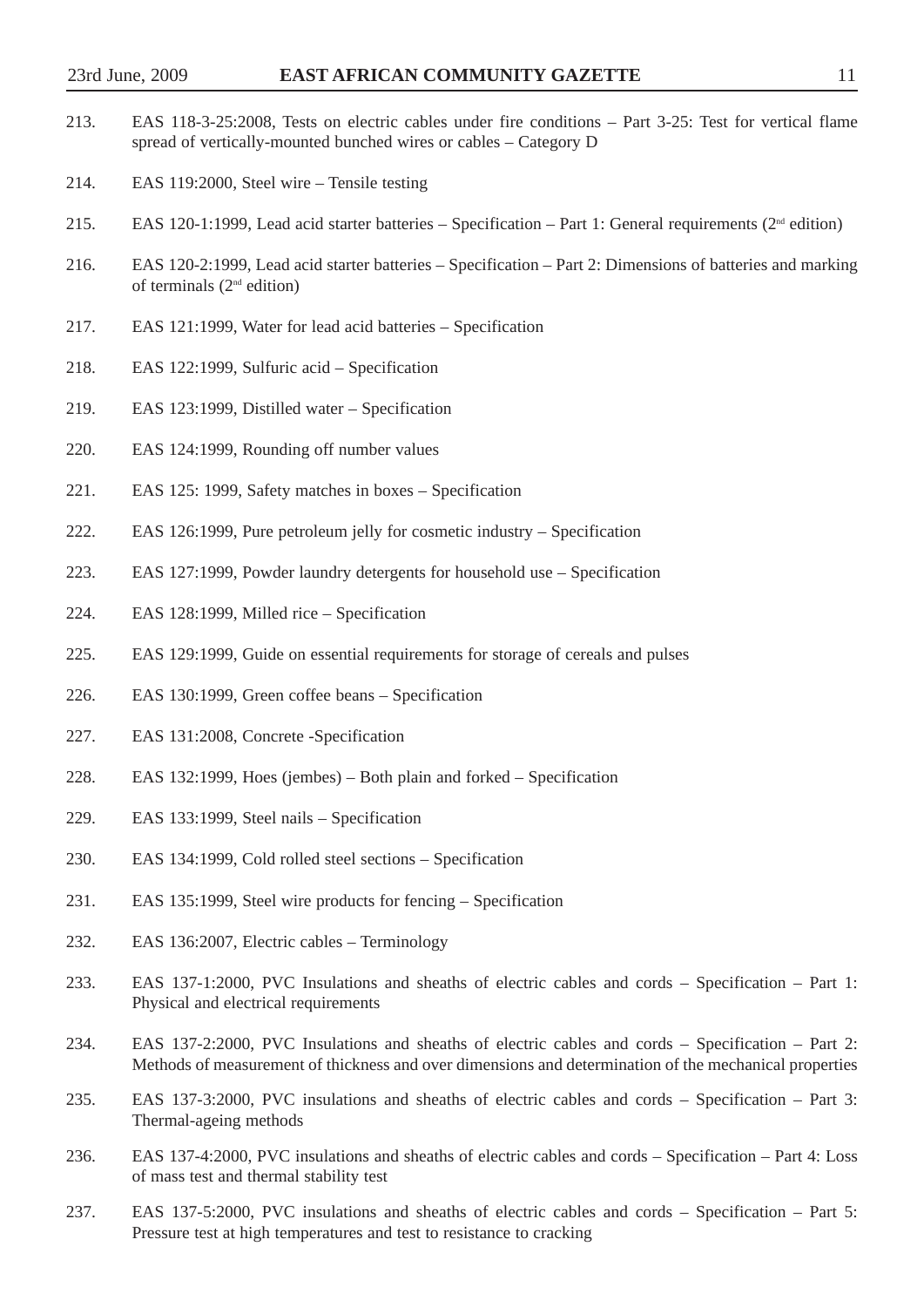| 238. | EAS 137-6:2000, PVC Insulations and sheaths of electric cables and cords - Specification - Part 6: Tests<br>at low temperature |
|------|--------------------------------------------------------------------------------------------------------------------------------|
| 239. | EAS 137-7:2000, PVC Insulations and sheaths of electric cables and cords – Specification – Part 7: Hot<br>deformation test     |
| 240. | EAS 138:2000, Grape table wines - Specification                                                                                |
| 241. | EAS 139:2000, Fortified wines - Specification                                                                                  |
| 242. | EAS 140:2000, Sparkling wines – Specification                                                                                  |
| 243. | EAS 141:2000, Whisky – Specification                                                                                           |
| 244. | EAS 142:2000, Vodka – Specification                                                                                            |
| 245. | EAS 143:2000, Brandy – Specification                                                                                           |
| 246. | EAS 144:2000, Neutral spirit – Specification                                                                                   |
| 247. | EAS 145:2000, Gins - Specification                                                                                             |
| 248. | EAS 146:2000, Rum - Specification                                                                                              |
| 249. | EAS 147-1:2000, Vinegar – Specification – Part 1: Vinegar from natural sources                                                 |
| 250. | EAS 147-2:2000, Vinegar – Specification – Part 2: Vinegar from artificial sources                                              |
| 251. | EAS 148-1:2000, Cements - Test methods - Part 1: Determination of strength                                                     |
| 252. | EAS 148-2:2000, Cements – Test methods – Part 2: Chemical analysis                                                             |
| 253. | EAS 148-3:2000, Cements – Test methods – Part 3: Determination of setting time and soundness                                   |
| 254. | EAS 148-4:2000, Cements – Test methods – Part 4: Quantitative determination of constituents                                    |
| 255. | EAS 148-5:2000, Cement – Test methods – Part 5: Pozzolanicity test for pozzolanic cements                                      |
| 256. | EAS 148-6:2000, Cements - Test methods - Part 6: Determination of fineness                                                     |
| 257. | EAS 148-7:2000, Cements – Test methods – Part 7: methods of taking and preparing samples of cements                            |
| 258. | EAS 148-8:2000, Cements – Test methods – Part 8: Determination of chloride, carbon dioxide and alkali<br>content of the cement |
| 259. | EAS 149:2000, Carbon dioxide for beverages industry – Specification                                                            |
| 260. | EAS 150:2000, Carbon dioxide - Methods of test                                                                                 |
| 261. | EAS 151:2000, Hazard analysis critical control points (HACCP)                                                                  |
| 262. | EAS 152:2000, Total volatile bases – Nitrogen method of analysis                                                               |
| 263. | EAS 153:2000, Bottled drinking water – Specification                                                                           |

264. EAS 154:2000, Baby napkins – Specification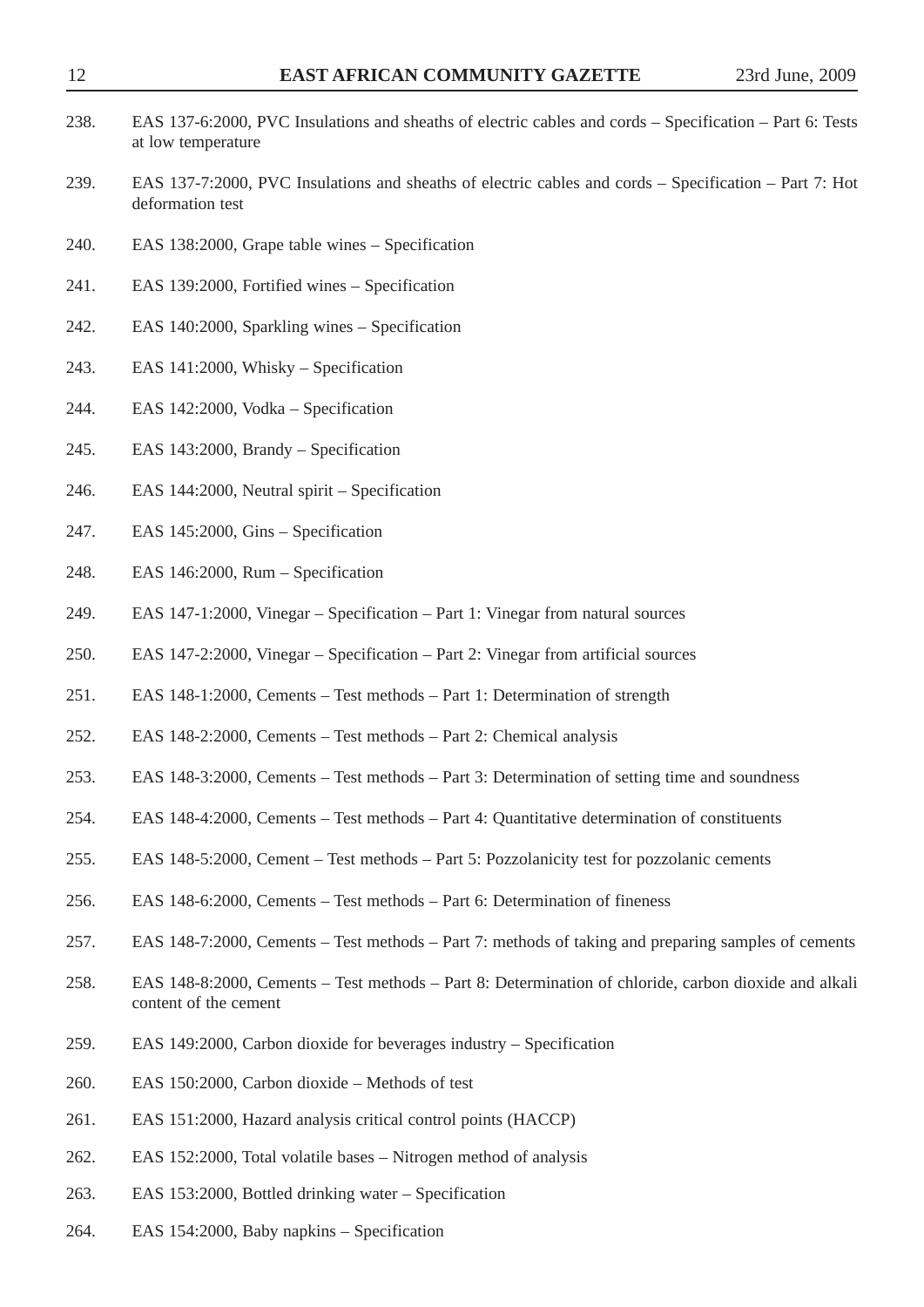- 265. EAS 155-1:2000, Cotton yarns Specification Part 1: Grading by appearance
- 266. EAS 156-1:2000, Woven bags from natural fibres Specification Part 1: Woven bags for cereals
- 267. EAS 156-2:2000, Woven bags from natural fibres Specification Part 2: Woven bags for milled products
- 268. EAS 156-3:2000, Woven bags from natural fibres Specification Part 3: Woven bags for sugar
- 269. EAS 157:2000, Gasoline (petrol) leaded Specification
- 270. EAS 158:2000, Gasoline (petrol) unleaded Specification
- 271. EAS 159:2000, Engine oils Specification
- 272. EAS 160:2007, Milk and dried milk, butter milk, and butter milk powder, whey and whey powder Determination of phosphatase activity
- 273. EAS 161:2007, Milk and milk products Sampling Inspection by attributes
- 274. EAS 162-1:2007, Milk, cream and evaporated milk Determination of total solids content (reference method)
- 275. EAS 162-2:2007, Milk and milk products Sweetened condensed milk Part 2: Determination of total solids content (Reference method)
- 276. EAS 162-3:2007, Milk and milk products Ice-cream and milk ice Part 3: Determination of total solids content (Reference method)
- 277. EAS 163:2007, Milk Determination of freezing point Thermistor cryoscope method (Reference method)
- 278. EAS 164:2007, Milk Determination of fat content (Routine method)
- 279. EAS 165:2007, Milk and milk products Inspecting sampling Inspection by variables
- 280. EAS 166:2000, Wood poles for power and telecommunication lines Specification
- 281. EAS 167:2000, Tungsten lamps for general lighting service Specification
- 282. EAS 168:2007, Junction boxes for use in electrical installations Specification
- 283. EAS 169-1:2000, Safety of hand-held motor Operated electric tools Part 1: General requirements
- 284. EAS 169-2-1:2000, Safety of hand-held motor Operated electric tools Part 2-1: Particular requirements for drills and impact drills
- 285. EAS 169-2-2:2000, Safety of hand-held motor Operated electric tools Part 2-2: Particular requirements for screwdrivers and impact wrenches
- 286. EAS 169-2-3:2000, Safety of hand-held motor Operated electric tools Part 2-3: Particular requirements for grinders, polishers and disk-type sanders
- 287. EAS 169-2-5:2000, Safety of hand-held motor Operated electric tools Part 2-5: Particular requirements for circular saws and circular knives
- 288. EAS 173:2004, Pasta Specification  $[2<sup>nd</sup> Edition]$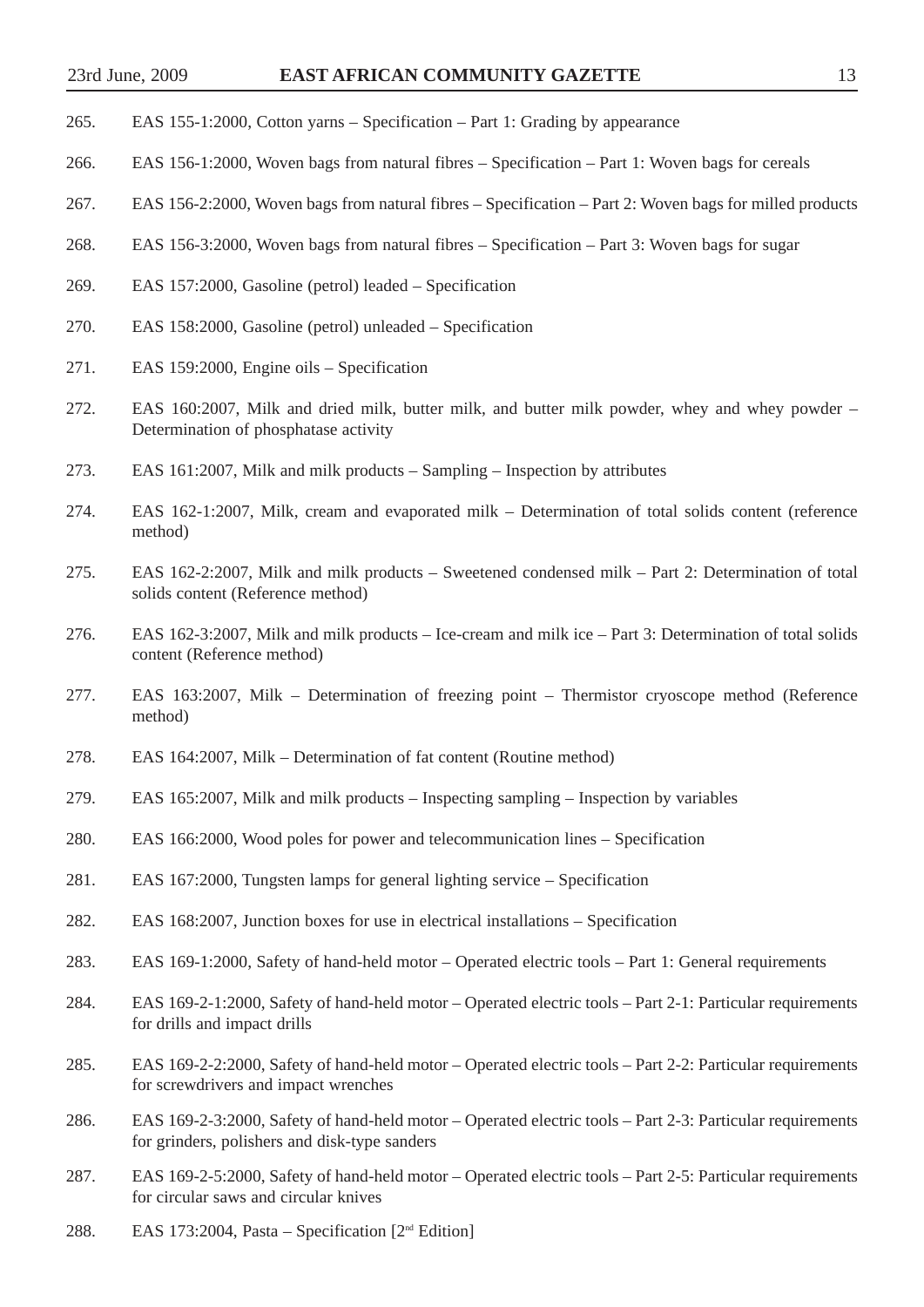| 289. | EAS 174:2000, Concentrated black currant concentrate (preserved exclusively by physical means) –<br>Specification                                                                        |
|------|------------------------------------------------------------------------------------------------------------------------------------------------------------------------------------------|
| 290. | EAS 175:2002, Black current juice (preserved exclusively by physical means) – Specification                                                                                              |
| 291. | EAS 176-1:2000, Aluminium hollow-ware uncoated utensils – Specification – Part 1: Sufurias and lids                                                                                      |
| 292. | EAS 176-2:2000, Aluminium hollow-ware uncoated utensils – Specification – Part 2: Uncoated aluminium<br>pans                                                                             |
| 293. | EAS 177:2000, Automotive diesel – Specification                                                                                                                                          |
| 294. | EAS 178-1:2007, Flexible PVC conduits for electrical wiring – Specification – Part 1: Plain Conduits                                                                                     |
| 295. | EAS 178-2:2007, Flexible PVC conduits for electrical wiring – Specification – Part 2: Corrugated conduits                                                                                |
| 296. | EAS 179:2003, Precast concrete paving blocks – Specification                                                                                                                             |
| 297. | EAS 181:2000, Fuel tank assembly for automotive vehicle – Safety requirements                                                                                                            |
| 298. | EAS 182-1:2007, Unplasticized polyvinyl chloride (uPVC) pipes for cold water services – Specification –<br>Part 1: General requirements                                                  |
| 299. | EAS 182-2:2007, Unplasticized polyvinyl chloride (uPVC) pipes for cold water services – Specification –<br>Part 2: Normal diameters, wall thickness and nominal pressure (metric series) |
| 300. | EAS 183:2001, Cement - Definitions                                                                                                                                                       |
| 301. | EAS 184:2000, Emulsion paint – Specification                                                                                                                                             |
| 302. | EAS 185:2000, Papain - Specification                                                                                                                                                     |
| 303. | EAS 186:2000, Toilet soap – Specification                                                                                                                                                |
| 304. | EAS 187:2000, Toothpaste – Specification                                                                                                                                                 |
| 305. | EAS 188:2000, Machetes – Specification                                                                                                                                                   |
| 306. | EAS 189:2000, Metallic materials – Tensile testing                                                                                                                                       |
| 307. | EAS 192-1:2000, Metallic materials – Verification of static uniaxial testing machines – Part 1: Tensile<br>testing machines                                                              |
| 308. | EAS 192-2:2000, Metallic materials – Verification of static uniaxial testing machines – Part 2: Tension<br>creeping testing machines – Verification of the applied load                  |
| 309. | EAS 193:2000, Metallic materials - Tensile testing at elevated temperature                                                                                                               |
| 310. | EAS 194-1:2000, Steel and steel products – Location and preparation of samples and test pieces for<br>mechanical testing                                                                 |
| 311. | EAS 194-2:2000, Steel and iron – Sampling and preparation of samples for the determination of the<br>chemical composition                                                                |
| 312. | EAS 195:2000, Mechanical testing of steel at elevated temperatures – Determination of lower yield stress<br>and proof stress and proving test                                            |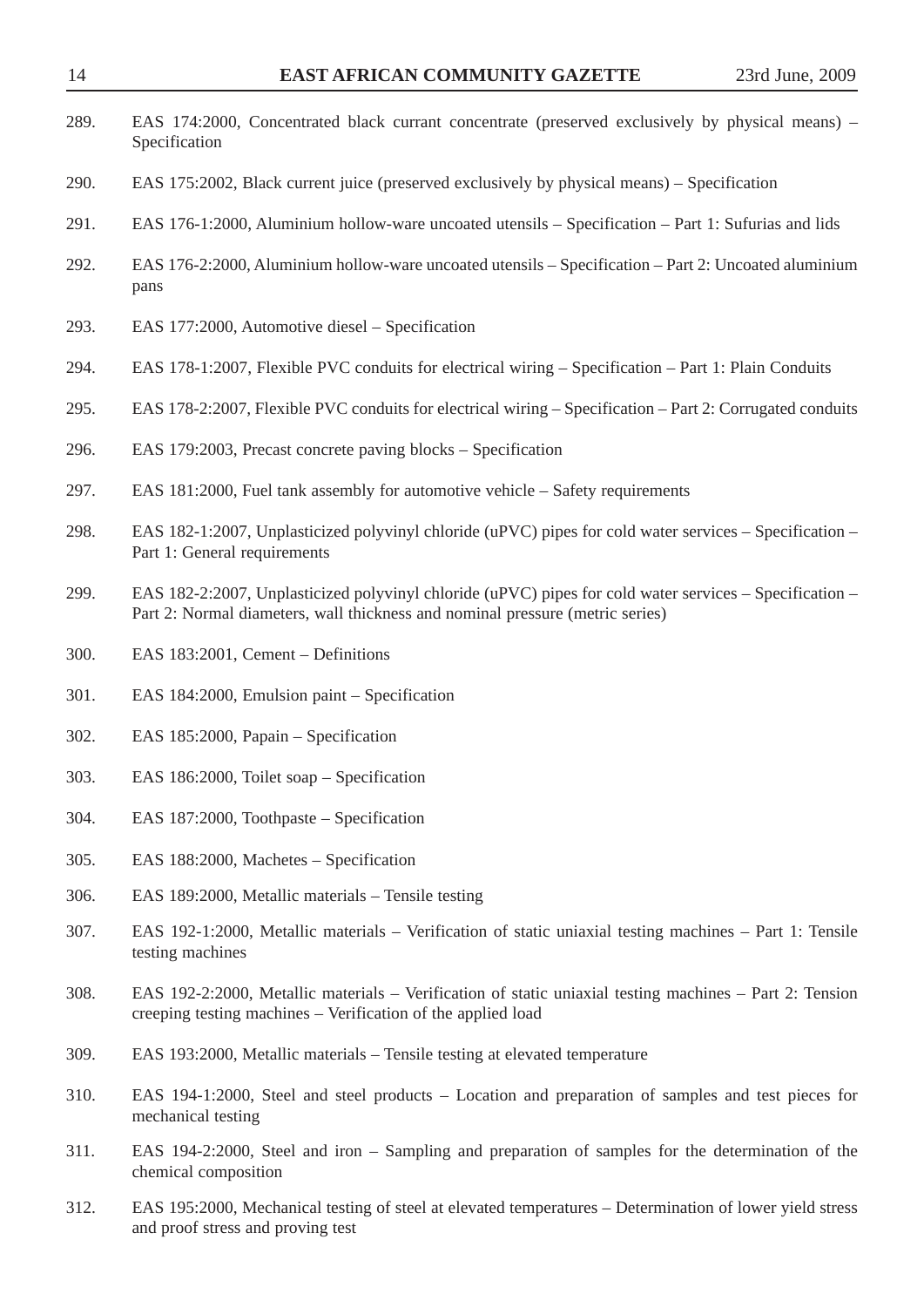| 313. | EAS 196:2008, Steel, carbon and high-strength, low-alloy hot-rolled sheet and cold rolled sheet – General<br>requirements                                          |
|------|--------------------------------------------------------------------------------------------------------------------------------------------------------------------|
| 314. | EAS 198:2001, General requirements for the supply of metallurgical materials                                                                                       |
| 315. | EAS 199:2001, Steel and cast iron – Determination of sulphur content combustion titrimetric method                                                                 |
| 316. | EAS 200:2001, Steel and iron – Determination of phosphorus content – Phosphovanadomolybdate<br>spectrophotometric method                                           |
| 317. | EAS 201-1:2001, Metallic materials – Rockwell hardness test – Part 1: Test method (scales A, B, C, D, E,<br>F, G, H, K, N, T                                       |
| 318. | EAS 201-2:2001, Metallic materials - Rockwell hardness test - Part 2: Verification and calibration of<br>testing machines (scales A, B, C, D, E, F, G, H, K, N, T) |
| 319. | EAS 202-1:2001, Wrought aluminium and aluminium alloy sheets, strips and plates - Part 1: Technical<br>conditions for inspection and delivery                      |
| 320. | EAS 202-2:2001, Wrought aluminium and aluminium alloy sheets, strips and plates – Part 2: Mechanical<br>properties                                                 |
| 321. | EAS 202-3:2001, Wrought aluminium and aluminium alloy sheets, strips and plates – Part 3: Strips –<br>Tolerances on shape and dimensions                           |
| 322. | EAS 202-4:2001, Wrought aluminium and aluminium alloy sheets, strips and plates – Part 4: Sheets and<br>plates – Tolerances on shape and dimensions                |
| 323. | EAS 203:2001, Boxes for enclosure of electrical accessories – Specification                                                                                        |
| 324. | EAS 204-1:2001, Metallic conduits and fittings for electrical installations – Specification – Part 1: Conduits                                                     |
| 325. | EAS 204-2:2001, Metallic conduits and fittings for electrical installation – Specification – Part 2: Fittings                                                      |
| 326. | EAS 205:2001, Controls for heating units in household electric ranges – Specification                                                                              |
| 327. | EAS 206:2001, Hot rolled steel sheets for the manufacture of low pressure gas cylinders – Specification                                                            |
| 328. | EAS 207:2001, Radiography of welds and viewing conditions for films – Utilization of recommended<br>patterns of image quality indicators (I.Q.I)                   |
| 329. | EAS 208:2001, Radiographic image quality indicators for non-destructive testing – Principles and<br>identification                                                 |
| 330. | EAS 209:2001, Fruit and vegetable products – Determination of ash insoluble in hydrochloric acid                                                                   |
| 331. | EAS 210:2001, Citrus fruits and derived products – Determination of essential oils content (Reference method)                                                      |
| 332. | EAS 211:2001, Fruit and vegetable products – Determination of ethanol content                                                                                      |
| 333. | EAS 212:2001, Determination of lead content – Flameless atomic absorption spectrometric method                                                                     |

- 334. EAS 213:2001, Liquid chemical products for industrial use Determination of absolute density at 20 °C
- 335. EAS 214:2001, Volatile organic liquids for industrial use Determination of dry residue after evaporation on a water bath – General method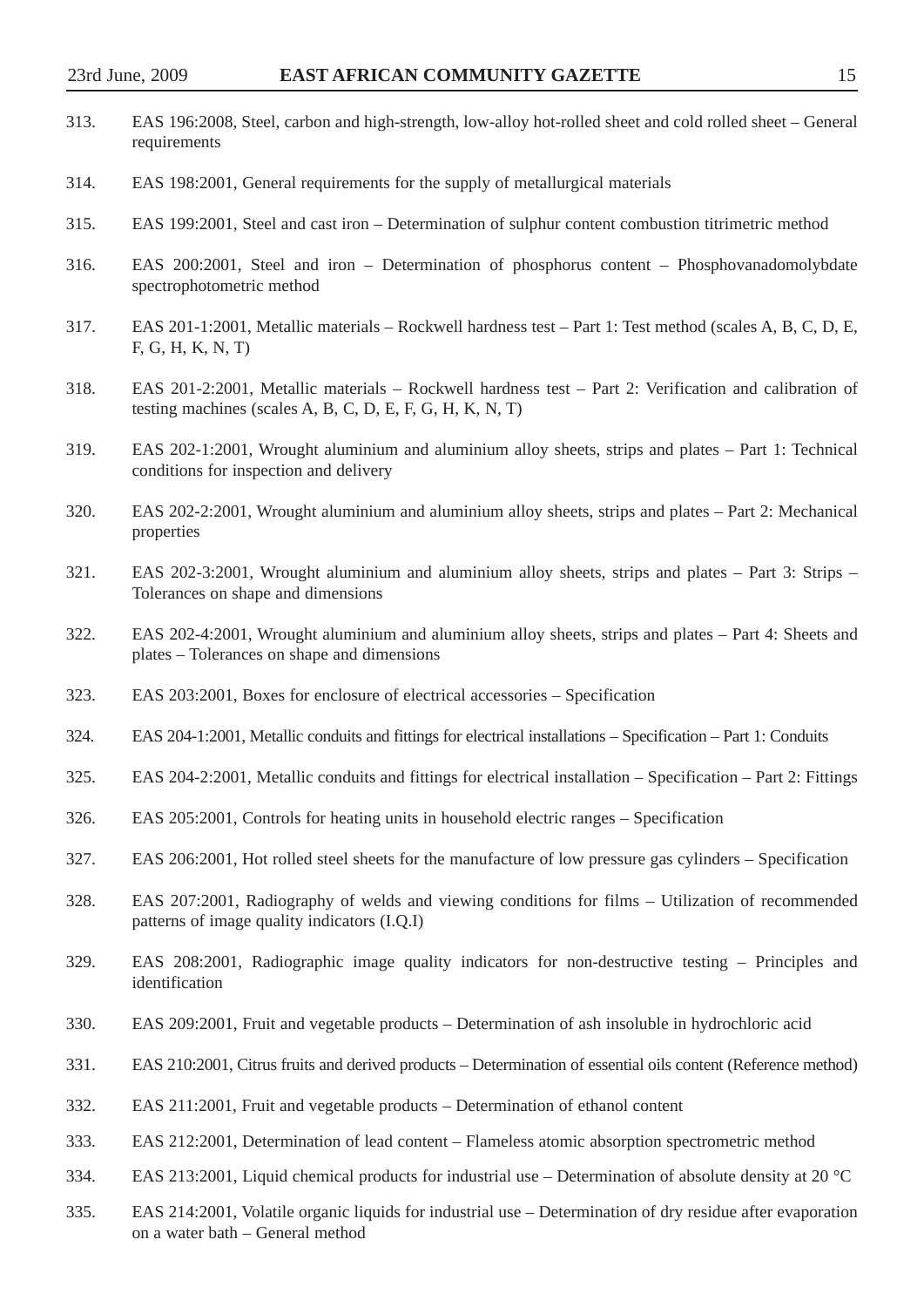| 336. | EAS 215:2001, Determination of water – Karl Fischer method (General method)                                                                                                                                                                                                                                                           |
|------|---------------------------------------------------------------------------------------------------------------------------------------------------------------------------------------------------------------------------------------------------------------------------------------------------------------------------------------|
| 337. | EAS 216-1:2001, Testing of ethanol for industrial use – Part 1: General                                                                                                                                                                                                                                                               |
| 338. | EAS 216-2:2001, Testing of ethanol for industrial use – Part 2: Method for detection of alkalinity or<br>determination of acidity to phenolphthalein                                                                                                                                                                                  |
| 339. | EAS 216-3:2001, Ethanol for industrial use – Methods of test – Part 3: Estimation of content carbonyl<br>compounds present in small amounts - Photometric method                                                                                                                                                                      |
| 340. | EAS 216-4:2001, Ethanol for industrial use – Methods of test – Part 4: Estimation of content of carbonyl<br>compounds present in moderate amounts - Titrimetric method                                                                                                                                                                |
| 341. | EAS 216-5:2001, Ethanol for industrial use – Methods of test – Part 5: Determination of aldehydes content<br>- Visual calorimetric method                                                                                                                                                                                             |
| 342. | EAS 216-6:2001, Ethanol for industrial use – Methods for test – Part 6: Test for miscibility with water                                                                                                                                                                                                                               |
| 343. | EAS 216-7:2001, Ethanol for industrial use - Methods of test - Part 7: Determination of methanol content<br>_ Photometric method                                                                                                                                                                                                      |
| 344. | EAS 216-8:2001, Ethanol for industrial use – Methods of test – Part 8: Determination of methanol content<br>- Visual colorimetric method                                                                                                                                                                                              |
| 345. | EAS 216-9:2001, Ethanol for industrial use – Methods of test – Part 9: Determination of esters content –<br>Titrimetric method after separation                                                                                                                                                                                       |
| 346. | EAS 216-10:2001, Ethanol for industrial use – Methods of test – Part 10: Estimation of hydrocarbons<br>content - Distillation method                                                                                                                                                                                                  |
| 347. | EAS 216-11:2001, Ethanol for industrial use – Methods of test – Part 11: Test for detection of furfural                                                                                                                                                                                                                               |
| 348. | EAS 216-12:2001, Ethanol for industrial use – Methods of test – Part 12: Determination of permanganate<br>time                                                                                                                                                                                                                        |
| 349. | EAS 217-1-1:2008, Methods for the microbiological examination of foods - Part 1-1: General procedures<br>and techniques                                                                                                                                                                                                               |
| 350. | EAS 217-1-2:2008, Microbiology of food and animal feeding stuffs – Preparation of test samples, initial<br>suspension and decimal dilutions for microbiological examination - Part 1-2: General rules for the<br>preparation of the initial suspension and decimal dilutions                                                          |
| 351. | EAS 217-1-3:2008, Microbiology of food and animal feeding stuffs – Preparation of test samples, initial<br>suspension and decimal dilutions for microbiological examination - Part 1-3: Specific rules for the<br>preparation of meat and meat products                                                                               |
| 352. | EAS 217-1-4:2008, Microbiology of food and animal feeding stuffs – Preparation of test samples, initial<br>suspension and decimal dilutions for microbiological examination - Part 1-4: Specific rules for the<br>preparation of fish and fishery products                                                                            |
| 353. | EAS 217-1-5:2008, Microbiology of food and animal feeding stuffs – Preparation of test samples, initial<br>suspension and decimal dilutions for microbiological examination - Part 1-5: Specific rules for the<br>preparation of products other than milk and milk products, meat and meat products, and fish and fishery<br>products |
| 354. | EAS 217-2:2008, Microbiology of food and animal feeding stuffs - Horizontal method for the enumeration<br>of microorganisms – Part 2: Colony count technique at 30 $^{\circ}$ C                                                                                                                                                       |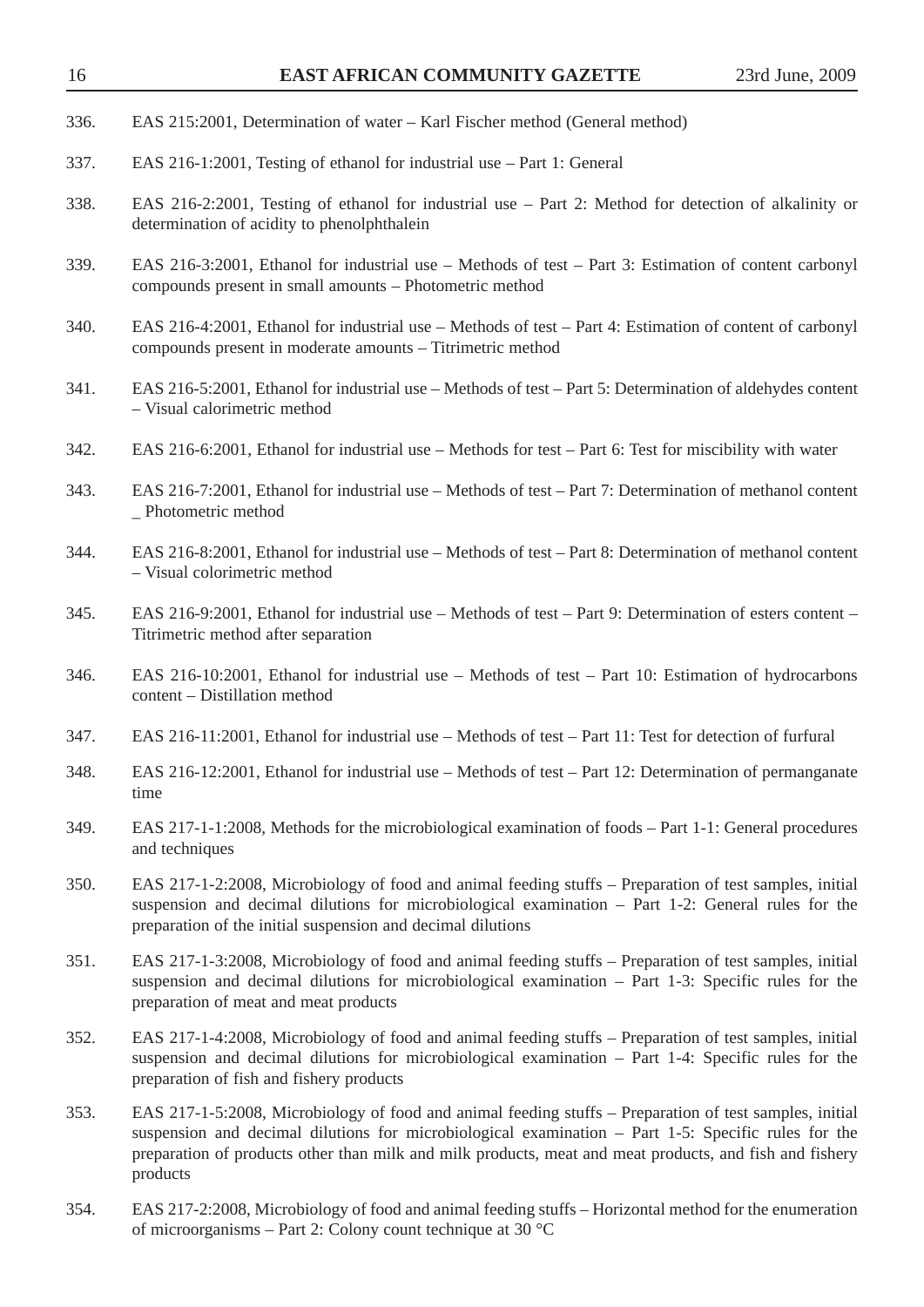| 355. | EAS 217-3:2008, Microbiology of food and animal feeding stuffs – Horizontal method for the enumeration<br>of coliforms – Part 3: Colony-count technique                       |
|------|-------------------------------------------------------------------------------------------------------------------------------------------------------------------------------|
| 356. | EAS 217-4:2008, Microbiology of food and animal feeding stuffs - Horizontal method for the detection<br>and enumeration of coliforms – Part 4: Most probable number technique |
| 357. | EAS 217-6:2008, Microbiology of food and animal feeding stuffs – Part 6: Horizontal method for the<br>detection of Salmonella spp.                                            |
| 358. | EAS 217-7:2001, Methods for microbiological examination of foods – Part 7: Method of examination for<br>clostridium botulinum and clostridium botulinum toxin                 |
| 359. | EAS 217-8:2008, Microbiology of food and animal feeding stuffs – General guidance for enumeration of<br>yeasts and moulds – Part 8: Colony count technique at 25 $^{\circ}$ C |
| 360. | EAS 218:2001, Farm implements – Method of sampling                                                                                                                            |
| 361. | EAS 219:2001, Classification of degrees of protection provided by enclosures                                                                                                  |
| 362. | EAS 220:2001, Knitted polyester fabric – Specification                                                                                                                        |
| 363. | EAS 221:2001, Woven bags (100 percent sisal) for clean coffee beans – Specification                                                                                           |
| 364. | EAS 222:2001, Knitted polyester/cellulosic blended fabric – Specification                                                                                                     |
| 365. | EAS 223:2001, Zipper - Specification                                                                                                                                          |
| 366. | EAS 224:2001, Cotton khanga – Specification                                                                                                                                   |
| 367. | EAS 225-1:2001, Umbrella fabrics – Specification – Part 1: Cotton fabrics                                                                                                     |
| 368. | EAS 225-2:2001, Umbrella fabrics – Specification – Part 2: Man-made fibre fabric                                                                                              |
| 369. | EAS 225-3:2001, Umbrella fabrics – Specification – Part 3:Silk fabrics                                                                                                        |
| 370. | EAS 226:2001, Kitenge – Specification                                                                                                                                         |
| 371. | EAS 227:2001, Knitted cotton fabric - Specification                                                                                                                           |
| 372. | EAS 228:2001, Cotton bed sheets - Specification                                                                                                                               |
| 373. | EAS 229:2001, Crepe bandages - Specification                                                                                                                                  |
| 374. | EAS 230:2001, Maize bran as animal feed - Specification                                                                                                                       |
| 375. | EAS 231:2001, Bone meal for compounding animal – Specification                                                                                                                |
| 376. | EAS 232:2001, Maize gluten feed – Specification                                                                                                                               |
| 377. | EAS 233:2001, Ostrich feed – Specification                                                                                                                                    |
| 378. | EAS 234:2001, Soya bean products – Determination of urease activity                                                                                                           |
| 379. | EAS 236:2001, Method for determination of colourfastness of textile materials to dry cleaning                                                                                 |

380. EAS 237:2001, Methods for the determination of colourfastness of textile materials to washing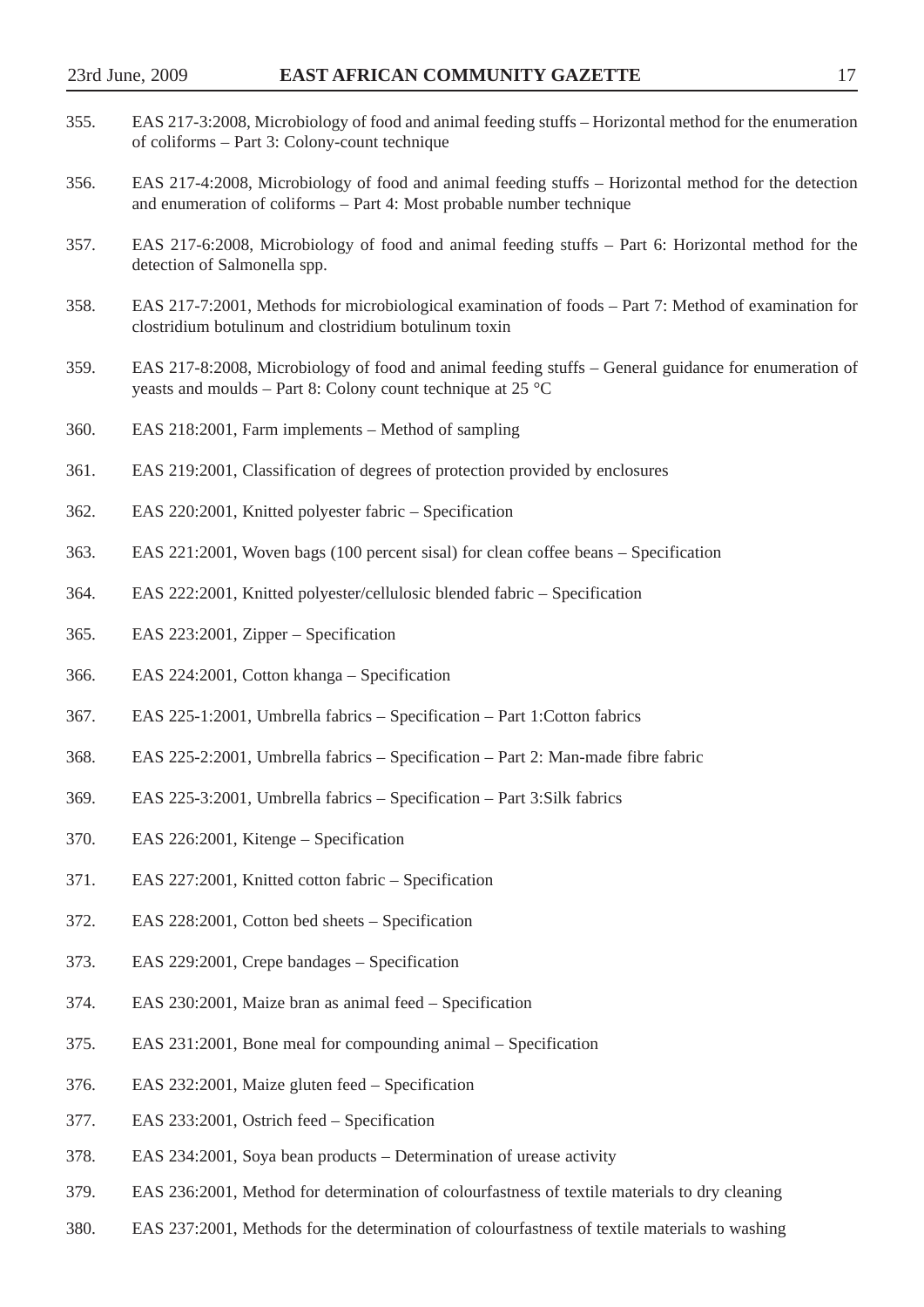| 18   | <b>EAST AFRICAN COMMUNITY GAZETTE</b>                                                                                                                                       | 23rd June, 2009 |
|------|-----------------------------------------------------------------------------------------------------------------------------------------------------------------------------|-----------------|
| 381. | EAS 238:2001, Method of determination of colourfastness of textile materials to perspiration                                                                                |                 |
| 382. | EAS 239-1:2001, Method for determination of colour fastness of textile materials to rubbing - Part 1: Dry<br>and wet method                                                 |                 |
| 383. | EAS 240:2007, Textiles-Standard atmospheres for conditioning and testing                                                                                                    |                 |
| 384. | EAS 241:2007, Method for determination of colourfastness of textile materials to artificial light (Xenon<br>arc lamp)                                                       |                 |
| 385. | EAS 242:2007, Method for determination of dimension change of fabrics by cold-water immersion                                                                               |                 |
| 386. | EAS 243:2007, Textiles – Tests for colour fastness – Clour fastness to light: Daylight                                                                                      |                 |
| 387. | EAS 244:2007, Textiles – Tests for colour fastness – Colour fastness to hot pressing                                                                                        |                 |
| 388. | EAS 245-1:2001, Methods of test for coated fabrics – Part 1: Determination of roll characteristics                                                                          |                 |
| 389. | EAS 246:2001, Method for determination of added oil content of sisal or jute yarn or fabric                                                                                 |                 |
| 390. | EAS 247:2001, Method for determination of colour fastness of textile to peroxide washing (sodium<br>perforate)                                                              |                 |
| 391. | EAS 248:2001, Methods for determination of threads per centimeter in woven fabrics                                                                                          |                 |
| 392. | EAS 249-1:2001, Textile -Test for colour fastness – Part 1: Colour fatness to weathering: Outdoor exposure                                                                  |                 |
| 393. | EAS 249-2:2001, Textiles – Test for colour fatness – Part 2: Colour fatness to artificial weathering: xenon<br>arc fading lamp test                                         |                 |
| 394. | EAS 250-2:2001, Sewing threads – Part 2: Sewing threads made wholly or partly from synthetic fibres                                                                         |                 |
| 395. | EAS 251:2007, Textile fabrics - Determination of resistance of fabrics to penetration - Hydrostatic head<br>test                                                            |                 |
| 396. | EAS 252:2007, Textile fabrics – Method for determination of water repellency of fabrics by cone test                                                                        |                 |
| 397. | EAS 253-1:2001, Code of practice for grading of textile materials - Part 1. Fabrics                                                                                         |                 |
| 398. | EAS 254:2007, Textiles – Tear properties of fabrics – Determination of tear resistance by falling pendulum<br>(Elmendorf) apparatus                                         |                 |
| 399. | EAS 255:2007, Textiles – Binary fibre mixtures – Quantitative chemical analysis                                                                                             |                 |
| 400. | EAS 256:2001, Method for determination of scouring loss in grey and finished cotton textile materials                                                                       |                 |
| 401. | EAS 257:2001, Methods for estimation of moisture total size for finish, ash, fatty matter and determination<br>of water-soluble matter in textiles                          |                 |
| 402. | EAS 258:2008, Textiles - Fabrics - Determination of width and length                                                                                                        |                 |
| 403. | EAS 259-1:2001, Methods of test for complete, filled transport packages – Woven bags – Part 1: Method<br>for the determination of resistance to vertical impact by dropping |                 |
| 404. | EAS 260:2007, Zippers – Glossary of terms                                                                                                                                   |                 |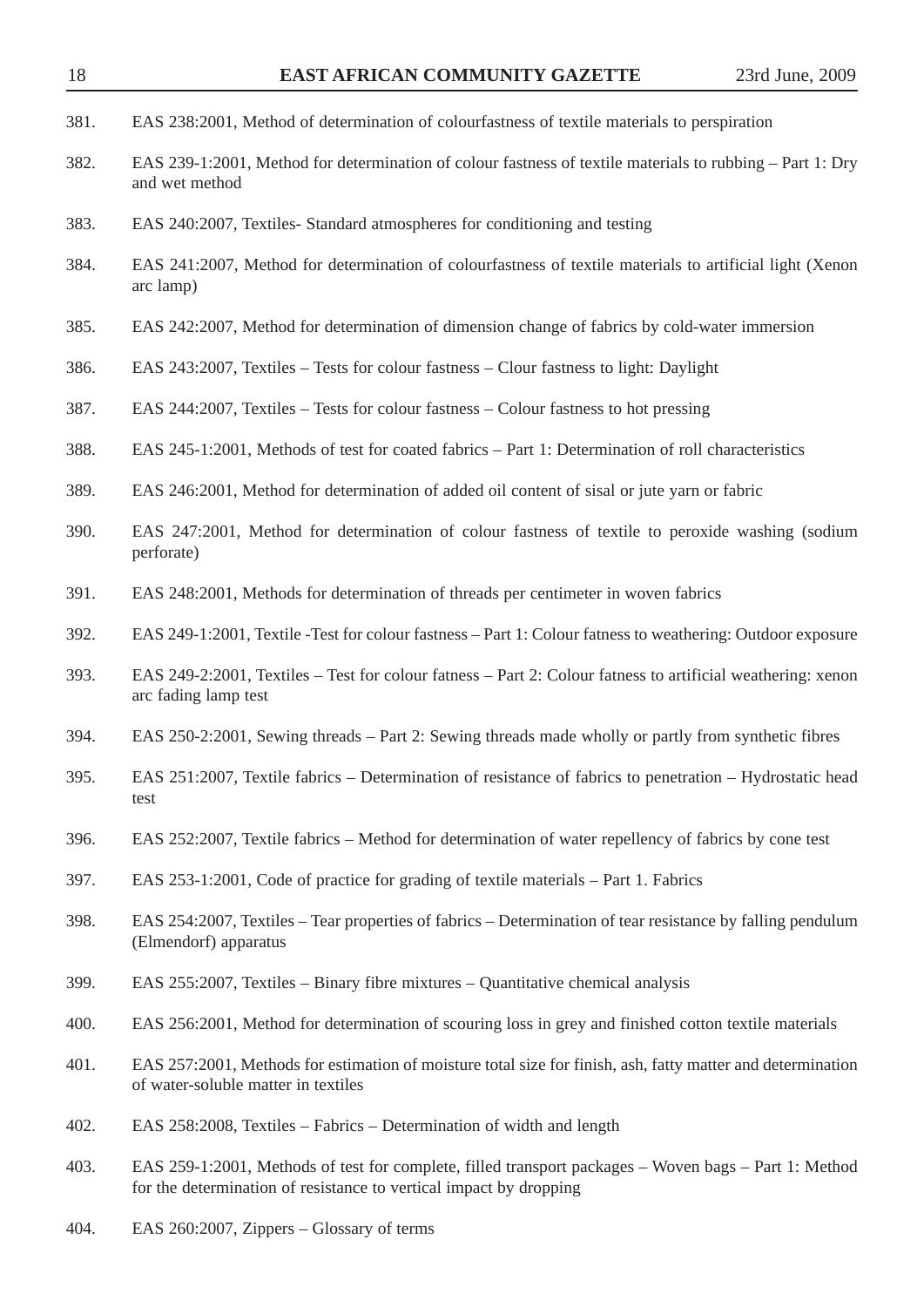- 405. EAS 261:2007, Textile Determination of pH value of aqueous extracts of textile materials
- 406. EAS 262:2007, Woven fabrics Determination of dimensional change on commercial laundering near the boiling point
- 407. EAS 263:2001, Paper and board Determination of opacity (paper backing) Diffuse reflectance method
- 408. EAS 264:2001, Paper and board Determination of moisture content Oven-drying method
- 409. EAS 265:2001, Paper, board and pulps standards atmosphere for conditioning and testing procedure for monitoring the atmosphere and conditioning of samples
- 410. EAS 266:2001, Paper and board Determination of grammage
- 411. EAS 267:2001, Paper and board Sampling to determine average quality
- 412. EAS 268:2001, Corresponding envelopes Designation and sizes
- 413. EAS 269:2001, Writing paper and certain classes of printed matter Trimmed sizes A and B series
- 414. EAS 270:2001, Paper Untrimmed sizes Designation and tolerances for primary and supplementary ranges, and indication of machine direction
- 415. EAS 271:2001, Paper and board Folders and files Sizes
- 416. EAS 272:2007, Timber Determination of moisture content for physical and mechanical tests
- 417. EAS 273:2002, Timber Sampling methods and general requirements for physical and mechanical tests
- 418. EAS 274:2002, Timber Determination of average moisture content of a lot
- 419. EAS 275:2002, Timber Determination of volumetric shrinkage
- 420. EAS 276:2007, Timber Determination of volumetric swelling
- 421. EAS 277:2002, Timber Determination of radial and tangential shrinkage
- 422. EAS 278:2002, Timber Determination of radial and tangential swelling
- 423. EAS 279:2002, Timber Determination of ultimate stress in compression
- 424. EAS 280:2002, Timber Determination of ultimate tensile stress parallel to grain
- 425. EAS 281:2002, Timber Determination of ultimate tensile stress perpendicular to grain
- 426. EAS 282:2002, Durum wheat semolina Specification
- 427. EAS 283:2002, Finger millet flour Specification
- 428. EAS 284:2002, Pearl millet grains Specification
- 429. EAS 285:2002, Maize Determination of moisture content (on milled and whole grains)
- 430. EAS 286:2002, Cutflowers and Cutfoliage Part 1: Fresh cutflowers Specification
- 431. EAS 287:2002, Oil seed cakes for compounding livestock feeds Specification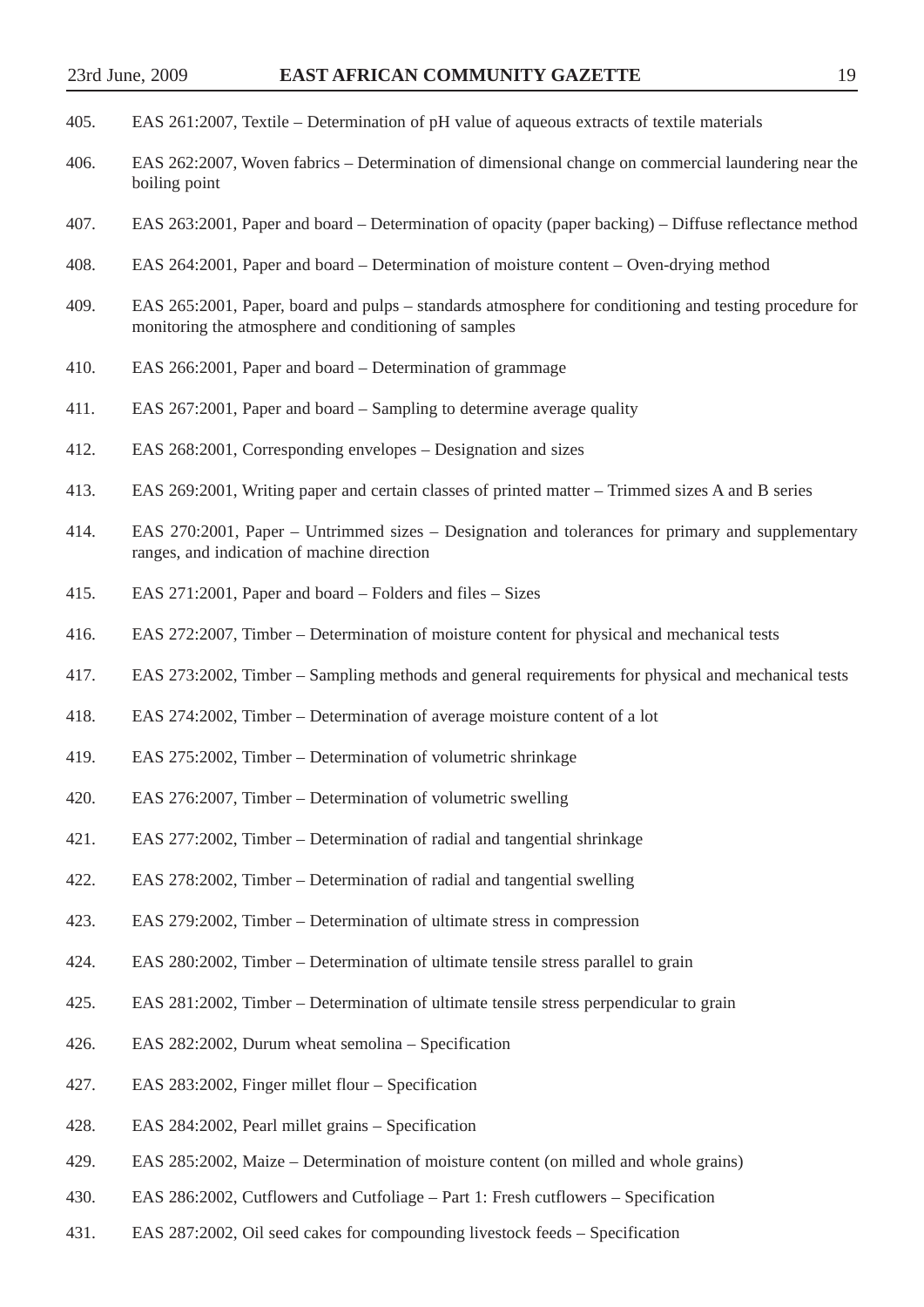- 432. EAS 289:2007, Aluminium pigment for paints Specification
- 433. EAS 290-2:2002, Polishes Specification Part 2: Floor polish solvent type (liquid and paste)
- 434. EAS 290-3:2002, Polishes Specification Part 3: Floor polish water emulsion buffable type
- 435. EAS 291:2002, Animal and vegetable fats and oils Sampling
- 436. EAS 292:2005, Utility lighters General consumer-safety requirements
- 437. EAS 293:2002, Road marking paints Specification
- 438. EAS 294:2002, Scouring powders Specification
- 439. EAS 295:2002, Sodium hypochlorite solutions for domestic use Specification
- 440. EAS 296:2002, Liquid household hand dishwashing and light duty detergents Specification
- 441. EAS 297:2002, Edible soya bean oil Specification
- 442. EAS 298:2002, Edible cotton seed oil Specification
- 443. EAS 299:2002, Edible sunflower oil Specification
- 444. EAS 300:2002, Edible groundnut oil Specification
- 445. EAS 301:2002, Edible palm oil Specification
- 446. EAS 302:2002, Edible palm kernel oil Specification
- 447. EAS 303:2002, Animal and vegetable fats and oils Determination of solid fat content Pulsed nuclear magnetic resonance method
- 448. EAS 304:2002, Edible corn oil Specification
- 449. EAS 305:2002, Animal and vegetable fats and oils Sample preparation
- 450. EAS 306:2002, Animal and vegetable fats and oils Determination of peroxide value
- 451. EAS 307:2002, Animal and vegetable fats and oils Determination of acid value and acidity
- 452. EAS 308: 2002, Animal and vegetable fats and oils Determination of unsaponifiable matter
- 453. EAS 309:2002, Animal and vegetable fats and oils Determination of iodine value
- 454. EAS 310:2002, Animal and vegetable fats and oils Determination of refractive index
- 455. EAS 311:2002, Animal and vegetable fats and oils Determination of moisture and volatile matter
- 456. EAS 312:2002, Animal and vegetable fats and oils Determination of insoluble impurities
- 457. EAS 313:2002, Animal and vegetable fats and oils Determination of saprification value
- 458. EAS 314:2002, Animal and vegetable fats and oils Determination of lead
- 459. EAS 315:2002, Animal and vegetable fats and oils Determination of copper, iron and nickel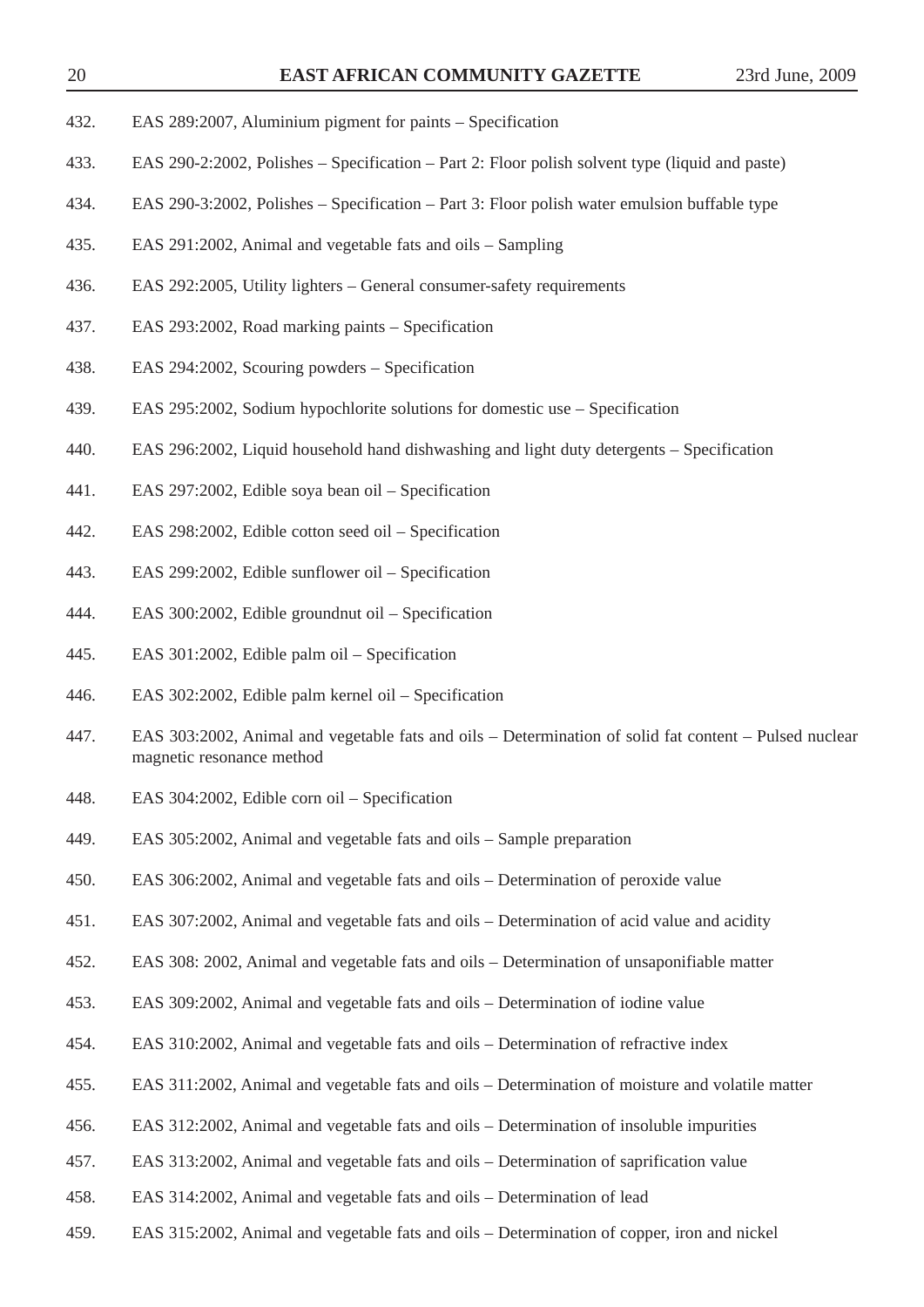| 460. | EAS 316:2002, Animal and vegetable fats and oils – Determination of conventional mass per volume (litre<br>weight in air)           |
|------|-------------------------------------------------------------------------------------------------------------------------------------|
| 461. | EAS 317:2002, Animal and vegetable fats and oils – Determination of Lovibond colour                                                 |
| 462. | EAS 318:2002, Animal and vegetable fats and oils – Determination of soap content                                                    |
| 463. | EAS 319:2002, Animal and vegetable fats and oils – Determination of melting point in open capillary tubes<br>(Slip point)           |
| 464. | EAS 320:2002, Code of hygiene for transportation of edible fats and oils in bulk                                                    |
| 465. | EAS 321:2002, Edible fats and oils (general) – Specification                                                                        |
| 466. | EAS 322:2002, Wood poles and blocks for power and telecommunication lines – Specification                                           |
| 467. | EAS 323:2002, Specification for wood preservatives by means of pressure creosoting                                                  |
| 468. | EAS 324:2002, Copper/Cromium/Arsenic composition for the preservation of timber – Method of timber<br>treatment                     |
| 469. | EAS 325:2002, Wood preservatives and treated timber – Guide to sampling and preparation of wood<br>preservatives and treated timber |
| 470. | EAS 326:2002, Copper/Chromium/Arsenic composition for preservation of timber – Specification                                        |
| 471. | EAS 327:2002, Barley for brewing – Specification                                                                                    |
| 472. | EAS 328:2005, Lighters – Safety specification                                                                                       |
| 473. | EAS 329:2002, Fresh mangoes - Specification                                                                                         |
| 474. | EAS 330:2002, Citrus fruits - Specification                                                                                         |
| 475. | EAS 331:2002, Green grams - Specification                                                                                           |
| 476. | EAS 332:2002, Fresh capsiums - Specification                                                                                        |
| 477. | EAS 333:2002, Edible sesame oil - Specification                                                                                     |

- 478. EAS 334:2004, Illustrative list by category of cosmetic products
- 479. EAS 335:2004, Cologne Specification
- 480. EAS 336:2004, Chemical depilatories Specification
- 481. EAS 337:2004, Henna powder Specification
- 482. EAS 338:2004, Chemical hair relaxers and hair waving products Specification
- 483. EAS 339:2004, Hair creams, lotions and gels Specification
- 484. EAS 340:2004, Nail polish Specification
- 485. EAS 341:2004, Nail polish removers Specification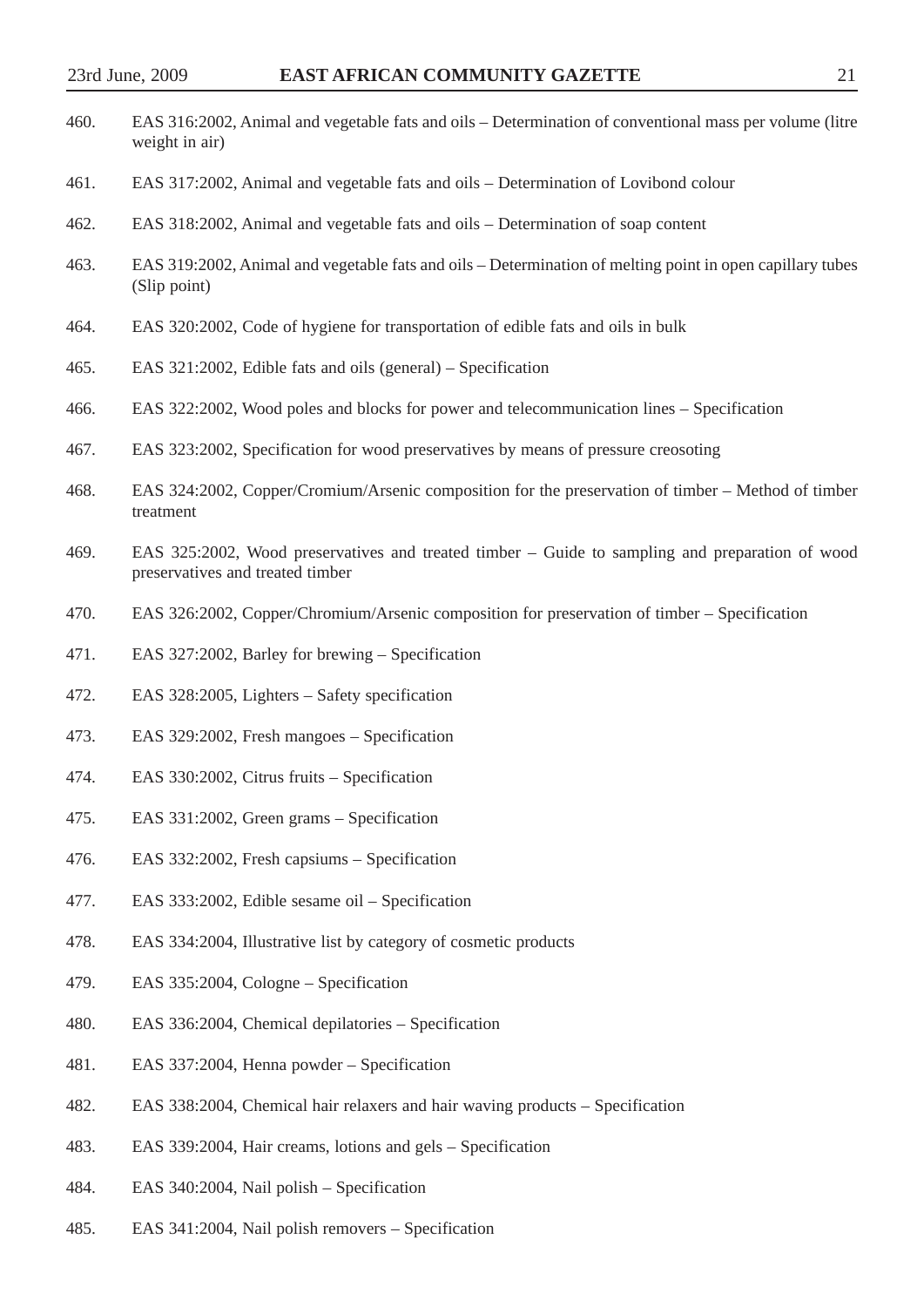- 486. EAS 342:2004, Pomade and brilliantines Specifications
- 487. EAS 343:2004, Ball points pens Specification
- 488. EAS 344:2004, Exercise books Specification
- 489. EAS 345:2004, Toluene Specification
- 490. EAS 346:2004, Labelling of cosmetics general Requirements
- 491. EAS 347:2004, Labelling of food additives when sold as such General requirements
- 492. EAS 348:2004, Glossary of terms used in confectionery trade
- 493. EAS 349:2004, Liquid glucose (glucose syrup) Specification
- 494. EAS 350:2004, Hard-boiled sugar confectionery Specification
- 495. EAS 351:2004, Toffee Specification
- 496. EAS 352:2004, Chewing gum and bubble gum Specification
- 497. EAS 353:2004, Wheat bran Specification
- 498. EAS 354:2007, Plastic containers for up to 5 litres capacity Specification
- 499. EAS 355:2004, Toilet paper Specification
- 500. EAS 356:2004, Code of practice for inspection and acceptance criteria for used textile products
- 501. EAS 357:2004, Pneumatic tyres for trucks and buses Specification
- 502. EAS 358:2004, Pneumatic tyres for passenger cars Specification
- 503. EAS 358-2:2008, Passenger car tyres and rims Part 2: Rims
- 504. EAS 359:2004, Pneumatic tyres for light trucks Specification
- 505. EAS 360:2004, Pneumatic tyres for agricultural Implements Specification
- 506. EAS 361:2004, Carbaryl dusting powders Specification
- 507. EAS 362:2005, Solar photovoltaic power systems Glossary
- 508. EAS 363-1:2005, Solar photovoltaic power systems Test procedures for main components Part 1: Photovoltaic modules
- 509. EAS 363-2:2005, Solar photovoltaic power systems Test procedures for main components Part 2: Installation, maintenance, testing and replacement of batteries
- 510. EAS 363-3:2005, Solar photovoltaic power systems Test procedures for main components Part 3: Charge regulators
- 511. EAS 363-4:2005, Solar photovoltaic power systems Test procedures for main components Part 4: Inverters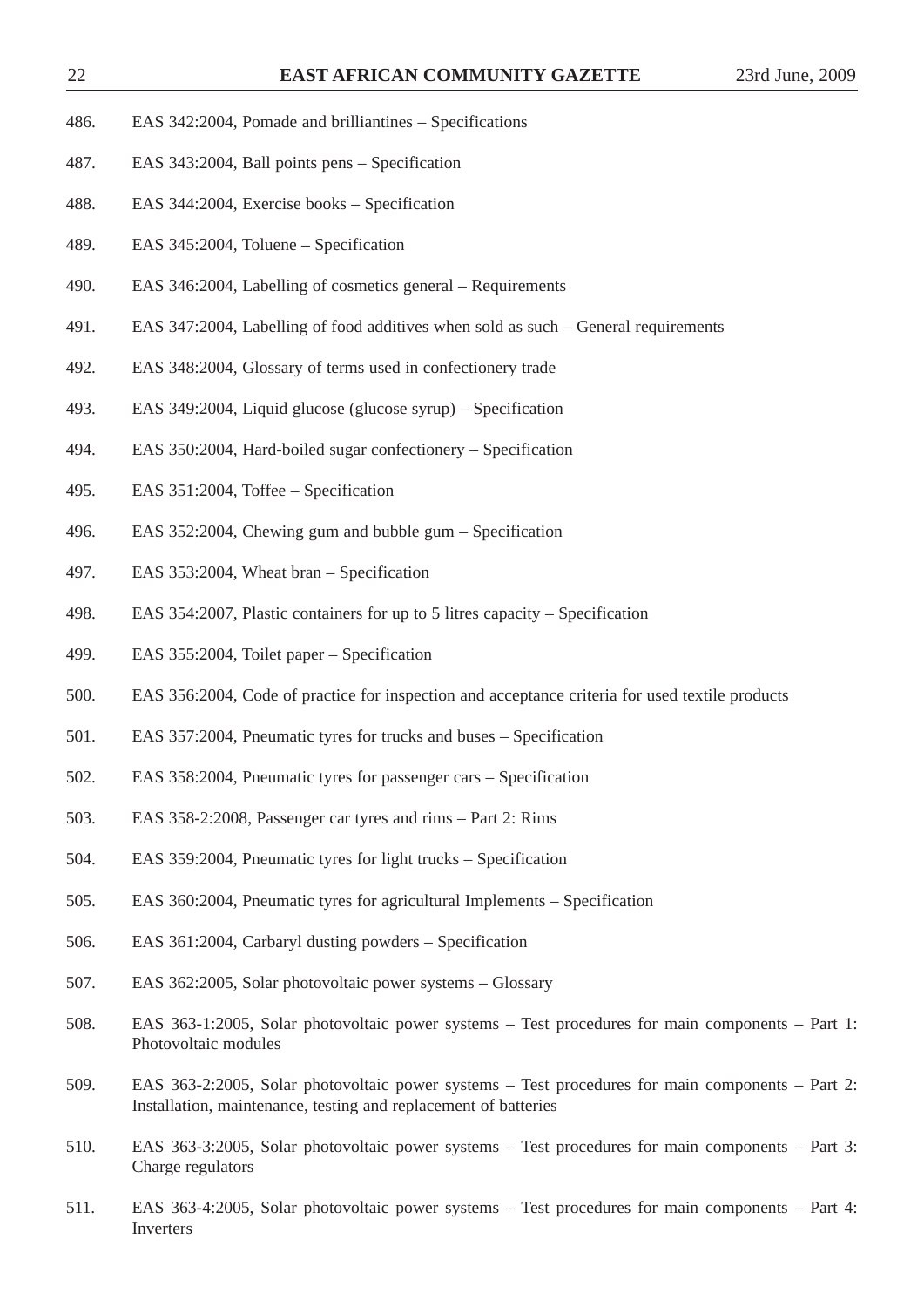| 512. | EAS 363-5:2005, Solar photovoltaic power systems – Test procedures for main components – Part 5:<br>Luminaires                                                        |
|------|-----------------------------------------------------------------------------------------------------------------------------------------------------------------------|
| 513. | EAS 364:2005, Crystalline silicon terrestrial photovoltaic (PV) modules – Design qualification and type<br>approval                                                   |
| 514. | EAS 365:2005, Thin-film terrestrial photovoltaic (PV) modules – Design qualification and type approval                                                                |
| 515. | EAS 366:2005, Characteristic parameters of stand-alone photovoltaic (PV) systems                                                                                      |
| 516. | EAS 367:2005, Susceptibility of a photovoltaic module to accidental impact damage (resistance to impact<br>test)                                                      |
| 517. | EAS 368:2005, Photovoltaic system performance monitoring – Guidelines for measurement, data<br>exchange and analysis                                                  |
| 518. | EAS 369:2005, Crystalline silicon photovoltaic array-on-site measurement of I-V characteristics                                                                       |
| 519. | EAS 370:2005, Test probes to verify protection by enclosure                                                                                                           |
| 520. | EAS 371-1:2005, Specification for power transformers – Part 1: General                                                                                                |
| 521. | EAS 371-2:2005, Specification for power transformers – Part 2: Specification for temperature rise<br>requirements                                                     |
| 522. | EAS 371-3:2005, Specification for power transformers – Part 3: Insulation levels and dielectric tests                                                                 |
| 523. | EAS 371-4:2005, Specification for power transformers – Part 4: Specification for tapping and connections                                                              |
| 524. | EAS 371-5:2005, Specification for power transformers – Part 5: Ability to withstand short circuit                                                                     |
| 525. | EAS 371-10:2005, Method of determination of transformers and reactors sound levels                                                                                    |
| 526. | EAS 372-1:2005, Specification for telecommunications installations – Part 1: Integrated<br>telecommunications cabling systems for commercial premises                 |
| 527. | EAS 372-2:2005, Specification for telecommunications installations – Part 2: Telecommunications<br>pathways and spaces for commercial buildings                       |
| 528. | EAS 372-3:2005, Specification for telecommunications installations – Part 3: Integrated<br>telecommunications cabling systems for small office / residential premises |
| 529. | EAS 373:2005, External TV aerials in the frequency range 30 MHz to 1 GHz – Specification                                                                              |
| 530. | EAS 374:2005, Audio, video and similar electronic apparatus – Safety requirements                                                                                     |
| 531. | EAS 375-1:2005, Low-voltage switchgear and controlgear assemblies – Part 1: Type-tested and partially<br>type-tested assemblies                                       |
| 532. | EAS 375-2:2005, Low-voltage switchgear and controlgear assemblies – Part 2: Particular requirements for<br>busbar trunking systems (busways)                          |
|      |                                                                                                                                                                       |

533. EAS 375-3:2005, Low-voltage switchgear and controlgear assemblies – Part 3: Particular requirements for low-voltage switchgear and controlgear assemblies intended to be installed in places where unskilled persons have access for their use – Distribution boards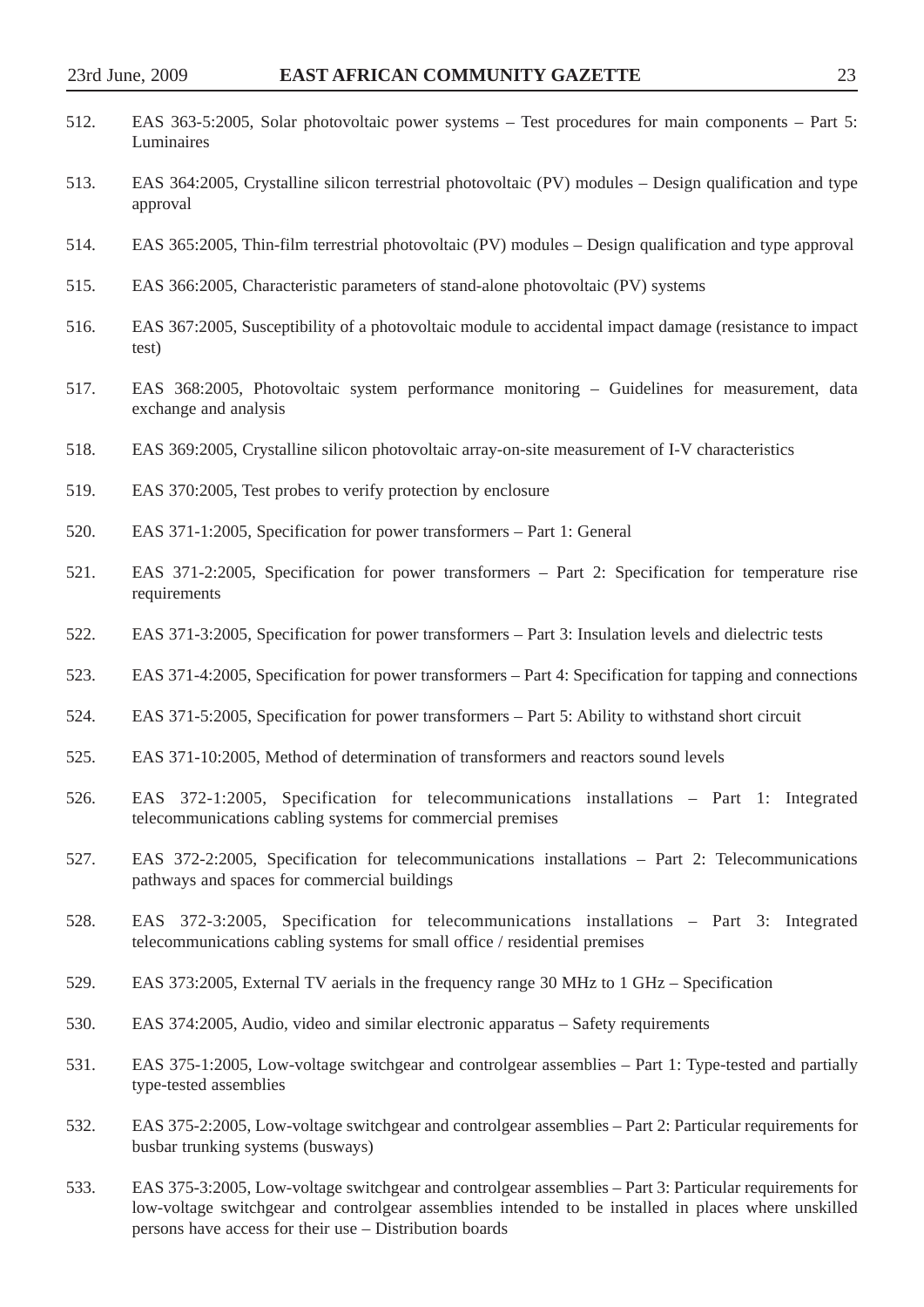| 534. | EAS 375-4:2005, Low-voltage switchgear and controlgear assemblies – Part 4: Particular requirements for<br>assemblies for construction sites (ACS)                                                                                                  |
|------|-----------------------------------------------------------------------------------------------------------------------------------------------------------------------------------------------------------------------------------------------------|
| 535. | EAS 375-5:2005, Low-voltage switchgear and controlgear assemblies - Part 5: Particular requirements for<br>assemblies intended to be installed outdoors in public places - Cable distribution cabinets (CDCS) for<br>power distribution in networks |
| 536. | EAS 376-1:2005, Safety of machinery – Electrical equipment of machines – Part 1: General requirements                                                                                                                                               |
| 537. | EAS 377-2:2005, Cosmetics - List of substances which must not form part of any cosmetic product                                                                                                                                                     |
| 538. | EAS 377-3:2005, Cosmetics – List of substances which cosmetics must not contain except subject to<br>restrictions and conditions laid down                                                                                                          |
| 539. | EAS 378-1:2005, Low-voltage switchgear and controlgear - Part 1: General rules                                                                                                                                                                      |
| 540. | EAS 378-2:2005, Low-voltage switchgear and controlgear – Part 2: Circuit-breakers                                                                                                                                                                   |
| 541. | EAS 378-3:2005, Low-voltage switchgear and controlgear - Part 3: Switches, disconnectors, switch-<br>disconnectors and fuse-combination units                                                                                                       |
| 542. | EAS 378-4-1:2005, Low-voltage switchgear and controlgear – Part 4-1: Contactors and motor-starters –<br>Electromechanical contactors and motor-starters                                                                                             |
| 543. | EAS 378-4-2:2005, Low-voltage switchgear and controlgear – Part 4-2: Contactors and motor-starters – ac<br>semiconductor motor controllers and starters                                                                                             |
| 544. | EAS 378-4-3:2005, Low-voltage switchgear and controlgear – Part 4-3: Contactors and motor-starters – ac<br>semiconductor controllers and contactors for non-motor loads                                                                             |
| 545. | EAS 378-5-1:2005, Low-voltage switchgear and controlgear – Part 5-1: Control circuit devices and<br>switching elements - Electromechanical control circuit devices                                                                                  |
| 546. | EAS 378-5-2:2005, Low-voltage switchgear and controlgear - Part 5-2: Control circuit devices and<br>switching elements - Proximity switches                                                                                                         |
| 547. | EAS 378-5-3:2005, Low-voltage switchgear and controlgear – Part 5-3: Control circuit devices and<br>switching elements – Requirements for proximity devices with defined behaviour under fault conditions<br>(PDF)                                  |
| 548. | EAS 378-5-4:2005, Low-voltage switchgear and controlgear – Part 5-4: control circuit devices and<br>switching elements – Method of assessing the performance of low-energy contacts – Special tests                                                 |
| 549. | EAS 378-5-5:2005, Low-voltage switchgear and controlgear – Part 5-5: Control circuit devices and<br>switching elements – Electrical emergency stop device with mechanical latching function                                                         |
| 550. | EAS 378-5-6:2005, Low-voltage switchgear and controlgear – Part 5-6: Control circuit devices and<br>switching elements – dc interface for proximity sensors and switching amplifiers (namur)                                                        |
| 551. | EAS 378-5-7:2005, Low-voltage switchgear and controlgear – Part 5-7: Control circuit devices and<br>switching elements – Requirements for proximity devices with analogue output                                                                    |
| 552. | EAS 378-6-1:2005, Low-voltage switchgear and controlgear – Part 6-1: Multiple function equipment –<br>Automatic transfer switching equipment                                                                                                        |
| 553. | EAS 378-6-2:2005, Low-voltage switchgear and controlgear – Part 6-2: Multiple function equipment –<br>Control and protective switching devices (or equipment) (CPS)                                                                                 |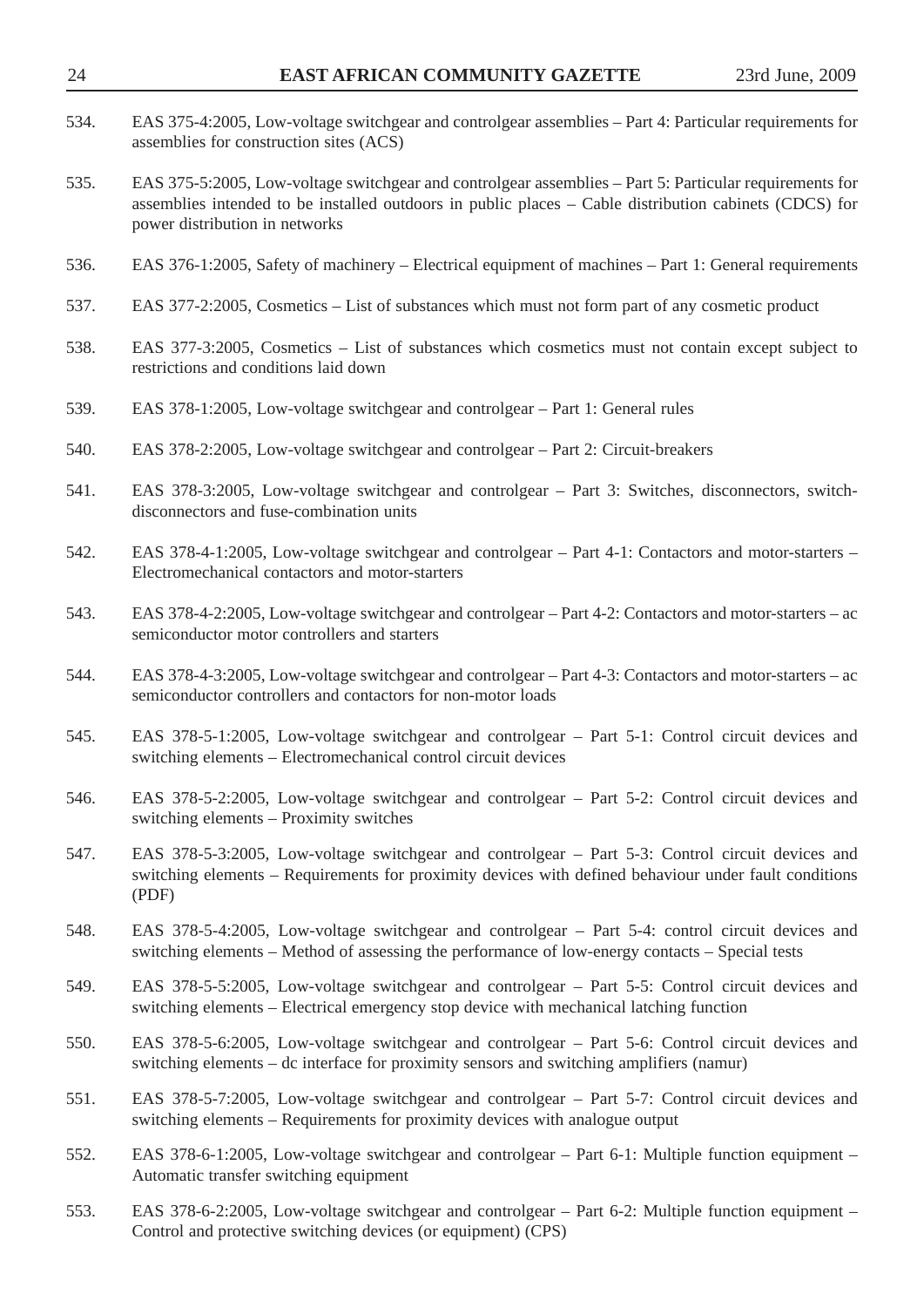| 554. | EAS 378-7-1:2005, Low-voltage switchgear and controlgear – Part 7-1: Ancillary equipment – terminal<br>blocks for copper conductors                                             |
|------|---------------------------------------------------------------------------------------------------------------------------------------------------------------------------------|
| 555. | EAS 378-7-2:2005, Low-voltage switchgear and controlgear - Part 7-2: Ancillary equipment - Protective<br>conductor terminal blocks for copper conductors                        |
| 556. | EAS 378-7-3:2005, Low-voltage switchgear and controlgear – Part 7-3: Ancillary equipment – Safety<br>requirements for fuse terminal blocks                                      |
| 557. | EAS 378-8:2005, Low-voltage switchgear and controlgear – Part 8: Control units for built-in thermal<br>protection (PTC) for rotating electrical machines                        |
| 558. | EAS 379-1:2005, Information technology – Configuration of customer premises cabling (CPC) for<br>applications - Part 1: Integrated services digital network (ISDN) basic access |
| 559. | EAS 379-2:2005, Information technology – Configuration of customer premises cabling (CPC) for<br>applications – Part 2: Integrated services digital network (ISDN) primary rate |
| 560. | EAS 380:2005, Public information symbols – Specifies the image content of graphical symbols used for<br>the information of the public                                           |
| 561. | EAS 381-0:2005, Sampling procedures for inspection by attributes – Part 0: Introduction to EAS 381<br>Attribute sampling system                                                 |
| 562. | EAS 381-1:2005, Sampling procedures for inspection by attributes – Part 1: Sampling plans indexed by<br>Quality Level (AQL) for Lot-By-Lot Inspection                           |
| 563. | EAS 381-2:2005, Sampling procedures for inspection by attributes – Part 2: Sampling plans indexed by<br>limiting Quality (LQ) for isolated lot inspection                       |
| 564. | EAS 381-3:2005, Sampling procedures for inspection by attributes – Part 3: SKIP-LOT sampling<br>procedures                                                                      |
| 565. | EAS 381-4:2005, Sampling procedures for inspection by attributes - Part 4: Procedures for assessment of<br>declared quality levels                                              |
| 566. | EAS 382:2005, Sampling procedures and charts for inspection by variables for percent nonconforming                                                                              |
| 567. | EAS $383:2005$ , Synthetic organic liquid detergent for household use $-$ Specification                                                                                         |
| 568. | EAS 384:2005, Disinfectants – Glossary of terms                                                                                                                                 |
| 569. | EAS 385:2008, Footwear - Vocabulary                                                                                                                                             |
| 570. | EAS 386:2005, Used footwear – Inspection and acceptance criteria – Code of practice                                                                                             |
| 571. | EAS 387:2005, Plywood – Classification                                                                                                                                          |
| 572. | EAS 388-1:2005, High-voltage fuses – Part 1: Current-limiting fuses                                                                                                             |
| 573. | EAS 388-2:2005, High-voltage fuses – Part 2: Expulsion fuses                                                                                                                    |
| 574. | EAS 389-1:2006, Solar photovoltaic power systems – Design, installation operation monitoring and<br>maintenance – Code of practice – Part 1: Design of solar PV power systems   |
| 575. | EAS 389-2:2006, Solar photovoltaic power systems – Design, installation, operation, monitoring and                                                                              |

maintenance – Code of practice – Part 2: Installation of solar PV power systems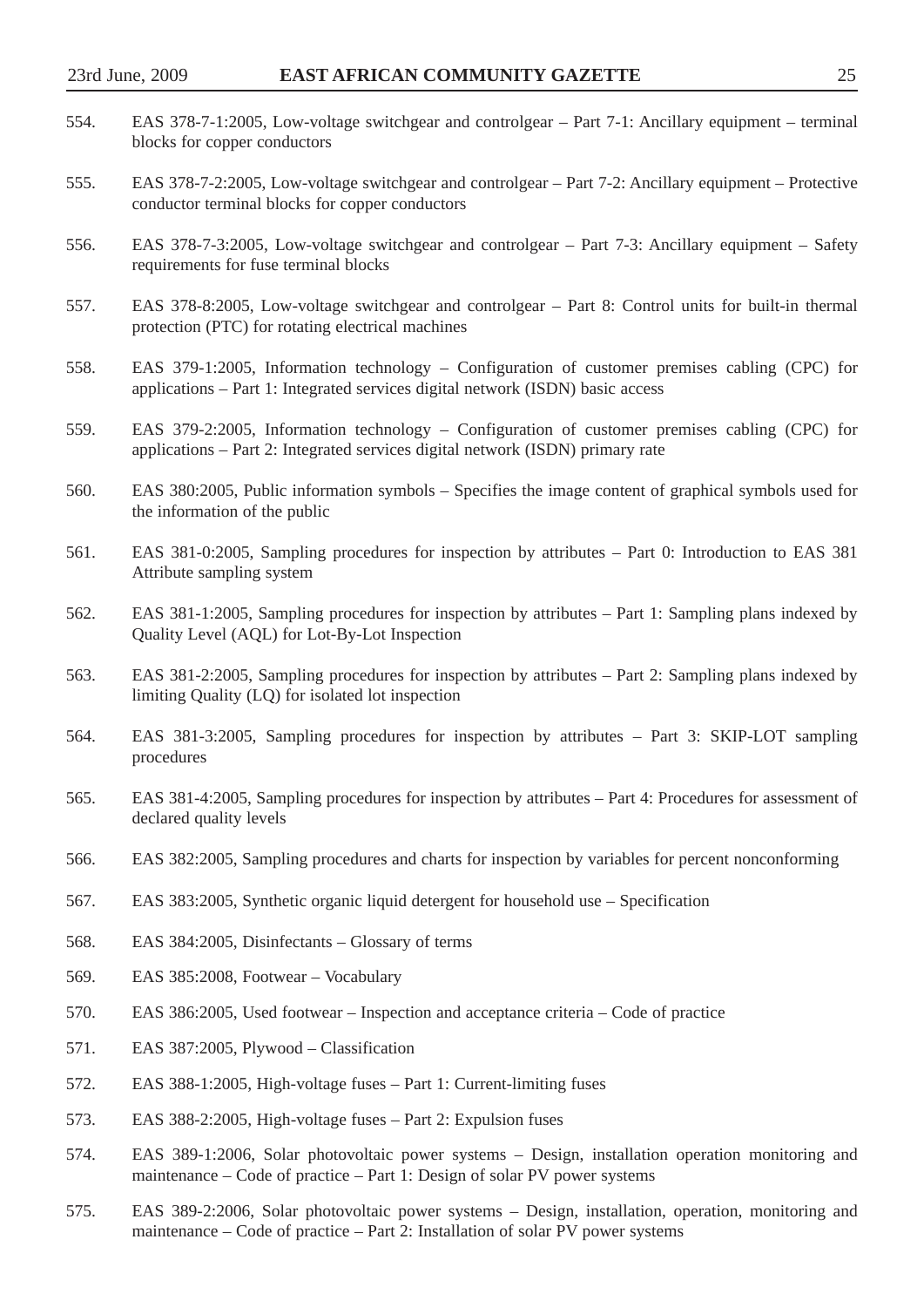| 26   | <b>EAST AFRICAN COMMUNITY GAZETTE</b>                                                                                                                                                               | 23rd June, 2009 |
|------|-----------------------------------------------------------------------------------------------------------------------------------------------------------------------------------------------------|-----------------|
| 576. | EAS 389-3:2006, Solar photovoltaic power systems – Design, installation, operation, monitoring and<br>maintenance – Code of practice – Part 3: Operation of PV systems                              |                 |
| 577. | EAS 389-4:2006, Solar photovoltaic power systems – Design, installation, operation, monitoring and<br>maintenance – Code of practice – Part 4: Monitoring and maintenance of solar PV power systems |                 |
| 578. | EAS 390:2005, Information technology equipment – Safety requirements                                                                                                                                |                 |
| 579. | EAS 391:2005, Quality management systems – Fundamentals and vocabulary                                                                                                                              |                 |
| 580. | EAS 392:2005, Quality management systems - Requirements                                                                                                                                             |                 |
| 581. | EAS 393:2005, Quality management systems – Guidelines for performance improvements                                                                                                                  |                 |
| 582. | EAS 394:2005, Quality management systems – Guidelines for quality management in projects                                                                                                            |                 |
| 583. | EAS 395:2005, Quality management systems -Guidelines for configuration management                                                                                                                   |                 |
| 584. | EAS 396:2005, Medical devices – Quality management systems – Requirements for regulatory purposes                                                                                                   |                 |
| 585. | EAS 397:2005, Guidelines for quality and/or environmental management systems auditing                                                                                                               |                 |
| 586. | EAS 398:2005, General criteria for the operation of various types of bodies performing inspection                                                                                                   |                 |
| 587. | EAS 399:2005, General requirements for the competence of testing and calibration laboratories                                                                                                       |                 |
| 588. | EAS 400:2005, General requirements for bodies operating assessment and certification/registration of<br>environmental management systems (EMS)                                                      |                 |
| 589. | EAS 401:2005, Environmental management systems – Specification with guidance for use                                                                                                                |                 |
| 590. | EAS 402:2005, Environmental management systems - General guidelines on principles, systems and<br>supporting techniques                                                                             |                 |
| 591. | EAS 403:2005, Environmental management – Environmental assessment of sites and organizations<br>(EASO)                                                                                              |                 |
| 592. | EAS 404:2005, Environmental management – Environmental performance evaluation – Guidelines                                                                                                          |                 |
| 593. | EAS 405:2005, Environmental management – Life cycle assessment – Principles and framework                                                                                                           |                 |
| 594. | EAS 406:2005, Environmental management - Life cycle assessment - Goal and scope definition and<br>inventory analysis                                                                                |                 |
| 595. | EAS 407:2005, Environmental management – Life cycle assessment – Life cycle impact assessment                                                                                                       |                 |
| 596. | EAS 408:2005, Environmental management – Life cycle assessment – Life cycle interpretation                                                                                                          |                 |
| 597. | EAS 409:2005, Environmental management – Vocabulary                                                                                                                                                 |                 |
| 598. | EAS 410:2005, Hot-dip aluminium-zinc coated plain and corrugated steel sheets – Specification                                                                                                       |                 |
| 599. | EAS 411-1:2005, Steel for the prestressing of concrete – Part 1: General requirements                                                                                                               |                 |
| 600. | EAS 411-2:2005, Steel for the prestressing of concrete – Part 2: Cold-drawn wire                                                                                                                    |                 |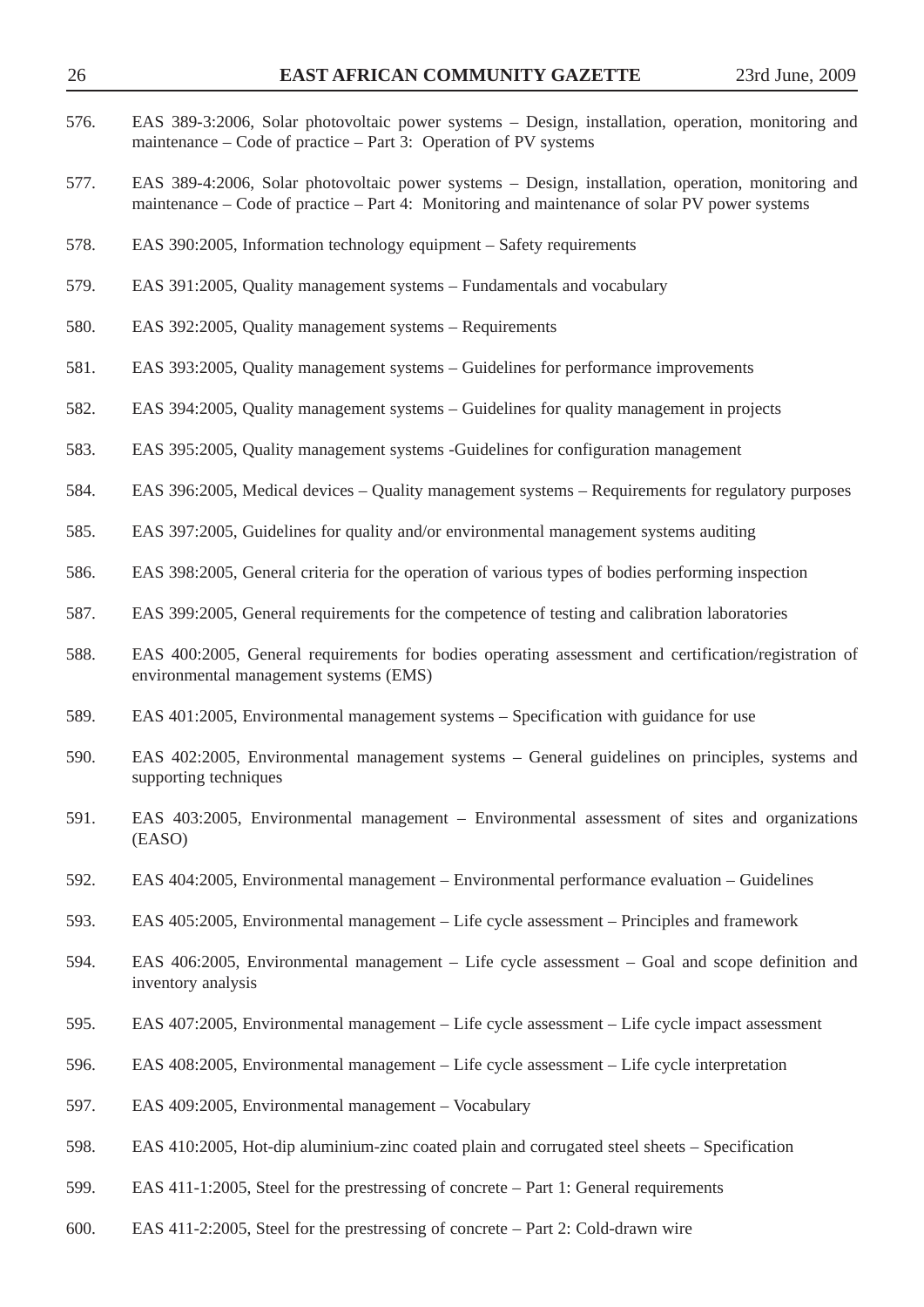- 601. EAS 411-3:2005, Steel for the prestressing of concrete Part 3: Quenched and tempered wire
- 602. EAS 411-4:2005, Steel for the prestressing of concrete Part 4: Strand
- 603. EAS 411-5:2005, Steel for the prestressing of concrete Part 5: Hot-rolled steel bars with or without subsequent processing
- 604. EAS 412-1:2005, Steel for the reinforcement of concrete Part 1: Plain bars
- 605. EAS 412-2:2005, Steel for the reinforcement of concrete Part 2: Ribbed bars
- 606. EAS 412-3:2005, Steel for the reinforcement of concrete Part 3: Welded fabric
- 607. EAS 413:2005, Certification scheme for steel bars and wires for the reinforcement of concrete structures
- 608. EAS 414:2005, Cold-reduced steel sheet of structural quality
- 609. EAS 415:2005, Hot-rolled steel sheet of high yield stress structural quality
- 610. EAS 416:2005, Building and civil engineering terms Parts of construction works Roofs and roofing
- 611. EAS 417-1:2008, Concrete Part 1: Methods of specifying and guidance for the specifier
- 612. EAS 417-2:2008, Concrete Part 2: Specification of constituent materials, production of concrete and compliance of concrete
- 613. EAS 418:2005, Concrete manholes and inspection chambers, unreinforced, steel fibre and reinforced
- 614. EAS 419:2005, Concrete pipes and fittings, unreinforced, steel fibre and reinforced
- 615. EAS 420:2005, Terminology for refractories
- 616. EAS 421:2005, Ceramic tiles Definitions, classification, characteristics and marking
- 617. EAS 422-1:2005, Ceramic tiles Part 1: Sampling and basis for acceptance
- 618. EAS 422-2:2005, Ceramic tiles Part 2: Determination of dimensions and surface quality
- 619. EAS 422-3:2005, Ceramic tiles Part 3: Determination of water absorption, apparent porosity, apparent relative density and bulk density
- 620. EAS 422-4:2005, Ceramic tiles Part 4: Determination of modulus of rupture and breaking strength
- 621. EAS 422-5:2005, Ceramic tiles Part 5: Determination of impact resistance by measurement of coefficient of restitution
- 622. EAS 422-6:2005, Ceramic tiles Part 6: Determination of resistance to deep abrasion for unglazed tiles
- 623. EAS 422-7:2005, Ceramic tiles Part 7: Determination of resistance to surface abrasion for glazed tiles
- 624. EAS 422-8:2005, Ceramic tiles Part 8: Determination of linear thermal expansion
- 625. EAS 422-9:2005, Ceramic tiles Part 9: Determination of resistance to thermal shock
- 626. EAS 422-10:2005, Ceramic tiles Part 10: Determination of moisture expansion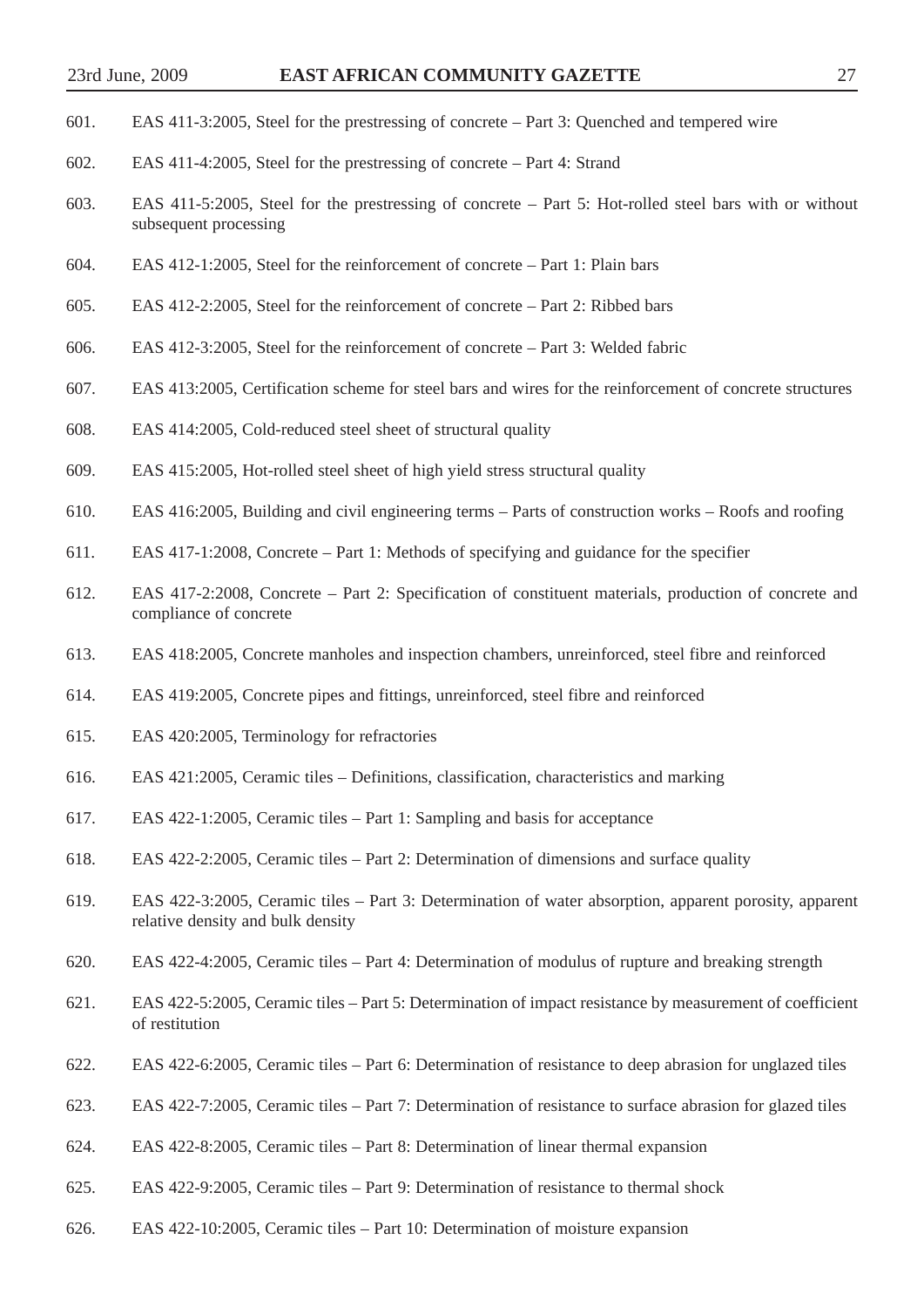- 627. EAS 422-11:2005, Ceramic tiles Part 11: Determination of crazing resistance for glazed tiles
- 628. EAS 422-12:2005, Ceramic tiles Part 12: Determination of frost resistance
- 629. EAS 422-13:2005, Ceramic tiles Part 13: Determination of chemical resistance
- 630. EAS 422-14:2005, Ceramic tiles Part 14: Determination of resistance to stains
- 631. EAS 422-15:2005, Ceramic tiles Part 15: Determination of lead and cadmium given off by glazed tiles
- 632. EAS 422-16:2005, Ceramic tiles Part 16: Determination of small colour differences
- 633. EAS 423-1:2005, Aggregates Methods of test Part 1: General requirements for apparatus and calibration
- 634. EAS 424:2005, Hydraulic road binders \_ Composition, specifications and conformity criteria
- 635. EAS 425:2005, Skin powders \_ Specification \_ Part 2: Baby powders
- 636. EAS 426-1:2006, Concrete pipes and ancillary concrete products Part 1: Specification for unreinforced and reinforced concrete pipes (including jacking pipes) and fittings with flexible joints
- 637. EAS 426-2:2006, Concrete pipes and ancillary concrete products Part 2: Specification for unreinforced and reinforced concrete manholes and soakaways
- 638. EAS 426-3:2006, Concrete pipes and ancillary concrete products Part 3: Specification for unreinforced and reinforced concrete inspection chambers
- 639. EAS 426-4:2006, Concrete pipes and ancillary concrete products Part 4: Specification for pre-stressed non-pressed non-pressure pipes and fittings with flexible joints
- 640. EAS 426-5:2006, Precast concrete pipes and ancillary concrete products Part 5: Specification for ogee pipes and fittings (including perforated)
- 641. EAS 426-6:2006, Precast concrete pipes, fittings and ancillary products Part 6: Specification for porous pipes
- 642. EAS 426-7:2006, Precast concrete pipes and ancillary concrete products Part 7: Specification for road gullies and gully cover slabs
- 643. EAS/TR 427:2006, Environmental management Life cycle impact assessment Examples of application of EAS 407
- 644. EAS/TR 428:2006, Environmental management Life cycle assessment Examples of application of EAS 406 to goal and scope definition and inventory analysis
- 645. EAS/TR 429:2006, Information to assist forestry organizations in the use of Environmental Management System standards EAS 392 and EAS 393
- 646. EAS/TR 430:2006, Environmental management Integrating environmental aspects into product design and development
- 647. EAS/TR 431:2006, Environmental Management Examples of environmental performance evaluation (EPE)
- 648. EAS 432:2007, Wheels and rims for pneumatic tyres Vocabulary, designation and marking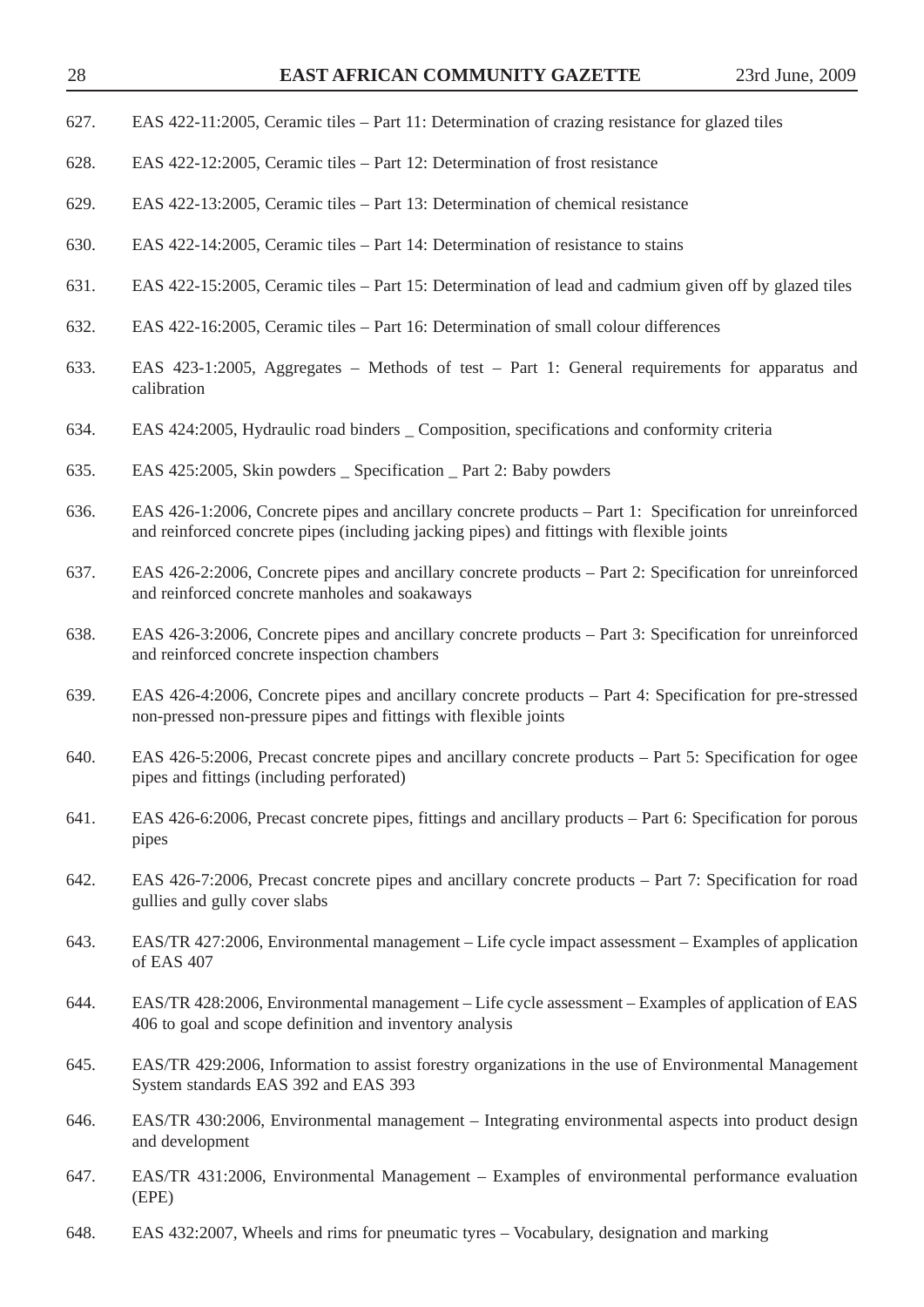- 649. EAS 433-1:2007, Tyres, valves and tubes List of equivalent terms Part 1: Tyres
- 650. EAS 433-2:2007, Tyres, valves and tubes List of equivalent terms Part 2: Tyre valves
- 651. EAS 433-3:2007, Tyres, valves and tubes List of equivalent terms Part 3: Tubes
- 652. EAS 433-4:2007, Tyres, valves and tubes List of equivalent terms Part 4: Solid tyres
- 653. EAS 434:2007, Tyres Coast-by methods for measurement of tyre-to-road sound emission
- 654. EAS 435:2007, Tubeless tyres Valves and components Test methods
- 655. EAS 436:2007, Passenger car tyres Methods for measuring rolling circumference Loaded new tyres
- 656. EAS 437:2007, Passenger car, truck, bus and motorcycle tyres Methods of measuring rolling resistance
- 657. EAS 438:2007, Passenger car tyres Method for measuring relative wet grip performance Loaded new tyres
- 658. EAS 439-1:2007, Tyres and rims (metric series) for agricultural tractors and machines Part 1: Tyre designation, dimensions and marking, and tyre/rim coordination
- 659. EAS 439-2:2007, Tyres and rims (metric series) for agricultural tractors and machines Part 2: Service description and load ratings
- 660. EAS 440:2007, Tyres for agricultural tractors and machines Code-designated and service-description marked radial drive-wheel tyres
- 661. EAS 441:2007, Agricultural tractor drive wheel tyres Method of measuring tyre rolling circumference
- 662. EAS 442-1:2007, Earth-mover tyres and rims Part 1: Tyre designation and dimensions
- 663. EAS 442-2:2007, Earth-mover tyres and rims Part 2: Loads and inflation pressures
- 664. EAS 442-3:2007, Earth-mover tyres and rims Part 3: Rims
- 665. EAS 443-1:2007, Tyres (ply rating marked series) and rims for agricultural tractors and machines Part 1: Tyre designation and dimensions, and approved rim contours
- 666. EAS 443-2:2007, Tyres (ply rating marked series) and rims for agricultural tractors and machines Part 2: Tyre load ratings
- 667. EAS 443-3:2007, Tyres (ply rating marked series) and rims for agricultural tractors and machines Part 3: Rims
- 668. EAS 443-4:2007, Tyres (ply rating marked series) and rims for agricultural tractors and machines Part 4: Tyre classification and nomenclature
- 669. EAS 443-5:2007, Tyres (ply rating marked series) and rims for agricultural tractors and machines Part 5: Log skidder tyres
- 670. EAS 444-1:2007, Industrial tyres and rims Part 1: Pneumatic tyres (metric series) on 5∞ tapered or flat base rims – Designation, dimensions and marking
- 671. EAS 444-2:2007, Industrial tyres and rims Part 2: Pneumatic tyres (metric series) on 5∞ tapered or flat base rims – Load ratings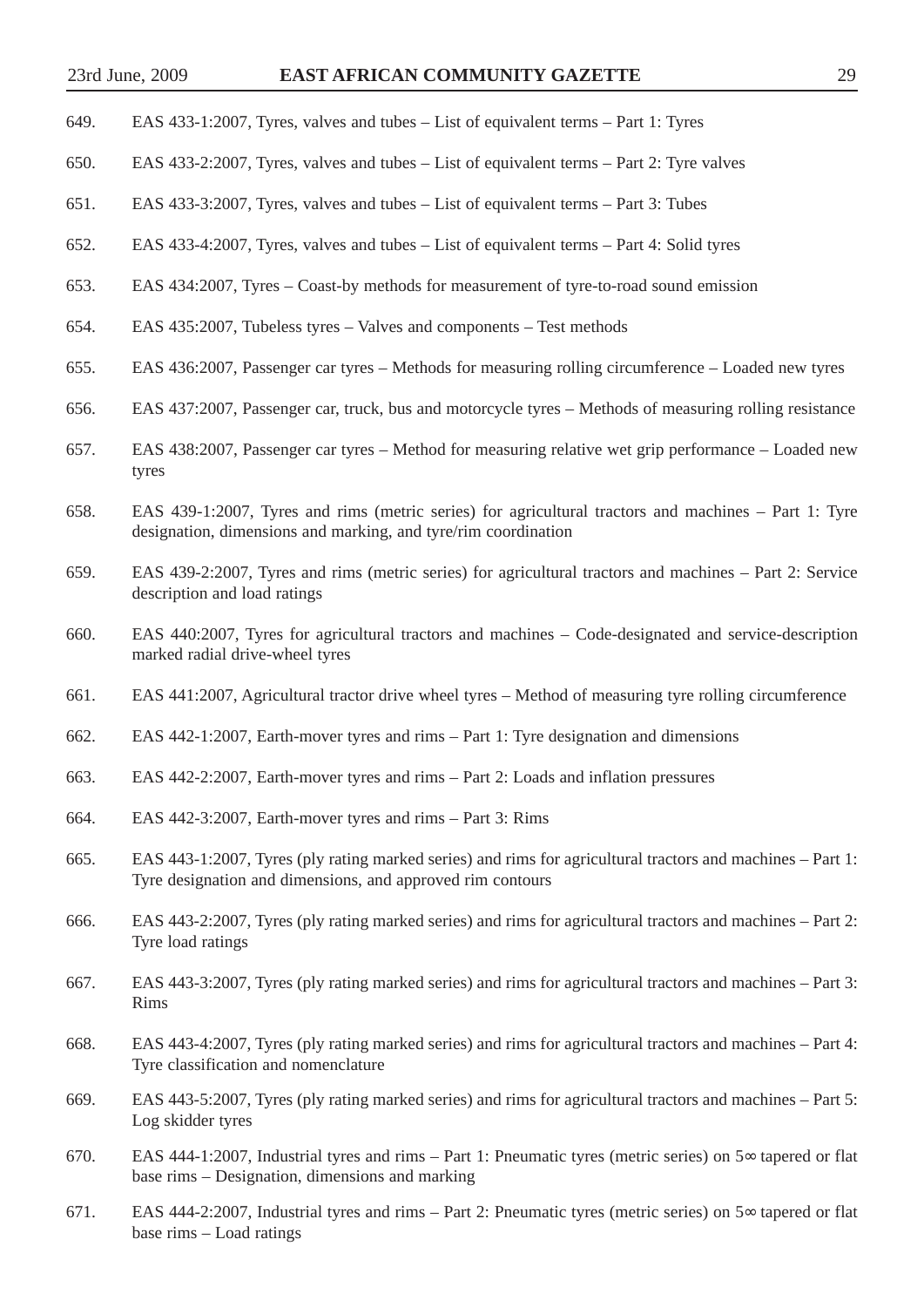| 30   | EAST AFRICAN COMMUNITY GAZETTE                                                                                                                                                       | 23rd June, 2009 |
|------|--------------------------------------------------------------------------------------------------------------------------------------------------------------------------------------|-----------------|
| 672. | EAS 444-3:2007, Industrial tyres and rims – Part 3: Rims                                                                                                                             |                 |
| 673. | EAS 445-1:2007, Industrial tyres and rims – Solid tyres (metric series) for pneumatic tyre rims –<br>Designation, dimensions and marking                                             |                 |
| 674. | EAS 445-2:2007, Industrial tyres and rims – Rubber solid tyres (metric series) for pneumatic tyre rims –<br>Part 2: Load ratings                                                     |                 |
| 675. | EAS 446:2007, Industrial tyres and rims – Cylindrical and conical base rubber solid tyres (metric series) –<br>Designation, dimensions and marking                                   |                 |
| 676. | EAS 447:2007, Tyres for mobile cranes and similar specialized machines                                                                                                               |                 |
| 677. | EAS 438:2007, Passenger car tyres – Method for measuring relative wet grip performance – Loaded new<br>tyres                                                                         |                 |
| 678. | EAS 448:2007, Valves for tubeless tyres and valves for tubes – Identification System for valves and their<br>components                                                              |                 |
| 679. | EAS 449-1:2007, Truck and bus tyres and rims (metric series) – Part 1:Tyres                                                                                                          |                 |
| 680. | EAS 449-2:2007, Truck and bus tyres and rims (metric series) – Part 2: Rims                                                                                                          |                 |
| 681. | EAS 450:2007, Milk and milk products – Detection of Salmonella spp.                                                                                                                  |                 |
| 682. | EAS 451-1:2007, Microbiology of food and animal feeding stuffs – Horizontal method for the detection<br>and enumeration of Listeria monocytogenes - Part 1: Detection method         |                 |
| 683. | EAS 451-2:2007, Microbiology of food and animal feeding stuffs – Horizontal method for the detection<br>and enumeration of Listeria monocytogenes - Part 2: Enumeration method       |                 |
| 684. | EAS 452-1:2007, Milk and milk products – Enumeration of presumptive Escherichia coli – Part 1: Most<br>probable number technique using 4-methylumbelliferyl-beta-D-glucuronide (MUG) |                 |
| 685. | EAS 452-2:2007, Milk and milk products – Enumeration of presumptive Escherichia coli – Part 2: Colony-<br>count technique at 44 °C using membranes                                   |                 |
| 686. | EAS 453:2007, Butter, fermented milks and fresh cheese – Enumeration of contaminating microorganisms –<br>Colony-count technique at 30 $\degree$ C                                   |                 |
| 687. | EAS 454:2007, Milk and milk products – Guidance on sampling                                                                                                                          |                 |
| 688. | EAS 455:2007, Textiles – Specification for mosquito nets                                                                                                                             |                 |
| 689. | EAS 456:2007, East African Organic Products Standard                                                                                                                                 |                 |
| 690. | EAS 457:2007, Dentistry - Manual toothbrushes - Resistance of tufted portion to deflection                                                                                           |                 |
| 691. | EAS 458:2007, Dentistry – Powered toothbrushes – General requirements and test methods                                                                                               |                 |
| 692. | EAS 459:2007, Dentistry – Oral hygiene products – Oral rinses                                                                                                                        |                 |
| 693. | EAS 460:2007, Dentistry – Oral hygiene products – Manual interdental brushes                                                                                                         |                 |
| 694. | EAS 461:2007, Formulated powder hair dyes, aryl diamine based – Specification                                                                                                        |                 |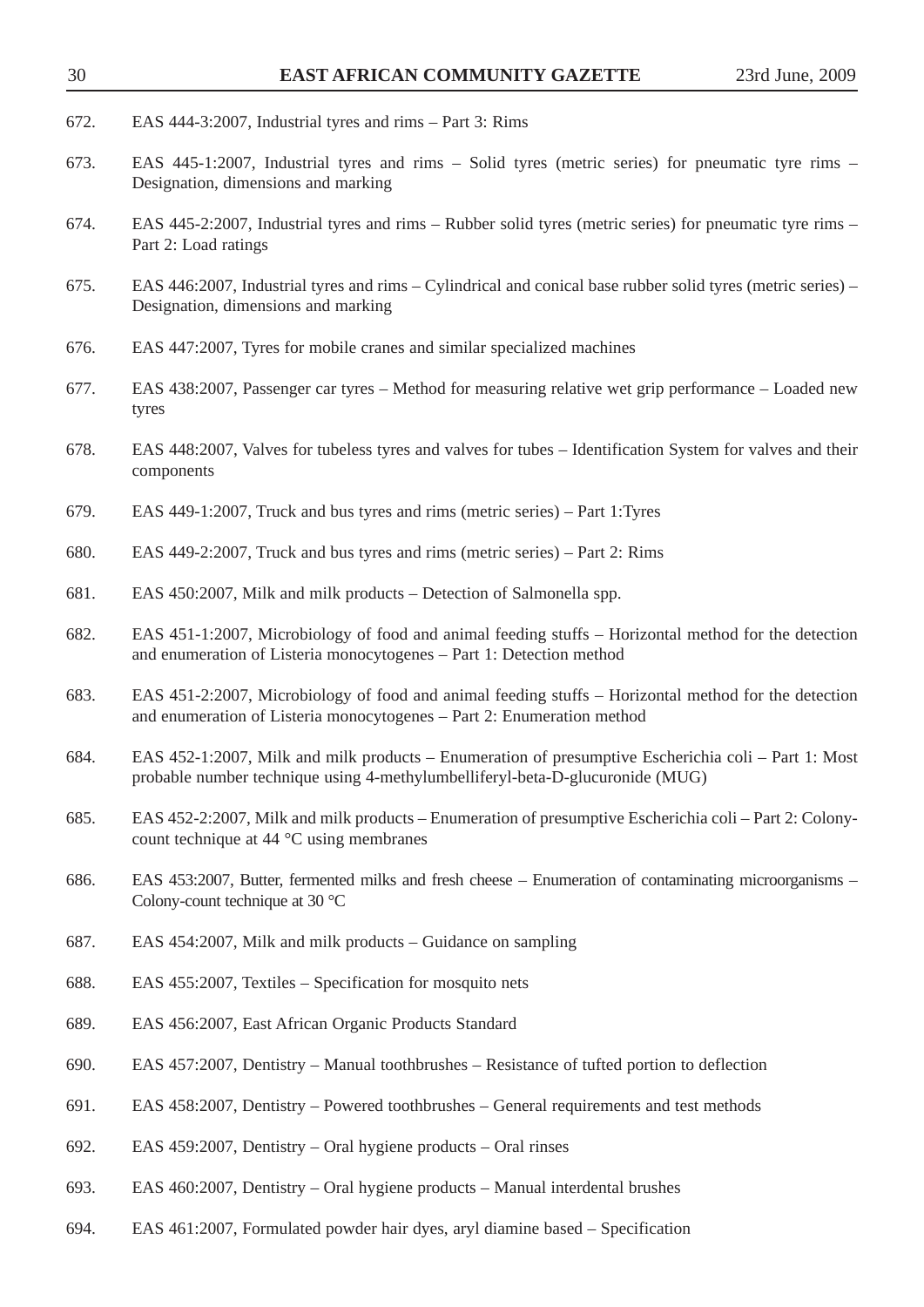- 691. EAS 458:2007, Dentistry Powered toothbrushes General requirements and test methods
- 692. EAS 459:2007, Dentistry Oral hygiene products Oral rinses
- 693. EAS 460:2007, Dentistry Oral hygiene products Manual interdental brushes
- 694. EAS 461:2007, Formulated powder hair dyes, aryl diamine based Specification
- 695. EAS 462:2007, Shoe polish wax solvent paste type Specification
- 696. EAS 464:2007, Seat belt assemblies for motor vehicles Specification
- 697. EAS 465:2007, Anchorages for automobile seat belts Specification
- 698. EAS 466:2007, Sanitation Glossary of terms
- 699. EAS 467:2007, Guidelines for developing quality manuals
- 700. EAS 468:2008, Pre-painted metal coated steel sheets and coils Specification
- 701. EAS 469:2008, Passenger car tyres Spare unit substitutive equipment (SUSE)
- 702. EAS 470:2008, Truck and bus tyres Verifying tyre capabilities Laboratory test methods
- 703. EAS 471-1:2008, Aircraft tyres and rims Part 1: Specifications
- 704. EAS 471-2:2008, Aircraft tyres and rims Part 2: Test methods for tyres
- 705. EAS 472-1:2008, Motorcycle tyres and rims (Code designated series) Part 1: Tyres
- 706. EAS 472-2:2008, Motorcycle tyres and rims (Code-designated series) Part 2: Tyre load ratings
- 707. EAS 472-3:2008, Motorcycle tyres and rims (code-designated series) Part 3: Rims
- 708. EAS 473-1:2008, Motorcycle tyres and rims (metric series) Part 1: Design guides
- 709. EAS 473-2:2008, Motorcycle tyres and rims (metric series) Part 2: Tyre dimensions and load-carrying capacities
- 710. EAS 473-3:2008, Motorcycle tyres and rims (metric series) Part 3: Range of approved rim contours
- 711. EAS 474-1:2008, Bicycle tyres and rims Part 1:Tyre designations and dimensions
- 712. EAS 474-2:2008, Bicycle tyres and rims Part 2: Rims
- 713. EAS 475-1:2008, Motorcycle tyres and rims (code-designated series) Diameter Codes 4 to 12 Part 1: Tyres
- 714. EAS 475-2:2008, Motorcycle tyres and rims (Code-designated series) Diameter Codes 4 to 12 Part 2:Rims
- 715. EAS 476:2008, Motorcycle tyres Test methods verifying tyre capabilities
- 716. EAS 477:2008, Motorcycle tyres Measurement of tyre rolling circumference Loaded new tyres
- 717. EAS 478-1:2008, Microbiology of food and animal feeding stuffs Horizontal method for the enumeration of coagulase-positive staphylococci (Staphylococcus aureus and other species) – Part 1: Technique using Baird-Parker agar medium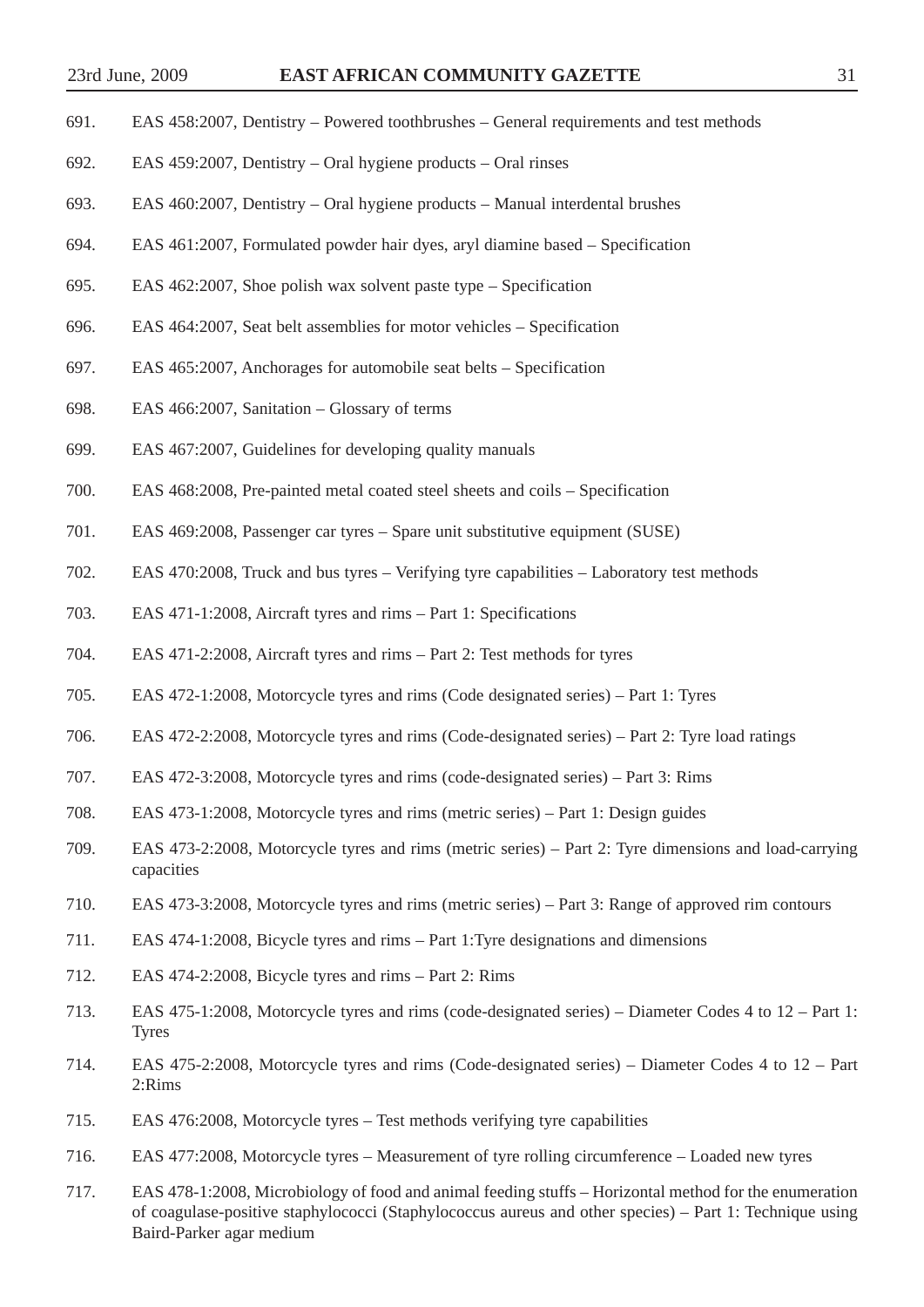| 718. | EAS 478-2:2008, Microbiology of food and animal feeding stuffs – Horizontal method for the enumeration<br>of coagulase-positive staphylococci (Staphylococcus aureus and other species) – Part 2: Technique using<br>rabbit plasma fibrinogen agar medium |
|------|-----------------------------------------------------------------------------------------------------------------------------------------------------------------------------------------------------------------------------------------------------------|
| 719. | EAS 478-3:2008, Microbiology of food and animal feeding stuffs – Horizontal method for the enumeration<br>of coagulase-positive staphylococci (Staphylococcus aureus and other species) – Part 3: Detection and<br>MPN technique for low numbers          |
| 720. | EAS 479:2008, Dentistry – Manual toothbrushes – General requirements and test methods                                                                                                                                                                     |
| 721. | EAS 480:2008, Plastics – Film and sheeting – Determination of thickness by mechanical scanning                                                                                                                                                            |
| 722. | EAS 482:2008, Analysis of soaps – Determination of total free alkali                                                                                                                                                                                      |
| 723. | EAS 483:2008, Analysis of soaps – Determination of total alkali content and total fatty matter content                                                                                                                                                    |
| 724. | EAS 484:2008, Analysis of soaps – Determination of unsaponifiable, unsaponified and unsaponified<br>saponifiable matter                                                                                                                                   |
| 725. | EAS 485:2008, Soaps – Determination of chloride content – Titrimetric method                                                                                                                                                                              |
| 726. | EAS 486:2008, Soaps – Determination of content of ethanol-insoluble matter                                                                                                                                                                                |
| 727. | EAS 487:2008, Soaps - Determination of moisture and volatile matter content - Oven method                                                                                                                                                                 |
| 728. | EAS 488:2008, Surface active agents – Analysis of soaps – Determination of free caustic alkali                                                                                                                                                            |
| 729. | EAS 489:2008, Concrete poles for telephone, power and lighting purposes – Specification                                                                                                                                                                   |
| 730. | EAS 490:2008, Metre rules and rulers for school and office use – Specification                                                                                                                                                                            |
| 731. | EAS 491:2008, Incineration plant for the destruction of hospital waste – Specification                                                                                                                                                                    |
| 732. | EAS 492:2008, Incineration plant for the destruction of hospital waste – Method of test and calculation for<br>the performance                                                                                                                            |
| 733. | EAS 493:2008, Incineration plant for the destruction of hospital waste – Method for specifying purchaser's<br>requirements                                                                                                                                |
| 74.  | EAS 494:2008, Incineration plant for the destruction of hospital waste – Code of practice for the design,<br>specification, installation and commissioning                                                                                                |
| 735. | EAS 495-1:2008, 13 A plugs, socket-outlets, adaptors and connection units – Part 1: Specification for<br>rewirable and non-rewirable 13 A fused plugs                                                                                                     |
| 736. | EAS 495-2:2008, 13 A plugs, socket-outlets, adaptors and connection units – Part 2: Specification for<br>switched and unswitched socket outlets                                                                                                           |
| 737. | EAS 495-3:2008, 13 A plugs, socket-outlets, adaptors and connection units – Part 3: Specification for<br>adaptors                                                                                                                                         |
| 738. | EAS 495-4:2008, 13 A plugs, socket-outlets, adaptors and connection units – Part 4: 13 A fused connection<br>units: Switched and unswitched                                                                                                               |
| 739. | EAS 496:2008, General purpose fuse links for domestic and similar purposes (primarily for use in plugs)<br>$-$ Specification                                                                                                                              |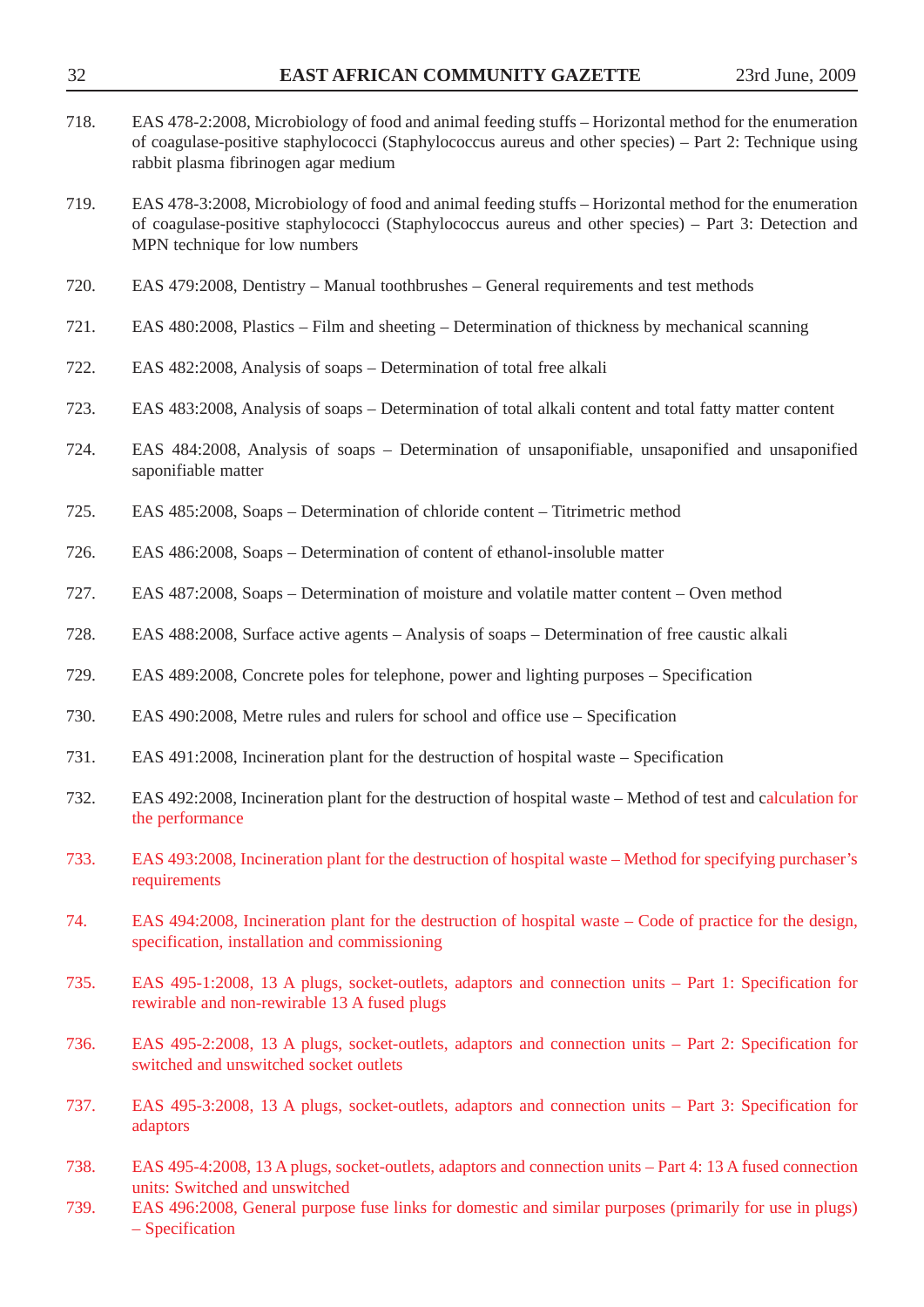- 740. EAS 497:2008, Colours of the cores of flexible cables and cords
- 741. EAS 498-1:2008, Low-frequency cables and wires with PVC insulation and PVC sheath Part 1: General test and measuring methods
- 742. EAS 498-2:2008, Low-frequency cables and wires with PVC insulation and PVC sheath Part 2: Cables in pairs, triples, quads and quintuples for inside installations
- 743. EAS 498-3:2008, Low-frequency cables and wires with PVC insulation and PVC sheath Part 3: Equipment wires with solid or stranded conductor wires, PVC insulated, in singles, pairs and triples
- 744. EAS 499-1:2008, Polyvinyl chloride insulated cables of rated voltages up to and including 450/750 V Part 1: General requirements
- 745. EAS 499-2:2008, Polyvinyl chloride insulated cables of rated voltages up to and including 450/750 V Part 2: Test methods
- 746. EAS 499-3:2008, Polyvinyl chloride insulated cables of rated voltages up to and including 450/750 V Part 3: Non-sheathed cables for fixed wiring
- 747. EAS 499-4:2008, Polyvinyl chloride insulated cables of rated voltages up to and including 450/750 V Part 4: Sheathed cables for fixed wiring
- 748. EAS 499-5:2008, Polyvinyl chloride insulated cables of rated voltages up to and including 450/750 V Part 5: Flexible cables (cords)
- 749. EAS 499-6:2008, Polyvinyl chloride insulated cables of rated voltages up to and including 450/750 V Part 6: Lift cables and cables for flexible connections
- 750. EAS 499-7:2008, Polyvinyl chloride insulated cables of rated voltages up to and including 450/750 V Part 7: Flexible cables screened and unscreened with two or more conductors
- 751. EAS 501:2008, Conductors of insulated cables
- 752. EAS 502:2008, Electric cables Tests on extruded oversheaths with a special protective function
- 753. EAS 503-1:2008, Rubber insulated cables Rated voltages up to and including 450/750 V Part 1: General requirements
- 754. EAS 503-2:2008, Rubber insulated cables Rated voltages up to and including 450/750 V Part 2: Test methods
- 755. EAS 503-3:2008, Rubber insulated cables Rated voltages up to and including 450/750 V Part 3: Heat resistant silicone insulated cables [+Am1:1997]
- 756. EAS 503-4:2008, Rubber insulated cables Rated voltages up to and including 450/750 V Part 4: Cords and flexible cables
- 757. EAS 503-5:2008, Rubber insulated cables Rated voltages up to and including 450/750 V Part 5: Lift cables
- 758. EAS 503-6:2008, Rubber insulated cables Rated voltages up to and including 450/750 V Part 6: Arc welding electrode cables
- 759. EAS 503-7:2008, Rubber insulated cables Rated voltages up to and including 450/750 V Part 7: Heat resistant ethylene-vinyl acetate rubber insulated cables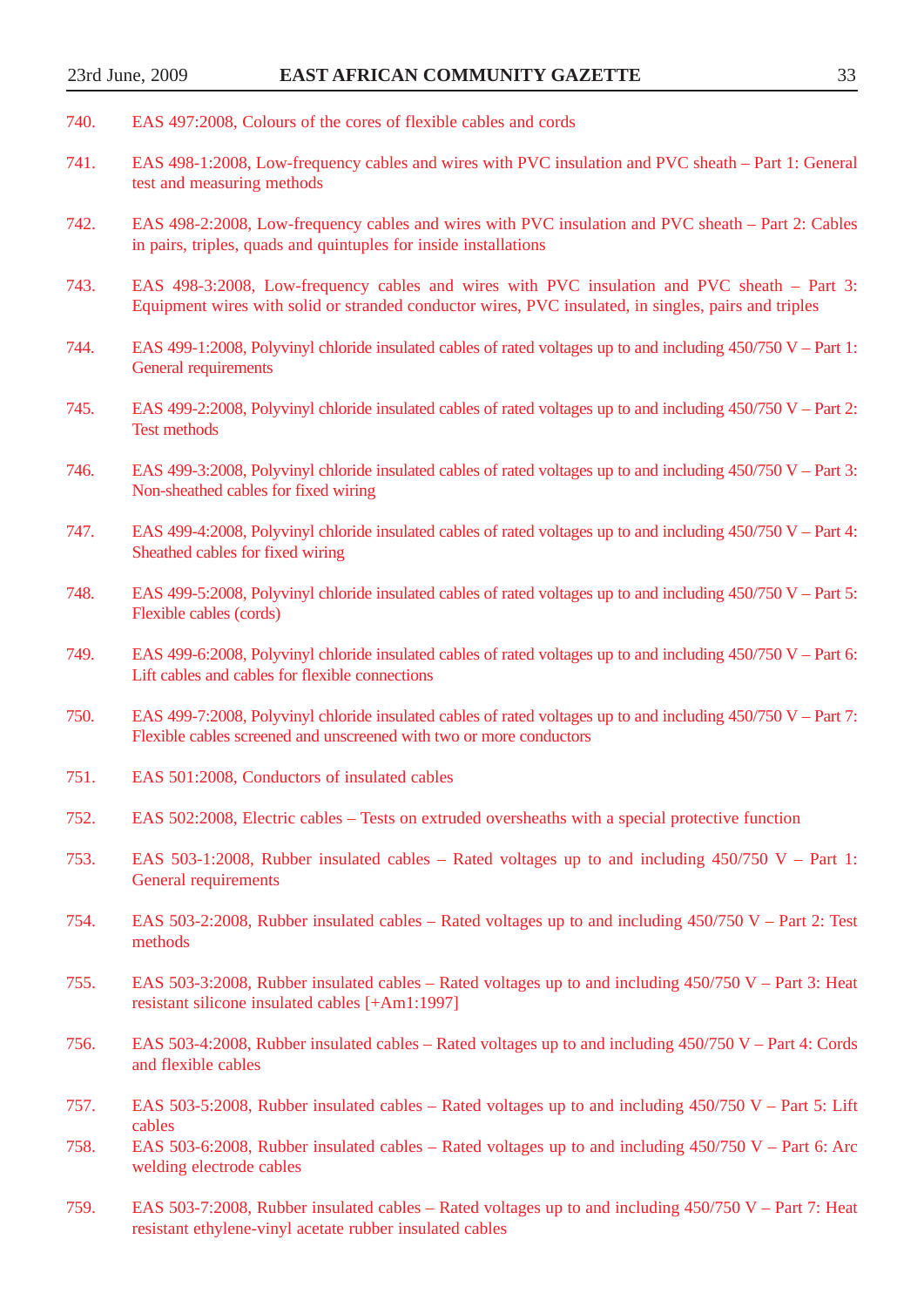| 760.         | EAS 503-8:2008, Rubber insulated cables – Rated voltages up to and including 450/750 V – Part 8: Cords<br>for applications requiring high flexibility                                                                                                                                                  |
|--------------|--------------------------------------------------------------------------------------------------------------------------------------------------------------------------------------------------------------------------------------------------------------------------------------------------------|
| 761.         | EAS 504:2008, Standard colours for insulation for low-frequency cables and wires                                                                                                                                                                                                                       |
| 762.         | EAS 505:2008, Basic and safety principles for man-machine interface, marking and identification –<br>Identification of conductors by colours or alphanumerics                                                                                                                                          |
| 763.         | EAS 506-1:2008, Power cables with extruded insulation and their accessories for rated voltages from 1 kV<br>(Um = 1.2 kV) up to 30 kV (Um = 36 kV) – Part 1: Cables for rated voltages of 1 kV (Um = 1.2 kV) and<br>$3 \text{ kV}$ (Um = 3.6 kV)                                                       |
| 764.         | EAS 506-2:2008, Power cables with extruded insulation and their accessories for rated voltages from 1 kV<br>(Um = 1.2 kV) up to 30 kV (Um = 36 kV) – Part 2: Cables for rated voltages from 6 kV (Um = 7.2 kV)<br>up to 30 kV (Um = 36 kV)                                                             |
| 765.         | EAS 506-4:2008, Power cables with extruded insulation and their accessories for rated voltages from 1 kV<br>$(Um = 1.2 \text{ kV})$ up to 30 kV ( $Um = 36 \text{ kV}$ ) – Part 4: Test requirements on accessories for cables with rated<br>voltages from 6 kV (Um = 7.2 kV) up to 30 kV (Um = 36 kV) |
| 766.         | EAS 507:2008, Aluminium-magnesium-silicon alloy wire for overhead line conductors                                                                                                                                                                                                                      |
| 767.         | EAS 508:2008, High-voltage test techniques – Partial discharge measurements                                                                                                                                                                                                                            |
| 768.         | EAS 509:2008, Zinc-coated steel wires for stranded conductors                                                                                                                                                                                                                                          |
| 769.         | EAS 510:2008, Hard-drawn aluminium wire for overhead line conductors                                                                                                                                                                                                                                   |
| 770.         | EAS 511:2008, Sleeves of insulating material for live working                                                                                                                                                                                                                                          |
| 771.         | EAS 512:2008, Thermal-resistant aluminium alloy wire for overhead line conductor                                                                                                                                                                                                                       |
| 772.         | EAS 513:2008, Overhead electrical conductors – Formed wire, concentric lay, stranded conductors                                                                                                                                                                                                        |
| 773.         | EAS 514:2008, IEC standard voltages                                                                                                                                                                                                                                                                    |
| 774.         | EAS 515:2008, International Electrotechnical Vocabulary - Part 482: Primary and secondary cells and<br>batteries                                                                                                                                                                                       |
| 775.         | EAS 516-1:2008, Lead-acid traction batteries – Part 1: General requirements and methods of tests                                                                                                                                                                                                       |
| 776.         | EAS 516-2:2008, Lead-acid traction batteries – Part 2: Dimensions of cells and terminals and marking of<br>polarity on cells                                                                                                                                                                           |
| 777.         | EAS 517:2008, Secondary cells and batteries containing alkaline or other non-acid electrolytes - Sealed<br>nickel-cadmium prismatic rechargeable single cells                                                                                                                                          |
| 778.<br>779. | EAS 518:2008, Secondary cells and batteries containing alkaline or other non-acid electrolytes – Vented<br>nickel-cadmium prismatic rechargeable single cells<br>EAS 519-11:2008, Stationary lead-acid batteries – Part 11: Vented types – General requirements and<br>methods of tests                |
| 780.         | EAS 519-21:2008, Stationary lead-acid batteries - Part 21: Valve regulated types - Methods of test                                                                                                                                                                                                     |

781. EAS 519-22:2008, Stationary lead-acid batteries – Part 22: Valve regulated types – Requirements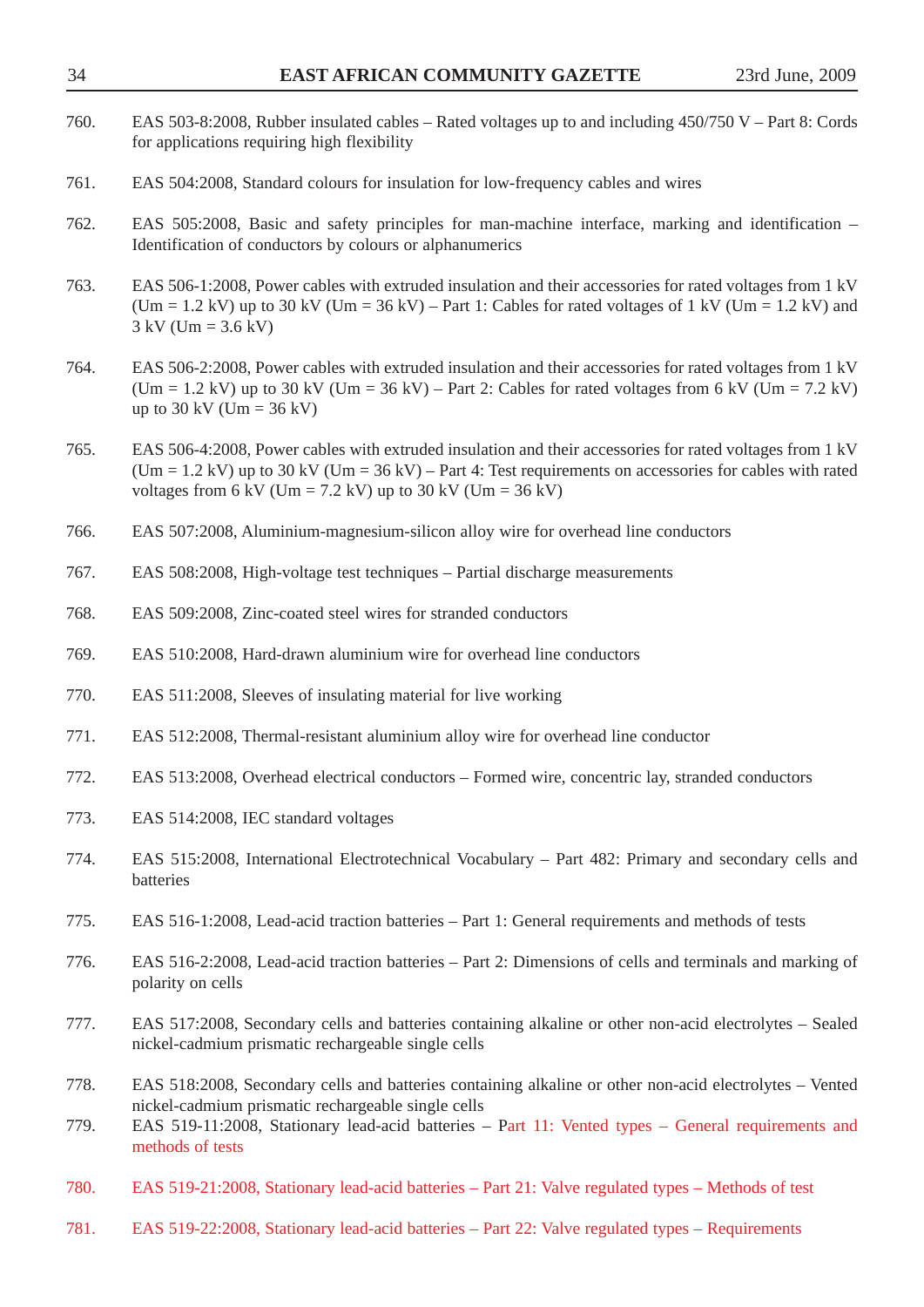- 782. EAS 520-1:2008, Aircraft batteries Part 1: General test requirements and performance levels
- 783. EAS 520-2:2008, Aircraft batteries Part 2: Design and construction requirements
- 784. EAS 520-3:2008, Aircraft batteries Part 3: Product specification and declaration of design and performance (DDP)
- 785. EAS 521-1:2008, General purpose lead-acid batteries (valve-regulated types) Part 1: General requirements, functional characteristics – Methods of test
- 786. EAS 521-2:2008, General purpose lead-acid batteries (valve-regulated types) Part 2: Dimensions, terminals and marking
- 787. EAS/TR 521-3:2008, Portable lead-acid cells and batteries (Valve-regulated types) Part 3: Safety recommendations for use in electric appliances
- 788. EAS/TR 522:2008, Opportunity-charging of lead-acid traction batteries
- 789. EAS/TS 523:2008, Secondary cells and batteries Test methods for checking the performance of devices designed for reducing explosion hazards – Lead-acid starter batteries
- 790. EAS 524:2008, Secondary cells and batteries containing alkaline or other non-acid electrolytes Guide to designation of current in alkaline secondary cell and battery standards
- 791. EAS/TS 525:2008, Possible safety and health hazards in the use of alkaline secondary cells and batteries – Guide to equipment manufacturers and users
- 792. EAS 526-1:2008, Secondary cells and batteries containing alkaline or other non-acid electrolytes Portable sealed rechargeable single cells – Part 1: Nickel-cadmium
- 793. EAS 526-2:2008, Secondary cells and batteries containing alkaline or other non-acid electrolytes Portable sealed rechargeable single cells – Part 2: Nickel-metal hydride
- 794. EAS/TR 527:2008, Primary batteries Summary of research and actions limiting risks to reversed installation of primary batteries
- 795. EAS 528:2008, Secondary cells and batteries containing alkaline or other non-acid electrolytes Mechanical tests for sealed portable secondary cells and batteries
- 796. EAS 529:2008, Secondary cells and batteries containing alkaline or other non-acid electrolytes Secondary lithium cells and batteries for portable applications
- 797. EAS/TR 530:2008, Secondary cells and batteries Monitoring of lead acid stationary batteries User guide
- 798. EAS 531:2008, Secondary cells and batteries containing alkaline or other non-acid electrolytes Safety requirements for portable sealed secondary cells, and for batteries made from them, for use in portable applications
- 799. EAS/TR 532:2008, Secondary cells and batteries containing alkaline or other non-acid electrolytes Design and manufacturing recommendations for portable batteries made from sealed secondary cells
- 800. EAS 533:2008, Earth-moving machinery Seat belts and seat belt anchorages Performance requirements and tests
- 801. EAS 534:2008, Motor vehicle safety Lights and light-signalling devices installed on motor vehicles and trailers
- 802. EAS 535:2008, Road vehicles Types Terms and definitions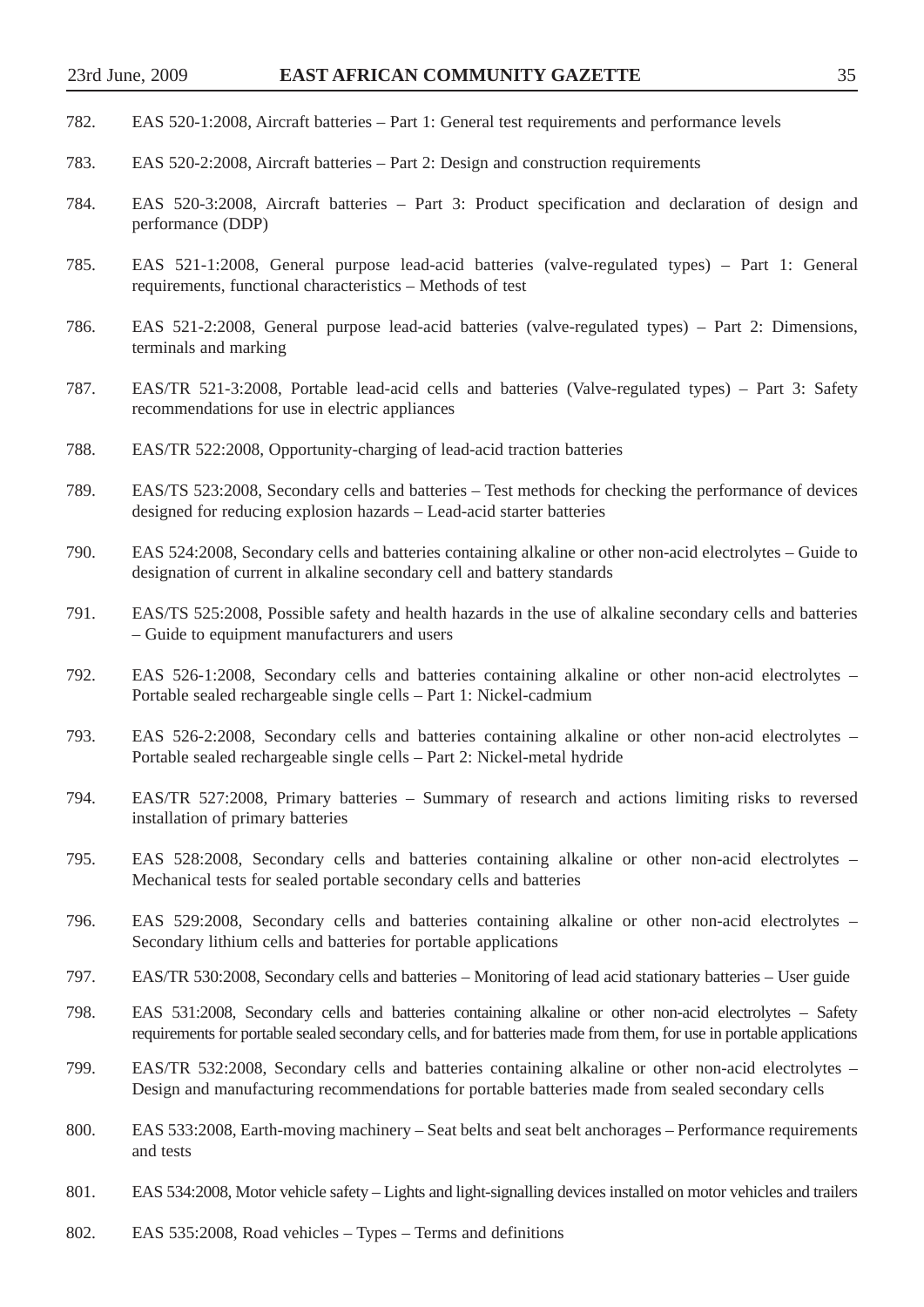| 803. | EAS 536:2008, Road vehicles – Dimensions of motor vehicles and towed vehicles – Terms and definitions                                                                                             |
|------|---------------------------------------------------------------------------------------------------------------------------------------------------------------------------------------------------|
| 804. | EAS 537-1:2008, Measurement of noise emitted by accelerating road vehicles – Engineering method – Part<br>1: M and N categories                                                                   |
| 805. | EAS 538:2008, Road vehicles – Braking of automotive vehicles and their trailers – Vocabulary                                                                                                      |
| 806. | EAS 539:2008, Road vehicles – Symbols for controls, indicators and tell-tales                                                                                                                     |
| 807. | EAS 540:2008, Road vehicles – Safety glazing materials – Vocabulary                                                                                                                               |
| 808. | EAS 541:2008, Road vehicles – Safety glazing materials – Mechanical tests                                                                                                                         |
| 809. | EAS 542:2008, Road vehicles – Safety glazing materials – Test methods for optical properties                                                                                                      |
| 810. | EAS 543:2008, Road vehicles – Frontal fixed barrier or pole impact test procedure                                                                                                                 |
| 811. | EAS 544:2008, Road vehicles - Wheels/rims for commercial vehicles - Test methods                                                                                                                  |
| 812. | EAS 545:2008, Road vehicles – Measurement methods for exhaust gas emissions during inspection or<br>maintenance                                                                                   |
| 813. | EAS 546:2008, Road vehicles – Passenger car wheels for road use – Test methods                                                                                                                    |
| 814. | EAS 547:2008, Road vehicles – Location of hand controls, indicators and tell-tales in motor vehicles                                                                                              |
| 815. | EAS 548:2008, Road vehicles – Dimensional codes for passenger cars                                                                                                                                |
| 816. | EAS 549:2008, Road vehicles – Special warning lamps – Dimensions                                                                                                                                  |
| 817. | EAS 550:2008, Road vehicles – Visibility – Method for establishment of eyellipses for driver's eye location                                                                                       |
| 818. | EAS 551:2008, Road vehicles – Engine test code – Net power                                                                                                                                        |
| 819. | EAS $552-1:2008$ , Tractors and machinery for agriculture – Seat belts – Part 1: Anchorage location<br>requirements                                                                               |
| 820. | EAS 552-2:2008, Tractors and machinery for agriculture – Seat belts – Part 2: Anchorage strength<br>requirements                                                                                  |
| 821. | EAS 553:2008, Road vehicles – Coupling balls for caravans and light trailers – Dimensions                                                                                                         |
| 822. | EAS 554:2008, Road vehicles - Specification of non-petroleum-base brake fluids for hydraulic systems                                                                                              |
| 823. | EAS 555:2008, Road vehicles – Hydraulic braking systems – Non-petroleum-base reference fluids                                                                                                     |
| 824. | EAS 556:2008, Road vehicles – Elastomeric boots for cylinders for drum type hydraulic brake wheel<br>cylinders using a non-petroleum base hydraulic brake fluid (Service temperature 120 °C max.) |
| 825. | EAS 557:2008, Road vehicles - Compressed air braking systems for towed vehicles including those with<br>electronic braking control functions – Test procedures                                    |
| 826. | EAS 558:2008, Road vehicles – Braking threshold pressures for heavy commercial vehicle combinations<br>with fully pneumatic braking systems - Test with roller brake tester                       |
|      |                                                                                                                                                                                                   |

<sup>827.</sup> EAS 559:2008, Passenger cars – Stopping distance at straight-line braking with ABS – Open-loop test method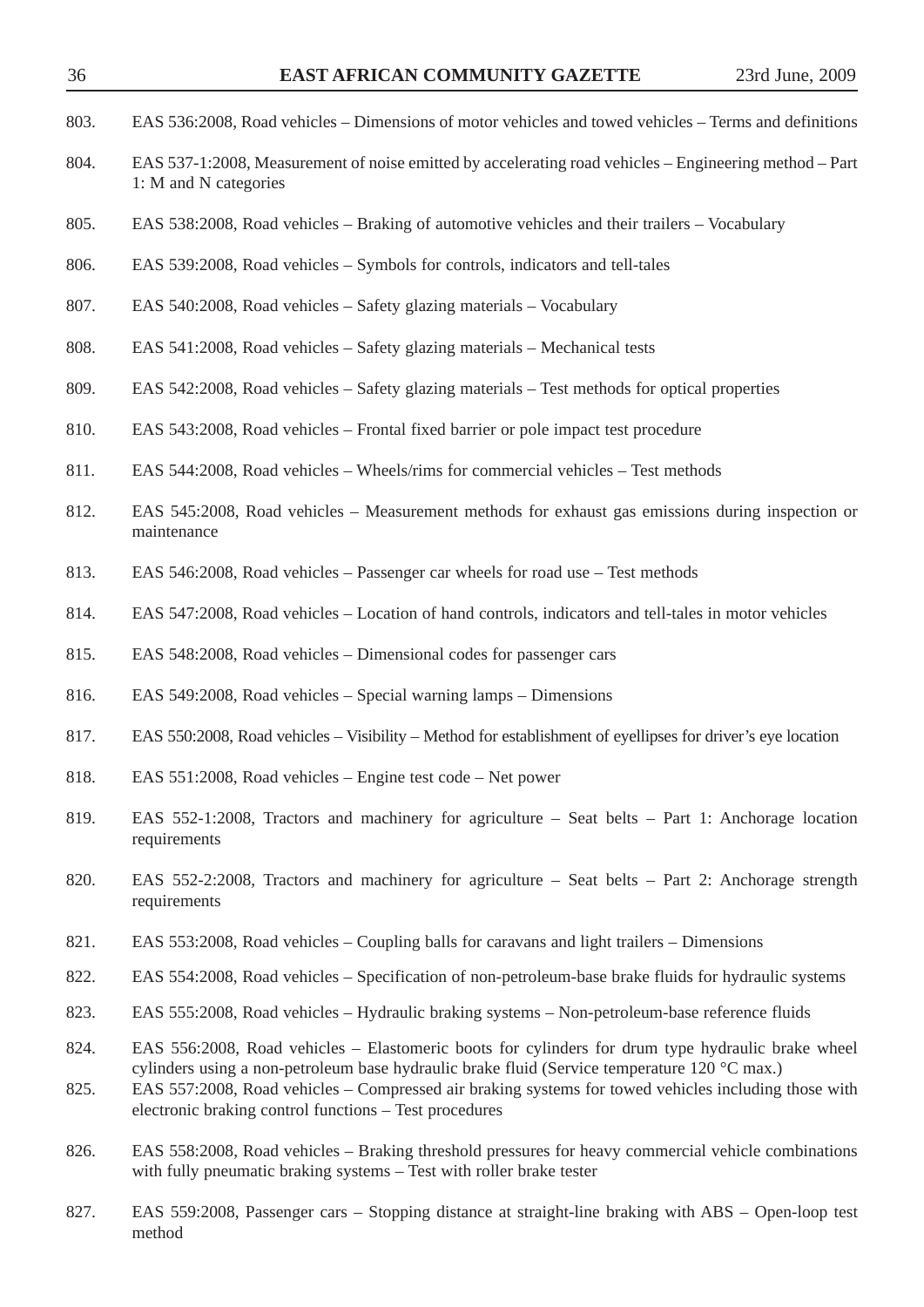- 828. EAS/PAS 560:2008, Road vehicles Brake linings frictions materials Visual inspection
- 829. EAS 561:2008, Road vehicles Collection of accident data for evaluation of occupant restraint performance
- 830. EAS 562:2008, Road vehicles Collision classification Terminology
- 831. EAS 563:2008, Road vehicles Sound signalling devices Tests after mounting on vehicle
- 832. EAS 564:2008, Road vehicles Hydraulic jacks Specifications
- 833. EAS 565:2008, Road vehicles Spark-plugs Test methods and requirements
- 834. EAS 566:2008, Road vehicles Spark-plugs Terminals
- 835. EAS 567:2008, Road vehicles Pedestrian protection Head impact test method
- 836. EAS 568:2008, Road vehicles Wheels Nut seat strength tests
- 837. EAS 569:2008, Agricultural tractors Operator's workplace, access and exit Dimensions
- 838. EAS 570:2008, Acoustics Measurements of sound pressure level emitted by stationary road vehicles
- 839. EAS 571:2008, Road vehicles Pedestrian protection Child head impact test method
- 840. EAS 572:2008, Road vehicles Ergonomic aspects of transport information and control systems Occlusion method to assess visual demand due to the use of in-vehicle systems
- 841. EAS/TS 573-1:2008, Ergonomics of the thermal environment Evaluation of thermal environments in vehicles – Part 1: Principles and methods for assessment of thermal stress
- 842. EAS/TS 574:2008, Road vehicles Test procedures Evaluating small female dummy arm and forearm interactions with driver frontal airbags and side airbags
- 843. EAS 575-1:2008, Road vehicles Mechanical coupling between tractors and semi-trailers Interchangeability
- 844. EAS 575-2:2008, Road vehicles Mechanical couplings between tractors and semi-trailers Part 2: Interchangeability between low-coupling tractors and high-volume semi-trailers
- 845. EAS 576:2008, Road vehicles H-point machine (HPM II) Specifications and procedure for H-point determination
- 846. EAS 577-1:2008, Road vehicles Ignition systems Part 1: Vocabulary
- 847. EAS 577-2:2008, Road vehicles Ignition systems Part 2: Electrical performance and function test methods
- 848. EAS 578:2008, Instruments for measuring vehicle exhaust emissions
- 849. EAS 579:2008, Agricultural wheeled tractors Maximum speeds Method of determination
- 850. EAS 580:2008, Agricultural tractors Operator's seating accommodation Dimensions
- 851. EAS 581:2008, Road vehicles Retro-reflective registration plates for motor vehicles and trailers Specification
- 852. EAS 582:2008, Commercial road vehicles Dimensional codes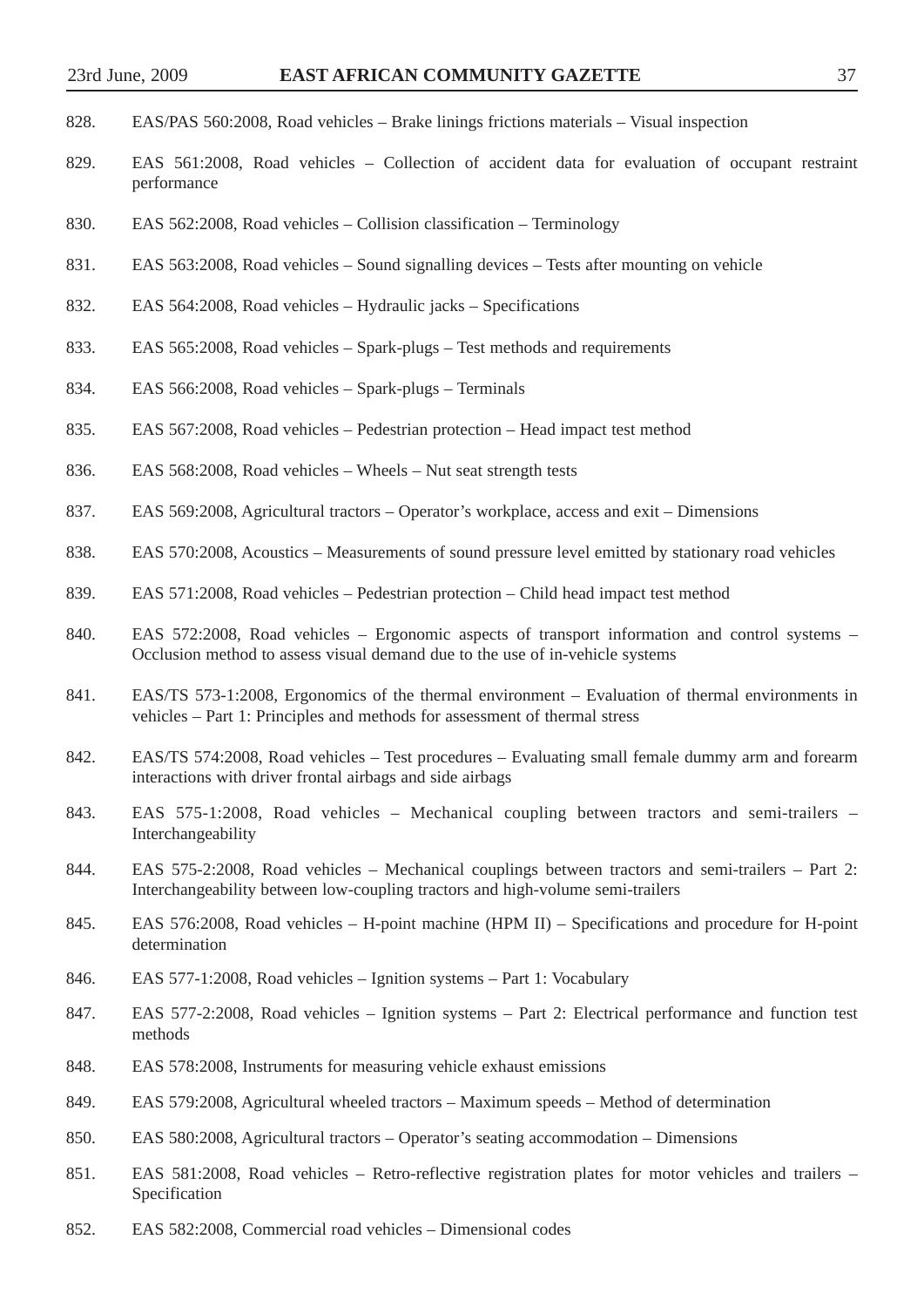| 853. | EAS 583:2008, Road vehicles – Heavy commercial vehicle combinations and articulated buses – Lateral<br>stability test methods                                                     |
|------|-----------------------------------------------------------------------------------------------------------------------------------------------------------------------------------|
| 854. | EAS 584:2008, Road vehicles – Air and air/hydraulic braking systems of motor vehicles, including those<br>with electronic control functions - Test procedures                     |
| 855. | EAS 585:2008, Road vehicles – Alternators with regulators – Test methods and general requirements                                                                                 |
| 856. | EAS 586:2008, Road vehicles – Graphical symbols to designate brake fluid types                                                                                                    |
| 857. | EAS 587:2008, Road vehicles – Fuel pump electric connections                                                                                                                      |
| 858. | EAS 588-1:2008, Road vehicles – Airbag components – Part 1: Vocabulary                                                                                                            |
| 859. | EAS 588-2:2008, Road vehicles – Airbag components – Part 2: Testing of airbag modules                                                                                             |
| 860. | EAS 588-3:2008, Road vehicles – Airbag components – Part 3: Testing of inflator assemblies                                                                                        |
| 861. | EAS 589-1:2008, Road vehicles – Traffic accident analysis – Part 1: Vocabulary                                                                                                    |
| 862. | EAS 589-2:2008, Road vehicles – Traffic accident analysis – Part 2: Guidelines for the use of impact<br>severity measures                                                         |
| 863. | EAS 590-1:2008, Road vehicles and internal combustion engines – Filter vocabulary – Part 1: Definitions<br>of filters and filter components                                       |
| 864. | EAS 590-2:2008, Road vehicles and internal combustion engines - Filter vocabulary - Part 2: Definitions<br>of characteristics of filters and their components                     |
| 865. | EAS 591-1:2008, Road vehicles – Test dust for filter evaluation – Part 1: Arizona test dust                                                                                       |
| 866. | EAS 591-2:2008, Road vehicles – Test dust for filter evaluation – Part 2: Aluminium oxide test dust                                                                               |
| 867. | EAS 592:2008, Road vehicles – Filler pipes and openings of motor vehicle fuel tanks – Vapour recovery<br>system                                                                   |
| 868. | EAS 593-1:2008, Road vehicles – Anchorages in vehicles and attachments to anchorages for child restraint<br>systems - Part 1: Seat bight anchorages and attachments               |
| 869. | EAS 593-2:2008, Road vehicles – Anchorages in vehicles and attachments to anchorages for child restraint<br>systems – Part 2: Top tether anchorages and attachments               |
| 870. | EAS 593-3:2008, Road vehicles – Anchorages in vehicles and attachments to anchorages for child restraint                                                                          |
| 871. | systems – Part 3: Classification of child restraint dimensions and space in vehicle<br>EAS 594:2008, Road vehicles - Ignition coils - Electrical characteristics and test methods |
| 872. | EAS 595:2008, Road vehicles – Localization of exhaust system leaks and equipment specifications                                                                                   |
| 873. | EAS 596:2008, Road vehicles – Pedestrian protection – Head impact test method                                                                                                     |
| 874. | EAS 597-1:2008, Road vehicles - Dummies for restraint system testing - Part 1: Adult dummies                                                                                      |
| 875. | EAS 597-2:2008, Road vehicles – Dummies for restraint system testing – Part 2: Child dummies                                                                                      |
| 876. | EAS 598:2008, Road vehicles – Pneumatic braking connections between motor vehicles and towed<br>vehicles - Interchangeability                                                     |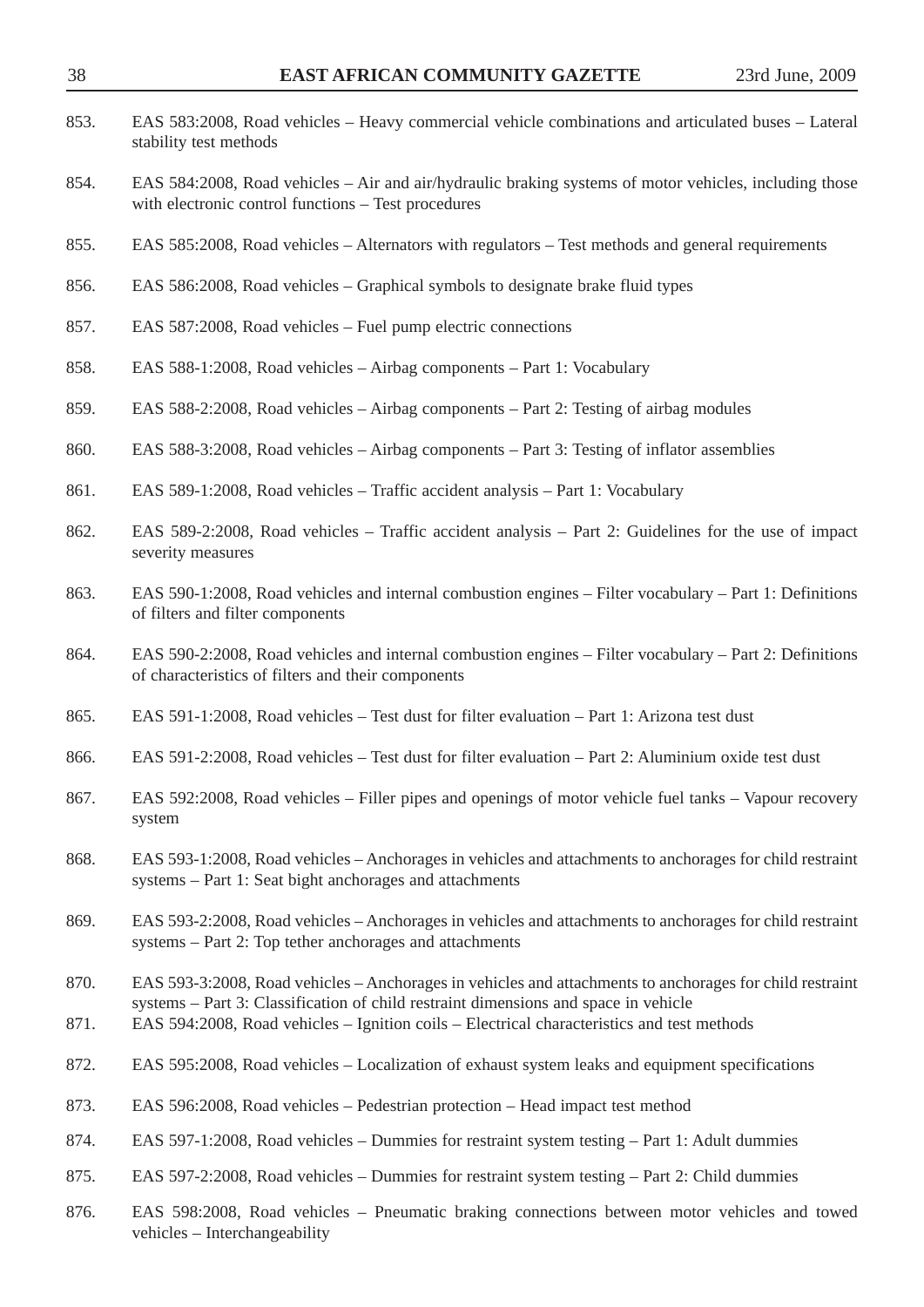- 877. EAS 599:2008, Road vehicles Connectors for the electrical connection of towing and towed vehicles 7-pole connector type 24 N (normal) for vehicles with 24 V nominal supply voltage
- 878. EAS 600:2008, Road vehicles Connectors for the electrical connection of towing and towed vehicles 7-pole connector type 12 N (normal) for vehicles with 12 V nominal supply voltage
- 879. EAS 601:2008, Road vehicles Electrical connections Double-pole connection
- 880. EAS 602:2008, Road vehicles Hydraulic braking systems, including those with electronic control functions, for motor vehicles – Test procedures
- 881. EAS 603:2008, Road vehicles Procedure for H- and R-point determination
- 882. EAS 604:2008, Passenger cars Power-off reaction of a vehicle in a turn Open-loop test method
- 883. EAS 605:2008, Road vehicles Flat attachment fixing nuts for commercial vehicles Test methods
- 884. EAS 606:2008, Road vehicles Brake lining assemblies Inertia dynamometer test method
- 885. EAS 607:2008, Commercial road vehicles Mechanical coupling between towing vehicles with rearmounted coupling and drawbar trailers – Interchangeability
- 886. EAS 608:2008, Commercial road vehicles Mechanical coupling between towing vehicles, with coupling mounted forward and below, and centre-axle trailers – Interchangeability
- 887. EAS 609-1:2008, Road vehicles Technical documentation of electrical and electronic systems Part 1: Content of exchanged documents
- 888. EAS 609-2:2008, Road vehicles Technical documentation of electrical and electronic systems Part 2: Documentation agreement
- 889. EAS 609-3:2008, Road vehicles Technical documentation of electrical and electronic systems Part 3: Application example
- 890. EAS 610:2008, Road vehicles Direction-of-motion stereotypes for automotive hand controls
- 891. EAS 611:2008, Road vehicles Wheels and rims Use, general maintenance and safety requirements and out-of-service conditions
- 892. EAS 612-1:2008, Road vehicles Compressed natural gas (CNG) refuelling connector Part 1: 20 MPa (200 bar) connector
- 893. EAS 612-3:2008, Road vehicles Compressed natural gas (CNG) refuelling connector Part 3: 25 MPa (250 bar) connector
- 894. EAS 613:2008, Road transport and traffic telematics Automatic vehicle and equipment identification Reference architecture and terminology
- 895. EAS 614:2008, Road transport and traffic telematics Automatic vehicle and equipment identification System specifications
- 896. EAS 615:2008, Road transport and traffic telematics Automatic vehicle and equipment identification Numbering and data structure
- 897. EAS 616:2008, Road vehicles Ergonomic aspects of transport information and control systems Dialogue management principles and compliance procedures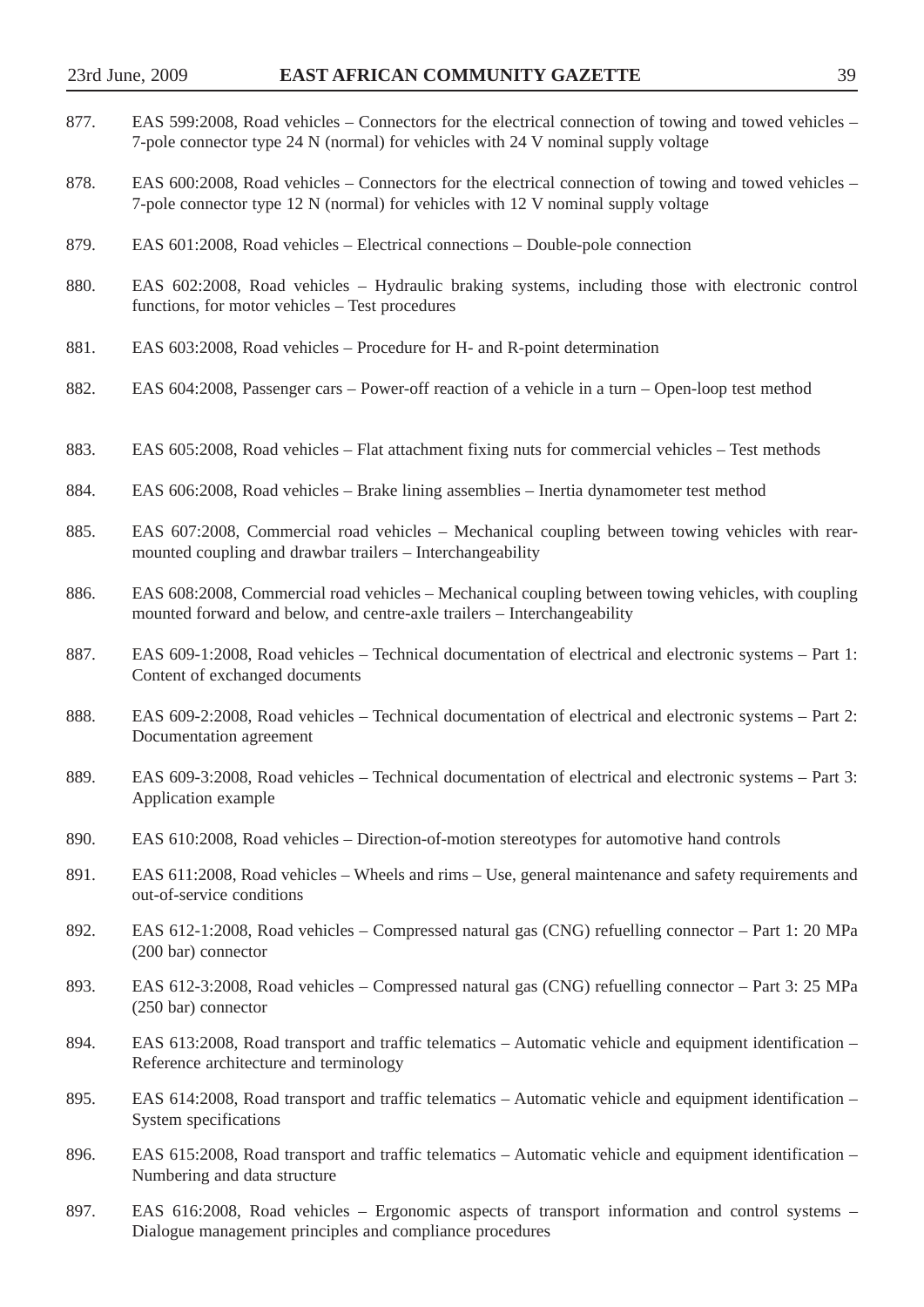| 40   | EAST AFRICAN COMMUNITY GAZETTE                                                                                                                                                                                   | 23rd June, 2009 |
|------|------------------------------------------------------------------------------------------------------------------------------------------------------------------------------------------------------------------|-----------------|
| 898. | EAS 617:2008, Road vehicles – Ergonomic aspects of transport information and control systems –<br>Specifications and compliance procedures for in-vehicle auditory presentation                                  |                 |
| 899. | EAS 618-1:2008, Road vehicles – Measurement of driver visual behaviour with respect to transport<br>information and control systems – Part 1: Definitions and parameters                                         |                 |
| 900. | EAS 618-2:2008, Road vehicles – Measurement of driver visual behaviour with respect to transport<br>information and control systems – Part 2: Equipment and procedures                                           |                 |
| 901. | EAS 619:2008, Road vehicles – Ergonomic aspects of transport information and control systems –<br>Specifications and compliance procedures for in-vehicle visual presentation                                    |                 |
| 902. | EAS 620-1:2008, Road vehicles – Communication between vehicle and external equipment for emissions-<br>related diagnostics - Part 1: General information                                                         |                 |
| 903. | EAS 620-2:2008, Road vehicles – Communication between vehicle and external equipment for emissions-<br>related diagnostics – Part 2: Terms, definitions, abbreviations and acronyms                              |                 |
| 904. | EAS 620-3:2008, Road vehicles – Communication between vehicle and external equipment for emissions-<br>related diagnostics – Part 3: Diagnostic connector and related electrical circuits, specification and use |                 |
| 905. | EAS 620-4:2008, Road vehicles – Communication between vehicle and external equipment for emissions-<br>related diagnostics - Part 4: External test equipment                                                     |                 |
| 906. | EAS 620-5:2008, Road vehicles – Communication between vehicle and external equipment for emissions-<br>related diagnostics - Part 5: Emissions-related diagnostic services                                       |                 |
| 907. | EAS 620-6:2008, Road vehicles – Communication between vehicle and external equipment for emissions-<br>related diagnostics – Part 6: Diagnostic trouble code definitions                                         |                 |
| 908. | EAS 620-7:2008, Road vehicles – Communication between vehicle and external equipment for emissions-<br>related diagnostics – Part 7: Data link security                                                          |                 |
| 909. | EAS 621-1:2008, Road vehicles – Vehicle dynamics test methods – Part 1: General conditions for<br>passenger cars                                                                                                 |                 |
| 910. | EAS 621-2:2008, Road vehicles – Vehicle dynamics test methods – Part 2: General conditions for heavy<br>vehicles and buses                                                                                       |                 |
| 911. | EAS 622:2008, Transport information and control systems - In-vehicle navigation systems -<br>Communications message set requirements                                                                             |                 |
| 912. | EAS 623-1:2008, Road vehicles – Four-pole electrical connectors with pins and twist lock – Part 1:<br>Dimensions and classes of application                                                                      |                 |
| 913. | EAS 623-2:2008, Road vehicles – Four-pole electrical connectors with pins and twist lock – Part 2: Tests<br>and requirements                                                                                     |                 |
| 914. | EAS 624-1:2008, Road vehicles – Compressed natural gas (CNG) fuel systems – Part 1: Safety requirements                                                                                                          |                 |
| 915. | EAS 624-2:2008, Road vehicles – Compressed natural gas (CNG) fuel systems – Part 2: Test methods                                                                                                                 |                 |
| 916. | EAS 625:2008, Transport information and control systems – Forward vehicle collision warning systems –<br>Performance requirements and test procedures                                                            |                 |
| 917. | EAS 626-1:2008, Road vehicles – Ergonomic requirements for the driver's workplace in line-service buses<br>- Part 1: General description, basic requirements                                                     |                 |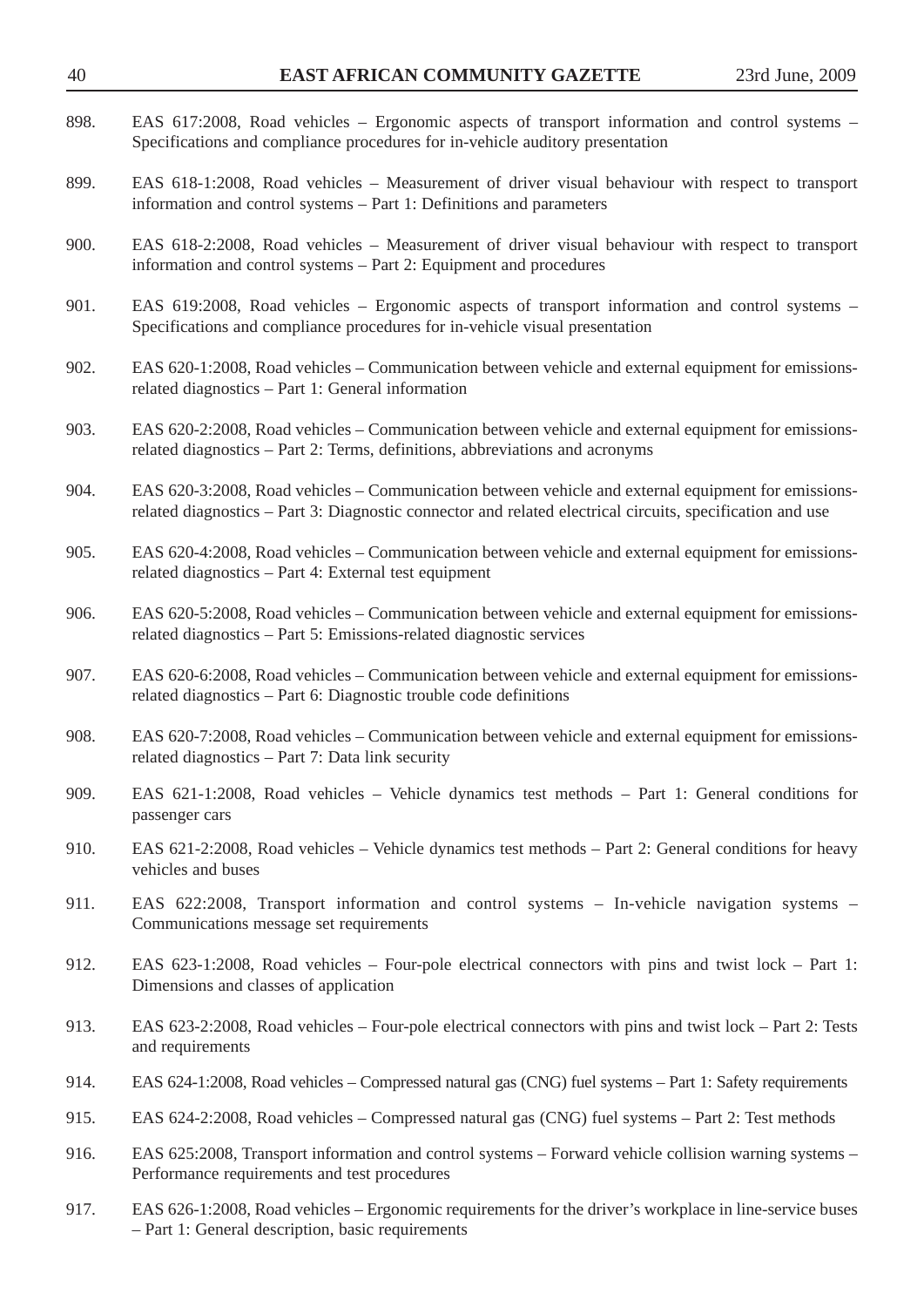| 918. | EAS 626-2:2008, Road vehicles – Ergonomic requirements for the driver's workplace in line-service buses<br>- Part 2: Visibility                                       |
|------|-----------------------------------------------------------------------------------------------------------------------------------------------------------------------|
| 919. | EAS 626-3:2008, Road vehicles – Ergonomic requirements for the driver's workplace in line-service buses<br>- Part 3: Information devices and controls                 |
| 920. | EAS 626-4:2008, Road vehicles – Ergonomic requirements for the driver's workplace in line-service buses<br>- Part 4: Cabin environment                                |
| 921. | EAS 627:2008, Road vehicles – Sled test procedure for evaluating occupant head and neck interactions<br>with seat/head restraint designs in low-speed rear-end impact |
| 922. | EAS 628:2008, Road vehicles – Recyclability and recoverability – Calculation method                                                                                   |
| 923. | EAS 629:2008, Road vehicles – Rear moving barrier impact test procedure                                                                                               |
| 924. | EAS 630:2008, Road vehicles - Roof load carriers                                                                                                                      |
| 925. | EAS 631:2008, Road vehicles – Endurance braking systems of motor vehicles and towed vehicles – Test<br>procedures                                                     |
| 926. | EAS 632:2008, Road vehicles – Tests for rigid plastic safety glazing materials                                                                                        |
| 927. | EAS 633:2008, Road vehicles – Alarm systems for buses and commercial vehicles of maximum authorized<br>total mass greater than 3.5 t                                  |
| 928. | EAS 634:2008, Road vehicles – Legal situation concerning lighting and light-signalling devices                                                                        |
| 929. | EAS 635:2008, Road vehicles – Heavy commercial vehicles and buses – Steady-state circular tests                                                                       |
| 930. | EAS 636:2008, Road vehicles – Heavy commercial vehicles and buses – Lateral transient response test<br>methods                                                        |
| 931. | EAS 637:2008, Diesel engines – Cleanliness assessment of fuel injection equipment                                                                                     |
| 932. | EAS 638:2008, Diesel engines - High-pressure fuel injection pipe assemblies - General requirements and<br>dimensions                                                  |
| 933. | EAS 639:2008, Road vehicles – Pedestrian protection – Impact test method for pedestrian thigh, leg and                                                                |
| 934. | knee<br>EAS 640-1:2008, Petroleum industry – Terminology – Part 1: Raw materials and products                                                                         |
| 935. | EAS 640-2:2008, Petroleum industry - Terminology - Part 2: Properties and tests                                                                                       |
| 936. | EAS 640-3:2008, Petroleum industry – Terminology – Part 3: Exploration and production                                                                                 |
| 937. | EAS 640-4:2008, Petroleum industry - Terminology - Part 4: Refining                                                                                                   |
| 938. | EAS 640-5:2008, Petroleum industry – Terminology – Part 5: Transport, storage, distribution                                                                           |
| 939. | EAS 640-6:2008, Petroleum industry – Terminology – Part 6: Measurement                                                                                                |
| 940. | EAS 640-7:2008, Petroleum industry – Terminology – Part 7: Miscellaneous terms                                                                                        |
|      |                                                                                                                                                                       |

- 941. EAS 640-99:2008, Petroleum industry Terminology Part 99: General and index
- 942. EAS 641:2008, Standard test method for lead in gasoline by atomic absorption spectroscopy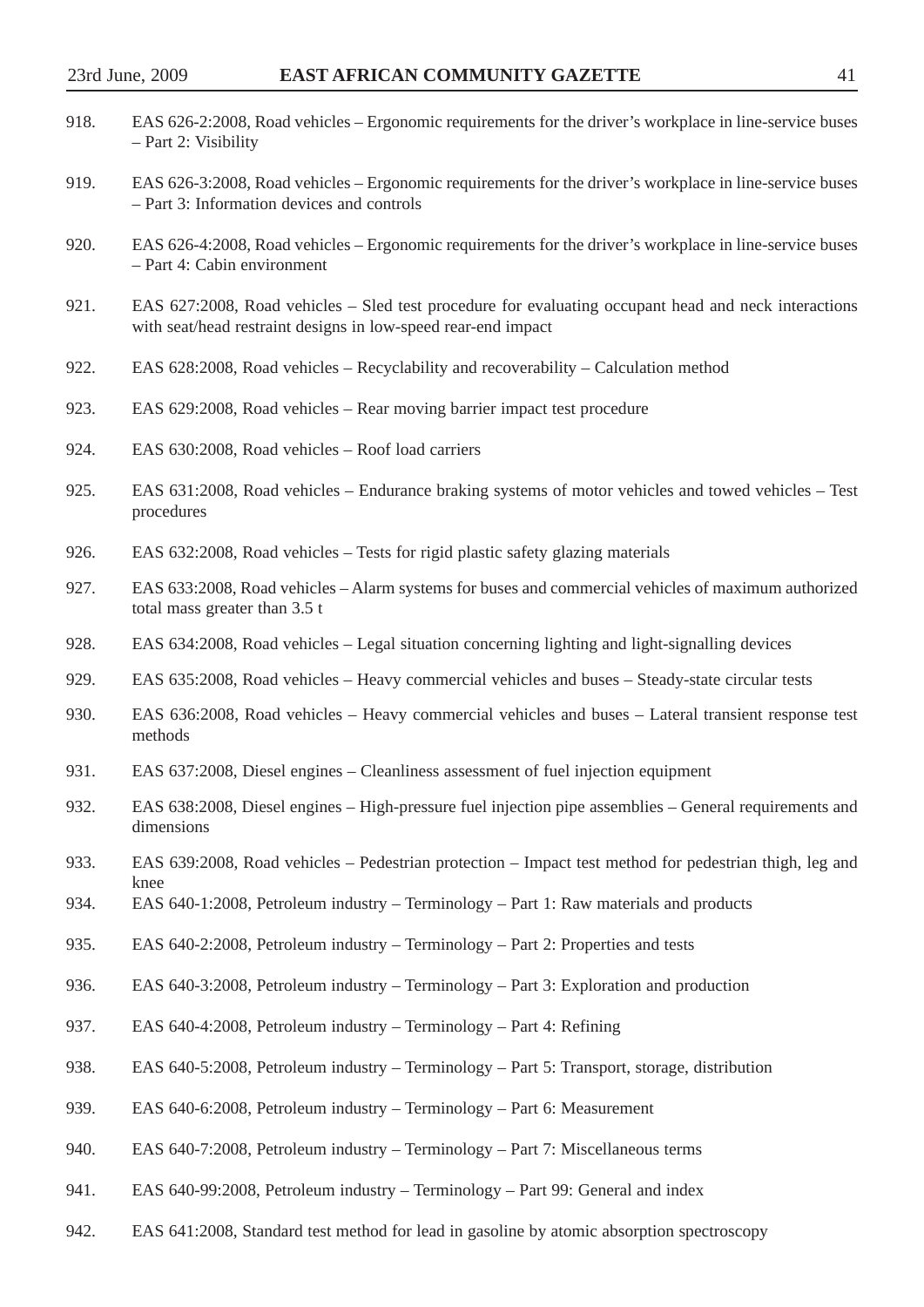| 943. | EAS 642:2008, Standard test method for benzene in motor and aviation gasoline by infrared spectroscopy                                                  |
|------|---------------------------------------------------------------------------------------------------------------------------------------------------------|
| 944. | EAS 643:2008, Standard test method for determination of oxygenates in gasoline by gas chromatography<br>and oxygen selective flame ionization detection |
| 945. | EAS 644:2008, Standard test method for determination of benzene and toluene in finished motor and<br>aviation gasoline by gas chromatography            |
| 946. | EAS 645:2008, Standard test method for vapour pressure of gasoline and gasoline-oxygenate blends (Dry<br>method)                                        |
| 947. | EAS 646:2008, Petroleum products – Corrosiveness to copper – Copper strip test                                                                          |
| 948. | EAS 647:2008, Petroleum liquids - Manual sampling                                                                                                       |
| 949. | EAS 648:2008, Petroleum liquids – Automatic pipeline sampling                                                                                           |
| 950. | EAS 649:2008, Petroleum products – Determination of distillation characteristics at atmospheric pressure                                                |
| 951. | EAS 650:2008, Crude petroleum and liquid petroleum products – Laboratory determination of density –<br>Hydrometer method                                |
| 952. | EAS 651:2008, Petroleum products - Determination and application of precision data in relation to<br>methods of test                                    |
| 953. | EAS 652:2008, Petroleum products – Determination of the ignition quality of diesel fuels – Cetane engine<br>method                                      |
| 954. | EAS 653:2008, Petroleum products – Determination of carbon residue – Ramsbottom method                                                                  |
| 955. | EAS 654:2008, Petroleum and liquid petroleum products – Tank calibration by liquid measurement –<br>Incremental method using volumetric meters          |
| 956. | EAS 655:2008, Petroleum and liquid petroleum products – Equipment for measurement of liquid levels in<br>storage tanks - Manual methods                 |
| 957. | EAS 656:2008, Standard test method for research octane number of spark-ignition engine fuel                                                             |
| 958. | EAS 657:2008, Standard test method for motor octane number of spark-Ignition engine fuel                                                                |
| 959. | EAS 658:2008, Petroleum products – Gum content of light and middle distillate fuels – Jet evaporation<br>method                                         |
| 960. | EAS 659:2008, Petroleum products – Determination of foaming characteristics of lubricating oils                                                         |
| 961. | EAS 660:2008, Gasoline – Determination of oxidation stability of gasoline – Induction period method                                                     |
| 962. | EAS 661:2008, Crude petroleum and petroleum products – Determination of density – Oscillating U-tube<br>method                                          |
| 963. | EAS 662:2008, Petroleum products – Determination of sulfur content of automotive fuels – Ultraviolet<br>fluorescence method                             |
| 964. | EAS 663:2008, Petroleum products - Determination of sulfur content of automotive fuels - Energy-<br>dispersive X-ray fluorescence spectrometry          |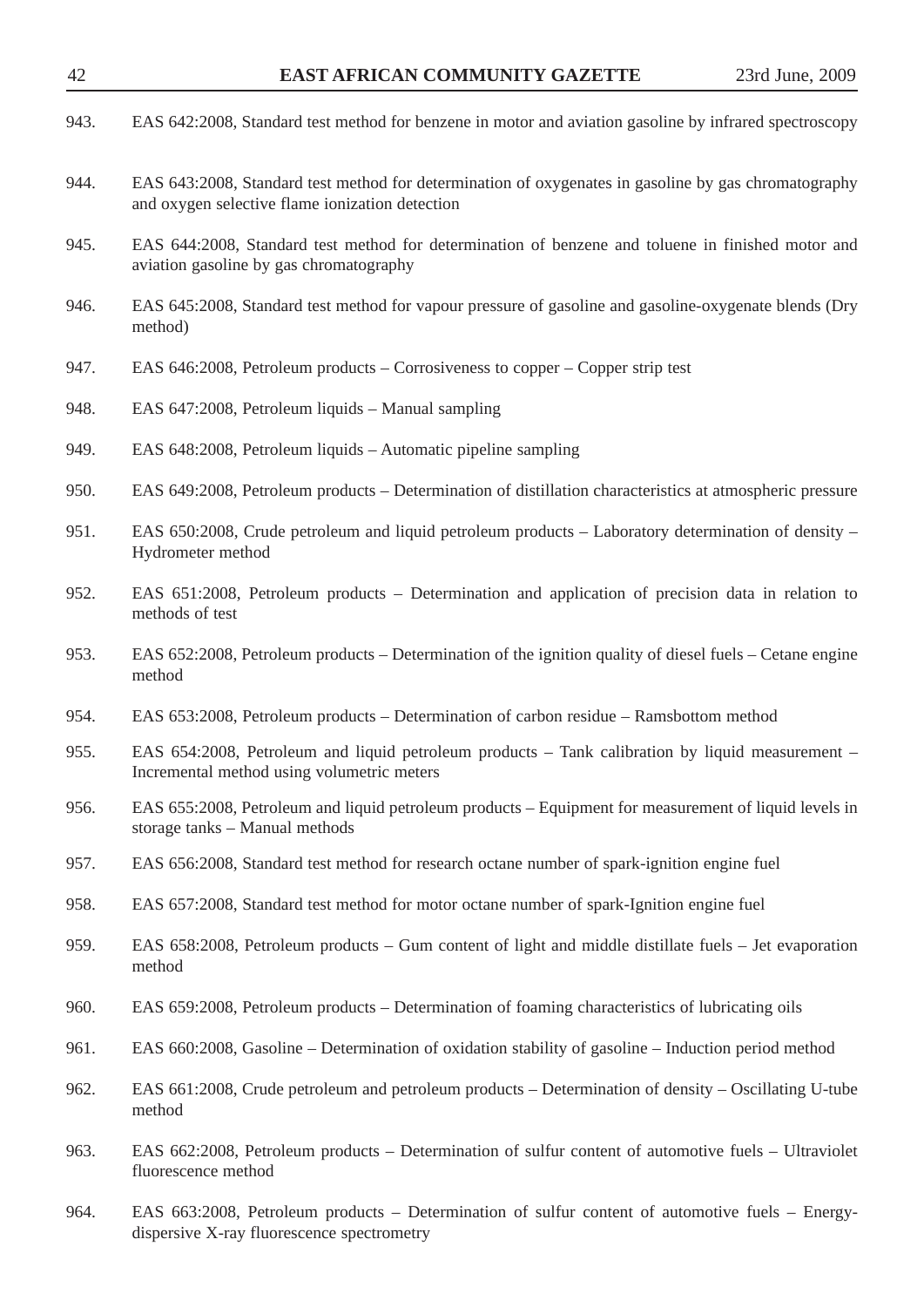| 965. | EAS 664:2008, Standard test method for determination of aromatic hydrocarbon types in middle<br>distillates-high performance liquid chromatography method with refractive index detection |
|------|-------------------------------------------------------------------------------------------------------------------------------------------------------------------------------------------|
| 966. | EAS 665:2008, Petroleum, petrochemical and natural gas industries – Sector-specific quality management<br>systems – Requirements for product and service supply organizations             |
| 967. | EAS 666:2008, Petroleum products – Determination of colour (ASTM scale)                                                                                                                   |
| 968. | EAS 667:2008, Determination of flash point – Pensky-Martens closed cup method                                                                                                             |
| 969. | EAS 668:2008, Petroleum products – Transparent and opaque liquids – Determination of kinematic<br>viscosity and calculation of dynamic viscosity                                          |
| 970. | EAS 669:2008, Petroleum products and bituminous materials – Determination of water – Distillation<br>method                                                                               |
| 971. | EAS 670:2008, Crude petroleum and fuel oils – Determination of sediment – Extraction method                                                                                               |
| 972. | EAS 671:2008, Petroleum products – Calculation of cetane index of middle-distillate fuels by the four-<br>variable equation                                                               |
| 973. | EAS 672:2008, Petroleum products – Determination of ash                                                                                                                                   |
| 974. | EAS 673:2008, Petroleum products – Determination of carbon residue – Conradson method                                                                                                     |
| 975. | EAS 674:2008, Petroleum products and lubricants – Neutralization number – Potentiometric titration<br>method                                                                              |
| 976. | EAS 675:2008, Petroleum products – Determination of acid number – Semi-micro colour-indicator<br>titration method                                                                         |
| 977. | EAS 676:2008, Petroleum products - Determination of carbon residue - Micro method                                                                                                         |
| 978. | EAS 677-1:2008, Diesel fuel – Assessment of lubricity using the high-frequency reciprocating rig (HFRR)<br>- Part 1: Test method                                                          |
| 979. | EAS 677-2:2008, Diesel fuel – Assessment of lubricity using the high-frequency reciprocating rig (HFRR)<br>- Part 2: Limit                                                                |
| 980. | EAS 678:2008, Petroleum products – Determination of the oxidation stability of middle-distillate fuels                                                                                    |
| 981. | EAS 679:2008, Petroleum products - Determination of water - Coulometric Karl Fisher titration method                                                                                      |
| 982. | EAS 680:2008, Petroleum products – Determination of alkyl nitrate in diesel fuels – Spectrometric method                                                                                  |
| 983. | EAS 681:2008, Petroleum products – Determination of cloud point                                                                                                                           |
| 984. | EAS 682:2008, Petroleum products and lubricants – Determination of cone penetration of lubricating<br>greases and petrolatum                                                              |

- 985. EAS 683:2008, Petroleum products Calculation of viscosity index from kinematic viscosity
- 986. EAS 684:2008, Petroleum products and crude petroleum Determination of vapour pressure Reid method
- 987. EAS 685:2008, Petroleum products Determination of thiol (mercaptan) sulfur in light and middle distillate fuels – Potentiometric method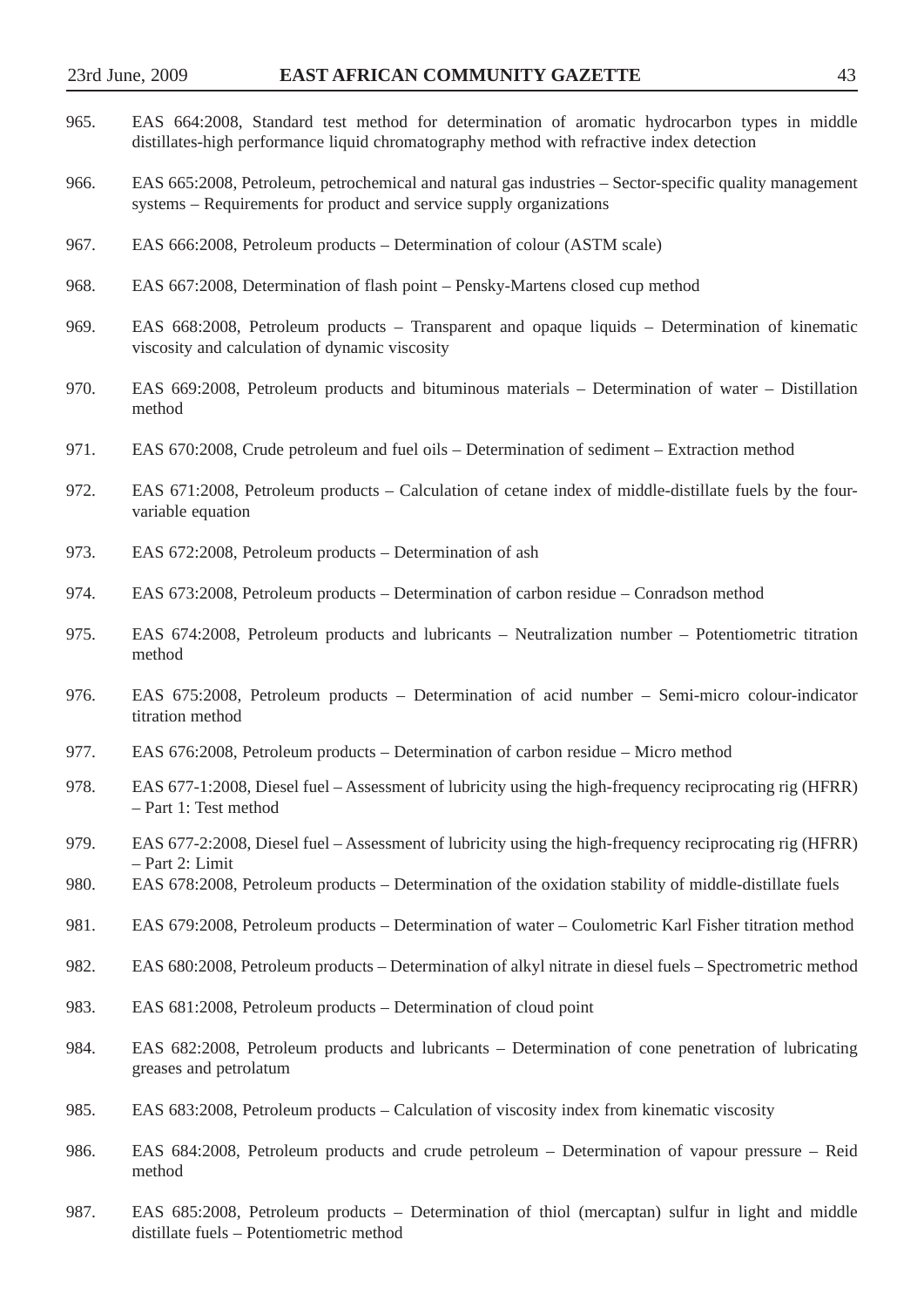- 988. EAS 686:2008, Petroleum products Determination of the smoke point of kerosine
- 989. EAS 687:2008, Petroleum products Determination of pour point
- 990. EAS 688:2008, Petroleum products Transparent and opaque liquids Determination of kinematic viscosity and calculation of dynamic viscosity
- 991. EAS 689:2008, Petroleum products Determination of base number Perchloric acid potentiometric titration method
- 992. EAS 690:2008, Petroleum products Determination of lead content of gasoline Iodine monochloride method
- 993. EAS 691:2008, Liquid petroleum products Determination of hydrocarbon types Fluorescent indicator adsorption method
- 994. EAS 692:2008, Crude petroleum and liquid or solid petroleum products Determination of density or relative density – Capillary-stoppered pyknometer and graduated bicapillary pyknometer methods
- 995. EAS 693:2008, Petroleum products Determination of boiling range distribution Gas chromatography method
- 996. EAS 694-1:2008, Petroleum products Determination of saponification number Part 1: Colour-indicator titration method
- 997. EAS 694-2:2008, Petroleum products Determination of saponification number Part 2: Potentiometric titration method
- 998. EAS 695:2008, Petroleum products Determination of water Potentiometric Karl Fischer titration method
- 999. EAS 696:2008, Petroleum products Determination of dropping point of lubricating greases (wide temperature range)
- 1000. EAS 697:2008, Petroleum products Determination of water separability of petroleum oils and synthetic fluids
- 1001. EAS 698-1:2008, Petroleum and liquid petroleum products Calibration of vertical cylindrical tanks Part 1: Strapping method
- 1002. EAS 698-2:2008, Petroleum and liquid petroleum products Calibration of vertical cylindrical tanks Part 2: Optical-reference-line method
- 1003. EAS 698-3:2008, Petroleum and liquid petroleum products Calibration of vertical cylindrical tanks Part 3: Optical-triangulation method
- 1004. EAS 698-4:2008, Petroleum and liquid petroleum products Calibration of vertical cylindrical tanks Part 4: Internal electro-optical distance-ranging method
- 1005. EAS 698-5:2008, Petroleum and liquid petroleum products Calibration of vertical cylindrical tanks Part 5: External electro-optical distance-ranging method
- 1006. EAS 698-6:2008, Petroleum and liquid petroleum products Calibration of vertical cylindrical tanks Part 6: Recommendations for monitoring, checking and verification of tank calibration and capacity table
- 1007. EAS 699-1:2008, Petroleum products Fuels (class F) classification Part 1: Categories of marine fuels
- 1008. EAS 699-2:2008, Petroleum products Fuels (class F) Classification Part 2: Categories of gas turbine fuels for industrial and marine applications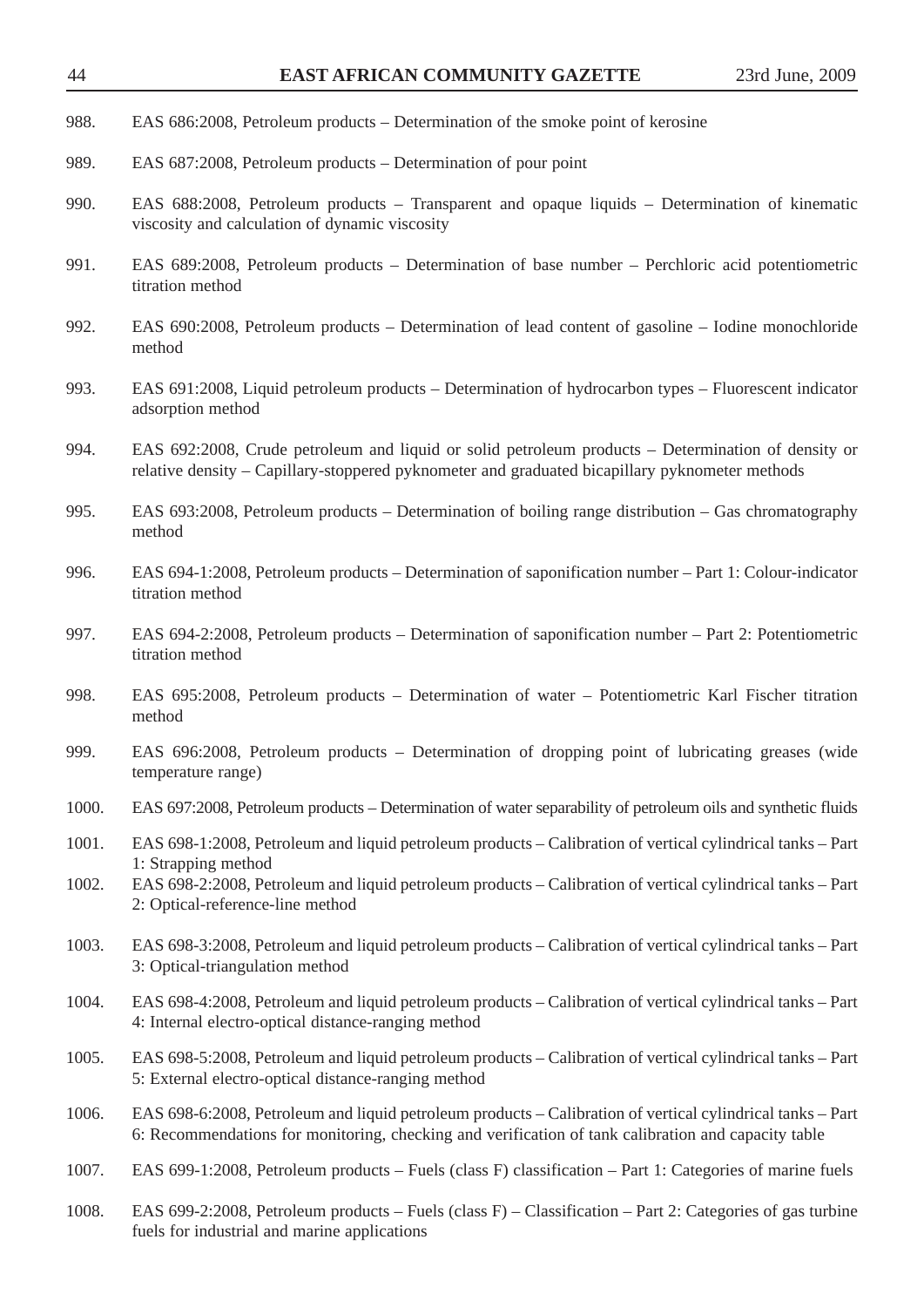- 1009. EAS 699-3:2008, Petroleum products Fuels (class F) Classification Part 3: Family L (Liquefied petroleum gases)
- 1010. EAS 699-99:2008, Petroleum products Fuels (class F) Classification Part 99: General
- 1011. EAS 700:2008, Petroleum products Fuels (class F) Specifications of marine fuels
- 1012. EAS 701:2008, Petroleum products Determination of sulfur content Energy-dispersive X-ray fluorescence spectrometry
- 1013. EAS 702:2008, Crude petroleum and liquid petroleum products Volumetric metering of viscous hydrocarbons
- 1014. EAS 703:2008, Petroleum products Determination of aluminium and silicon in fuel oils Inductively coupled plasma emission and atomic absorption spectroscopy methods
- 1015. EAS 704:2008, Petroleum products and lubricants Determination of rust-prevention characteristics of lubricating greases
- 1016. EAS 705:2008, Petroleum and liquid petroleum products Direct static measurements Measurement of content of vertical storage tanks by hydrostatic tank gauging
- 1017. EAS 706:2008, Crude petroleum and petroleum products Bulk cargo transfer Guidelines for achieving the fullness of pipelines
- 1018. EAS 707-1:2008, Petroleum and liquid petroleum products Calibration of horizontal cylindrical tanks Part 1: Manual methods
- 1019. EAS 707-2:2008, Petroleum and liquid petroleum products Calibration of horizontal cylindrical tanks Part 2: Internal electro-optical distance-ranging method
- 1020. EAS 708-1:2008, Petroleum products Determination of the filterability of lubricating oils Part 1: Procedure for oils in the presence of water
- 1021. EAS 708-2:2008, Petroleum products Determination of the filterability of lubricating oils Part 2: Procedure for dry oils
- 1022. EAS 709:2008, Petroleum products Determination of sulfur content Wavelength-dispersive X-ray fluorescence spectrometry
- 1023. EAS 710:2008, Petroleum products Determination of particulate content of middle distillate fuels Laboratory filtration method
- 1024. EAS 711:2008, Petroleum and liquid petroleum products Determination of volume, density and mass of the hydrocarbon content of vertical cylindrical tanks by hybrid tank measurement systems
- 1025. EAS 712:2008, Petroleum and related products Preparation of a test portion of high-boiling liquids for the determination of water content – Nitrogen purge method
- 1026. EAS 713:2008, Petroleum and related products Determination of the shear stability of polymercontaining oils using a diesel injector nozzle
- 1027. EAS 714:2008, Standard test methods for analysis of lubricating grease
- 1028. EAS 715:2008, Standard test method for determination of oxygenates, benzene, toluene, C8-C 12 aromatics and total aromatics in finished gasoline by gas chromatography/Fourier transform infrared spectroscopy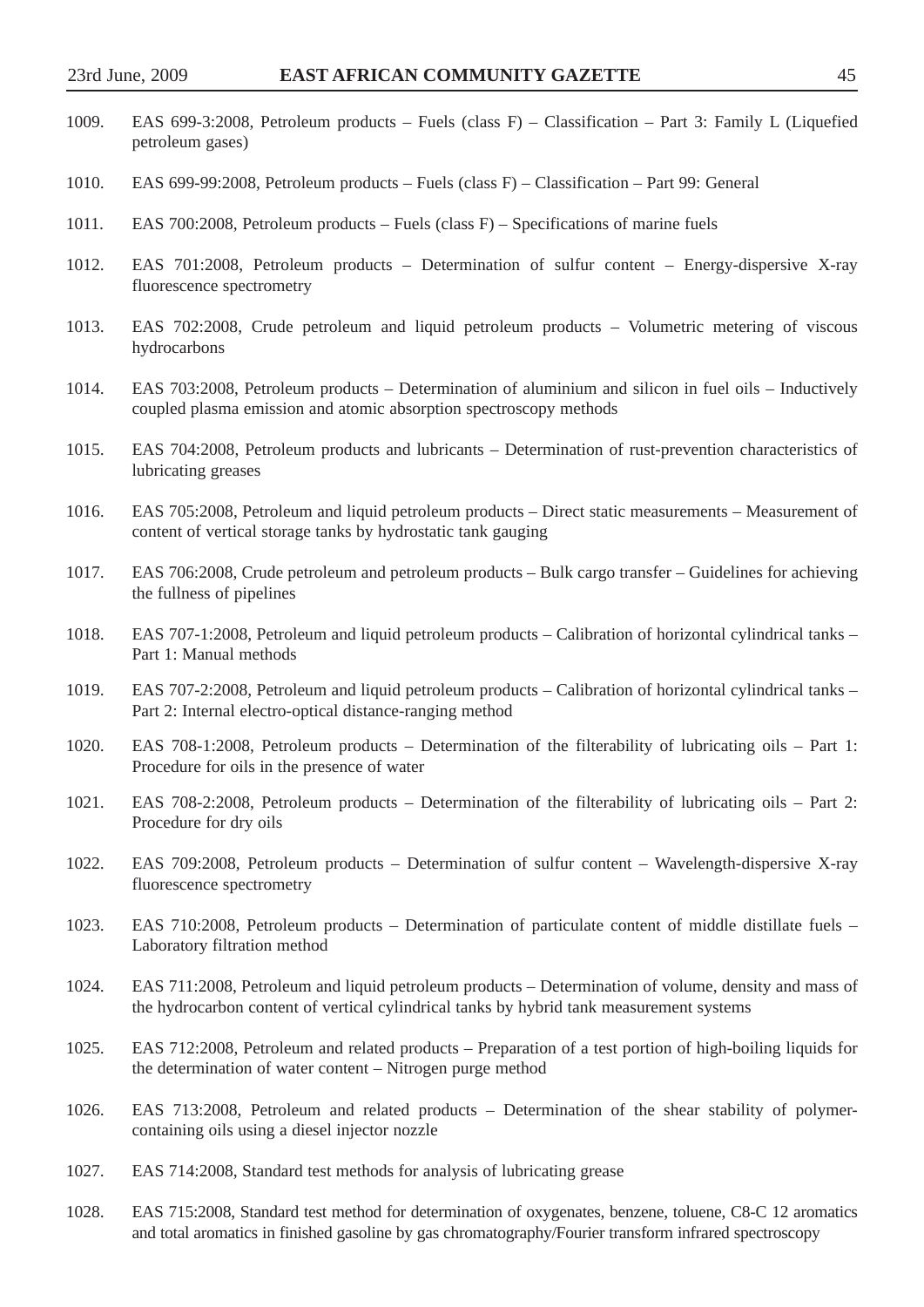- 1029. EAS 716:2008, Standard test method for vapor pressure of petroleum products (Automatic method)
- 1030. EAS 717:2008, Standard test method for hydrocarbon types in middle distillates by mass spectrometry
- 1031. EAS 718:2008, Standard test method for rapid field test for trace lead in unleaded gasoline (Colorimetric method)
- 1032. EAS 719:2008, Standard test methods for lead in gasoline by X-ray spectroscopy
- 1033. EAS 720:2008, Balance-of-system components for photovoltaic systems Design qualification natural environments
- 1034. EAS 721:2008, Photovoltaic (PV) systems Characteristics of the utility interface
- 1035. EAS 722-1:2008, Photovoltaic (PV) module safety qualification Part 1: Requirements for construction
- 1036. EAS 722-2:2008, Photovoltaic (PV) module safety qualification Part 2: Requirements for testing
- 1037. EAS 723:2008, Photovoltaic (PV) stand alone systems Design verification
- 1038. EAS 724:2008, Photovoltaic systems Power conditioners Procedure for measuring efficiency
- 1039. EAS/TS 725-1:2008, Recommendations for small renewable energy and hybrid systems for rural electrification – Part 1: General introduction to rural electrification
- 1040. EAS/TS 725-2:2008, Recommendations for small renewable energy and hybrid systems for rural electrification – Part 2: From requirements to a range of electrification systems
- 1041. EAS/TS 725-3:2008, Recommendations for small renewable energy and hybrid systems for rural electrification – Part 3: Project development and management
- 1042. EAS/TS 725-4:2008, Recommendations for small renewable energy and hybrid systems for rural electrification – Part 4: System selection and design
- 1043. EAS/TS 725-5:2008, Recommendations for small renewable energy and hybrid systems for rural electrification – Part 5: Protection against electrical hazards
- 1044. EAS/TS 725-6:2008, Recommendations for small renewable energy and hybrid systems for rural electrification – Part 6: Acceptance, operation, maintenance and replacement
- 1045. EAS/TS 725-7-1:2008, Recommendations for small renewable energy and hybrid systems for rural electrification – Part 7-1: Generators – Photovoltaic arrays
- 1046. EAS/TS 725-9-2:2008, Recommendations for small renewable energy and hybrid systems for rural electrification – Part 9-2: Microgrids
- 1047. EAS/TS 725-9-3:2008, Recommendations for small renewable energy and hybrid systems for rural electrification – Part 9-3: Integrated system – User interface
- 1048. EAS/TS 725-9-4:2008, Recommendations for small renewable energy and hybrid systems for rural electrification – Part 9-4: Integrated system – User installation
- 1049. EAS/TS 725-9-5:2008, Recommendations for small renewable energy and hybrid systems for rural electrification – Part 9-5: Integrated system – Selection of portable PV lanterns for rural electrification projects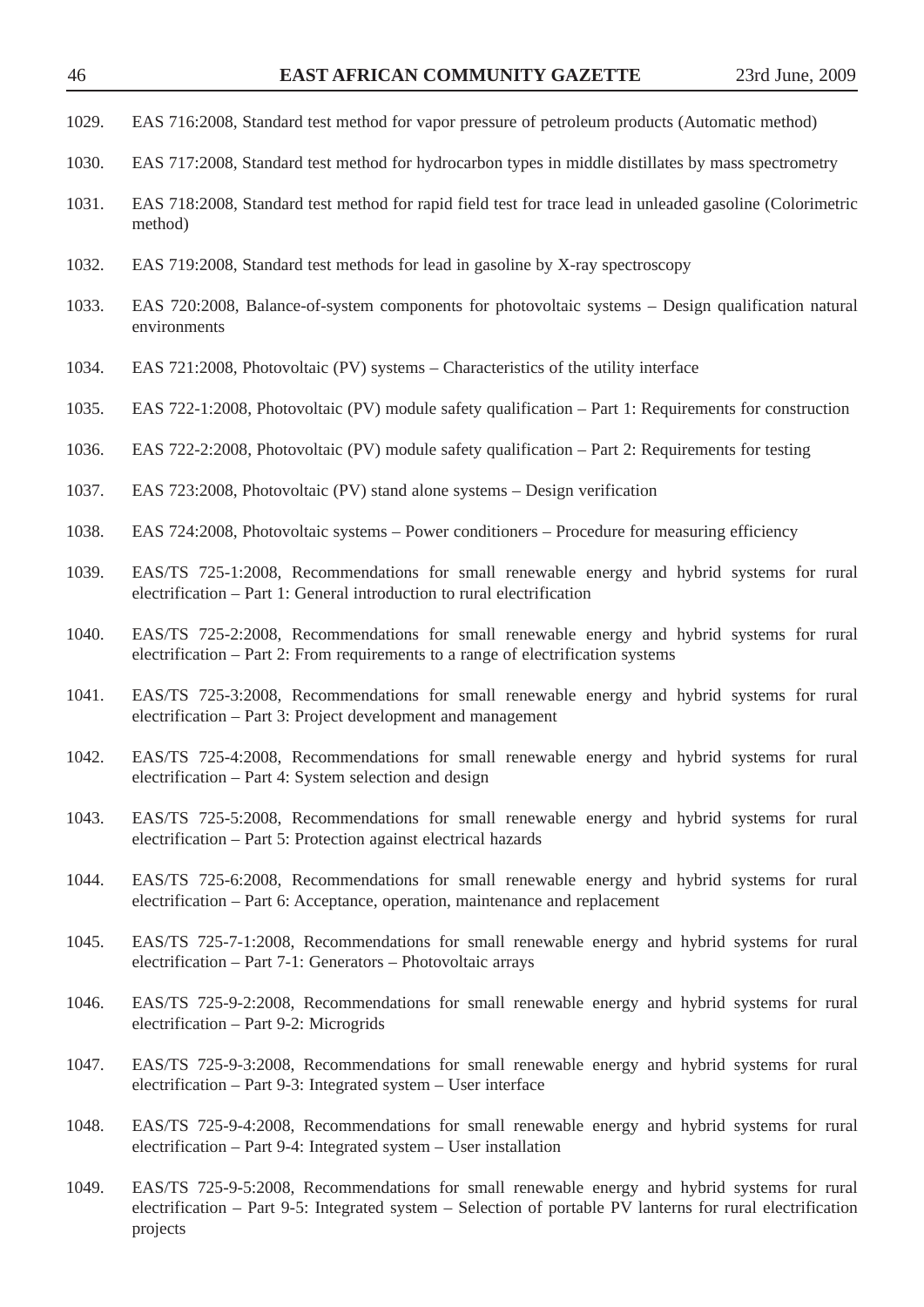- 1050. EAS/TS 725-12-1:2008, Recommendations for small renewable energy and hybrid systems for rural electrification – Part 12-1: Selection of self-ballasted lamps (CFL) for rural electrification systems and recommendations for household lighting equipment
- 1051. EAS 726:2008, Wind turbine generator systems Vocabulary
- 1052. EAS 727:2008, Wind turbines Protective measures Requirements for design, operation and maintenance
- 1053. EAS 728-1:2008, Wind turbines Part 1: Design requirements
- 1054. EAS 728-2:2008, Wind turbines Part 2: Design requirements for small wind turbines
- 1055. EAS 728-4:2008, Wind turbines Part 4: Design and specification of gearboxes
- 1056. EAS 728-11:2008, Wind turbine generator systems Part 11: Acoustic noise measurement techniques
- 1057. EAS 728-12-1:2008, Wind turbines Part 12-1: Power performance measurements of electricity producing wind turbines
- 1058. EAS 728-13:2008, Wind turbine generator systems Part 13: Measurement of mechanical loads

Dated at Arusha this 23rd day of June, 2009.

HON. MONIQUE MUKARULIZA, *Chairperson, Council of Ministers*